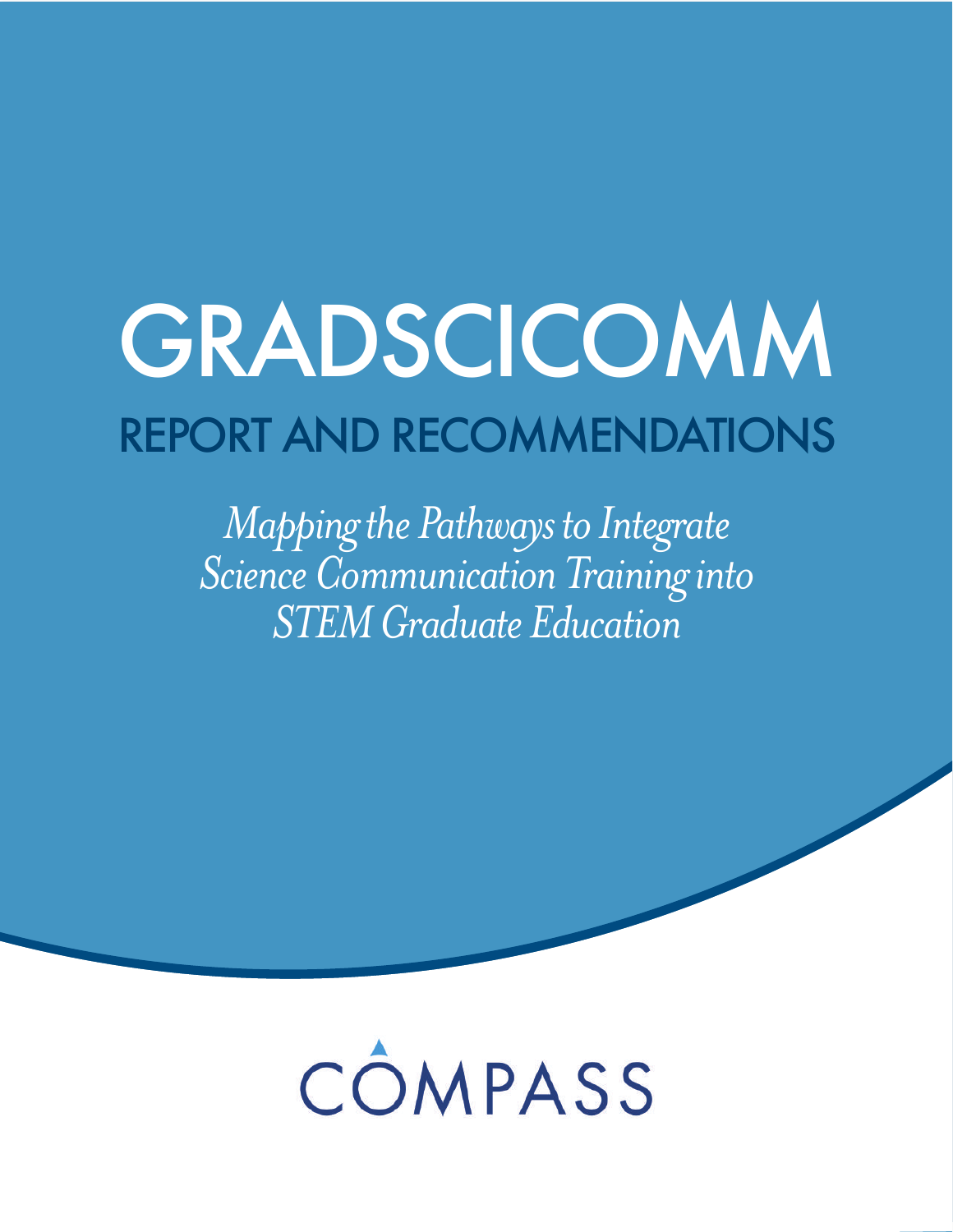*COMPASS* is a nonprofit organization dedicated to helping scientists build the communications skills and social capital they need to effectively engage in public discourse about environmental issues. We are a boundary organization founded in 2001 to offer targeted training and coaching to help researchers understand and effectively interact with policymakers and the media.

This study was supported by National Science Foundation Grant No. 1255633. Any opinions, findings, conclusions, or recommendations expressed in this publication are those of the authors and do not *necessarily reflect the views of the organizations or agencies that provided support for the project.* 

#### **REPORT AUTHORS**

Liz Neeley Erica Goldman Brooke Smith Nancy Baron Sarah Sunu 

#### **GRADSCICOMM PROJECT ADVISORS**

Bruce Lewenstein - Cornell University Lisa Graumlich - University of Washington Richard Tankersley - National Science Foundation (NSF), Florida Institute of Technology

#### **REPORT CONTRIBUTORS**

Gerald Blazey - Northern Illinois University Karen Klomparens - Michigan State University Kate Stoll - Emerging Leaders In Science & Society (ELISS) Patricia Labosky - National Institutes of Health (NIH) Phillip Clifford - University of Illinois at Chicago Richard Linton - Oregon State University Richard Tankersley - National Science Foundation (NSF), Florida Institute of Technology Russ Campbell - Burroughs Wellcome Fund Tiffany Lohwater - American Association for the Advancement of Science (AAAS) Toby Smith - Association of American Universities (AAU) Walter Schaffer - National Institutes of Health (NIH) Ardon Shorr - Carnegie Mellon University Jessica Rohde - University of Washington, ENGAGE Clare Fieseler - University of North Carolina

#### **GRADSCICOMM WORKSHOP PARTICIPANTS**

Ardon Shorr - Carnegie Mellon University Bruce Lewenstein - Cornell University Clare Fieseler - University of North Carolina Dietram Scheufele - University of Wisconsin, Madison Elizabeth Bass - Stony Brook University Geoff Hunt - American Society for Biochemistry and Molecular Biology (ASBMB) Gerald Blazey - Northern Illinois University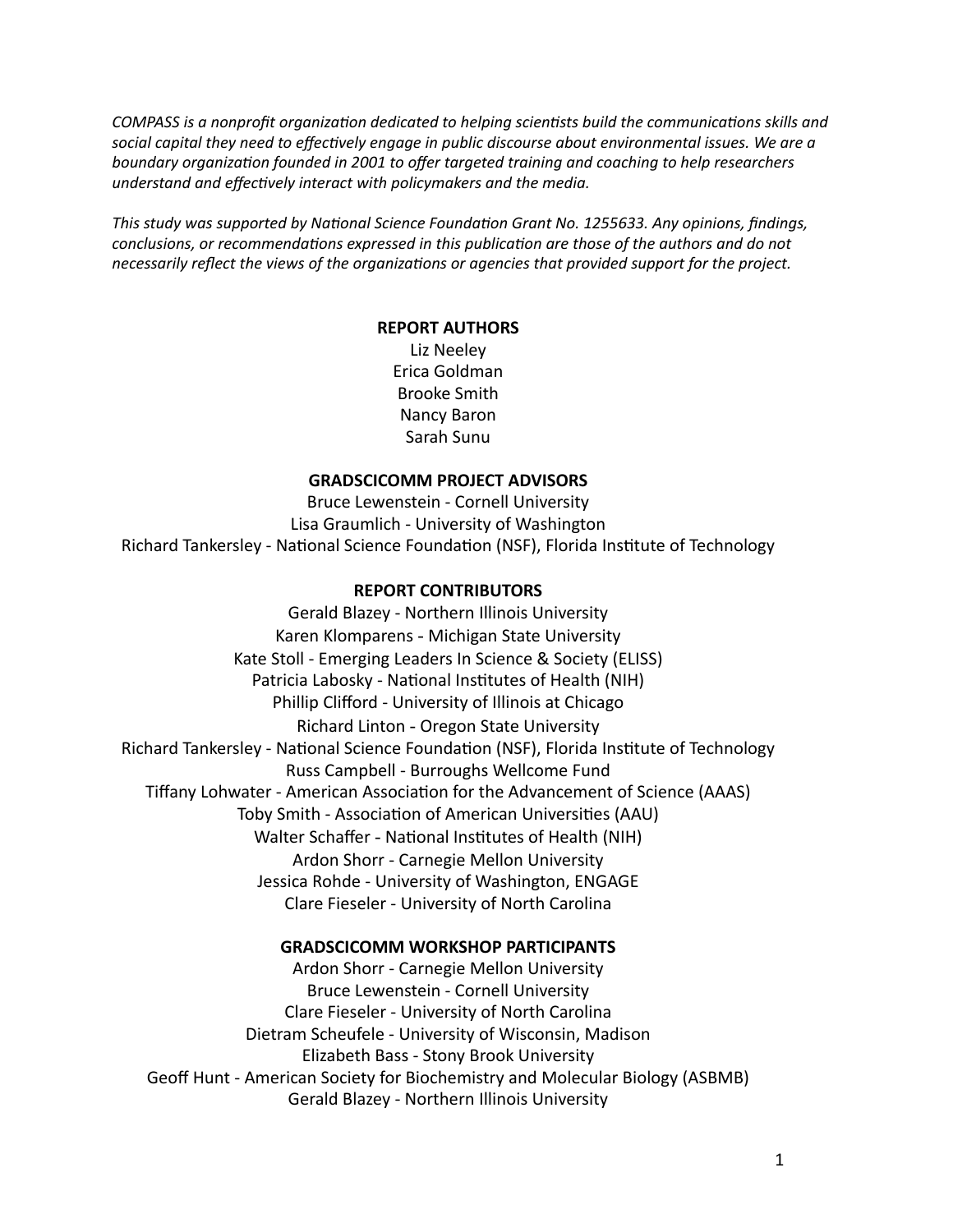Jack Schultz - University of Missouri Jamie Bell - Center for Advancement of. Informal Science Education (CAISE) Jay Labov - National Academy of Sciences (NAS), National Research Council (NRC) Jessica Rohde - University of Washington, ENGAGE John Sonsteng - William Mitchell College of Law Kate Stoll - Emerging Leaders In Science & Society (ELISS) Lisa Graumlich - University of Washington Martin Storkdieck - Oregon State University Michelle Paulsen - Northwestern University Patricia Labosky - National Institutes of Health (NIH) Phillip Clifford - University of Illinois at Chicago Richard Boone - National Science Foundation (NSF) Richard Tankersley - National Science Foundation (NSF), Florida Institute of Technology Russ Campbell - Burroughs Wellcome Fund Sharon Dunwoody - University of Wisconsin Susan Mason - National Science Foundation (NSF) Thomas Hayden - Stanford University Tiffany Lohwater - American Association for the Advancement of Science (AAAS) Toby Smith - Association of American Universities (AAU)

#### **ACKNOWLEDGEMENTS**

This report is based on work supported by the National Science Foundation under Grant No. 1255633, the Burroughs Wellcome Fund, and the Compton Foundation. We thank the project advisors, workshop participants, and report contributors for generously sharing their time, as well as those individuals who participated in our semi-structured and in-depth interviews and those who submitted entries to the database online. Our appreciation also extends to Meg Miner, Heather Galindo, Chad English, Karen McLeod, Karmel James, Kenneth Maher, Richard Boone, Dan Kahan, John Besley, Anthony Dudo, Dominique Brossard, Jamie Vernon, Jen Briselli, Chris Mooney, Hans Peter Peters, Bassam Shahkashiri, Eric Schulze, Jen Davison, Lou Woodley, Ed Yong, Ryan Bixenman, and Tom Burnett. Any errors or omissions remain solely the authors'.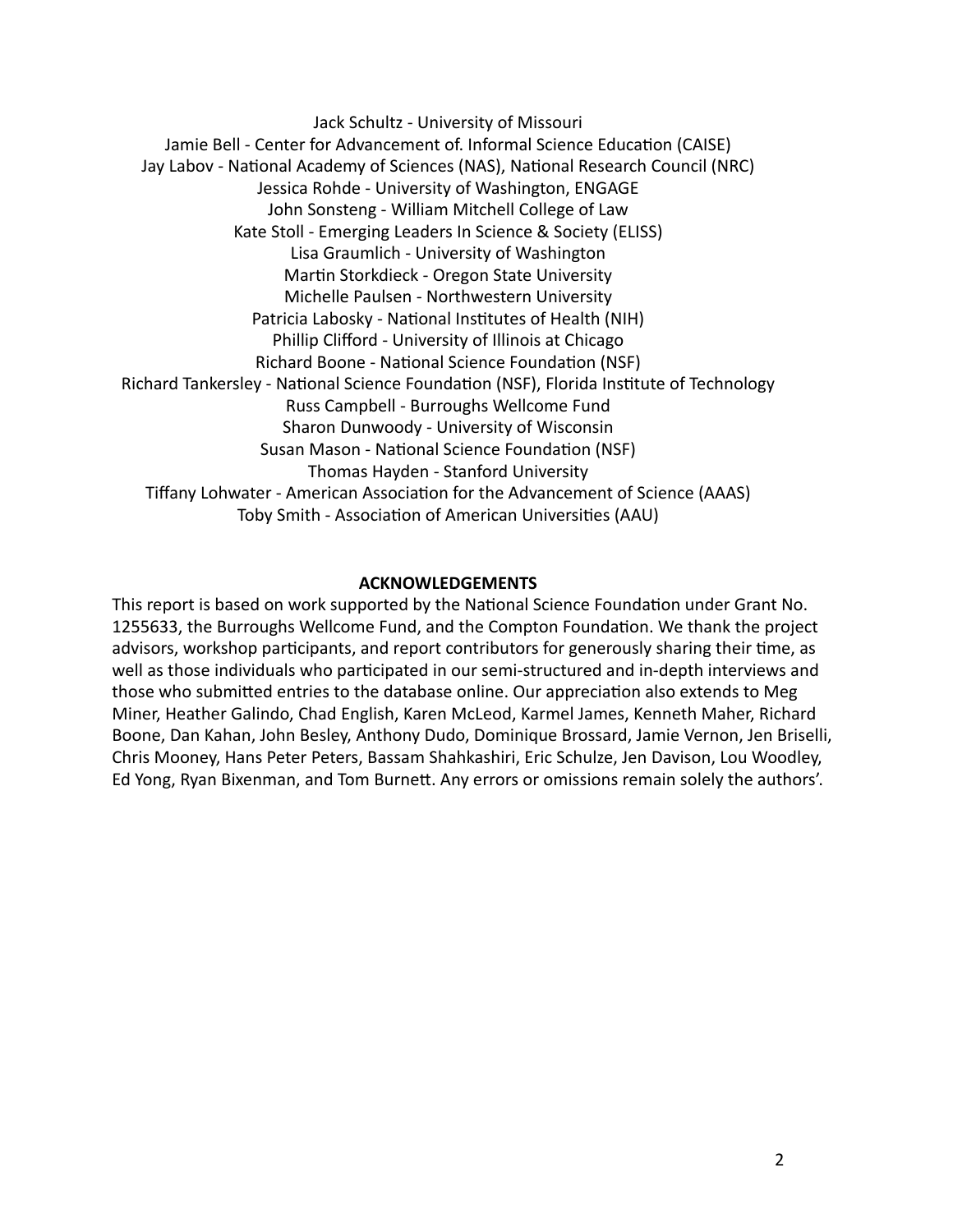# TABLE OF CONTENTS

| LANDSCAPE ANALYSIS & WORKSHOP SUMMARY8                                                                        |  |
|---------------------------------------------------------------------------------------------------------------|--|
|                                                                                                               |  |
| RECOMMENDATION 2: FOSTER A COMMUNITY OF PRACTICE21<br>RECOMMENDATION 4: INTEGRATE COMPREHENSIVE EVALUATION 24 |  |
|                                                                                                               |  |
|                                                                                                               |  |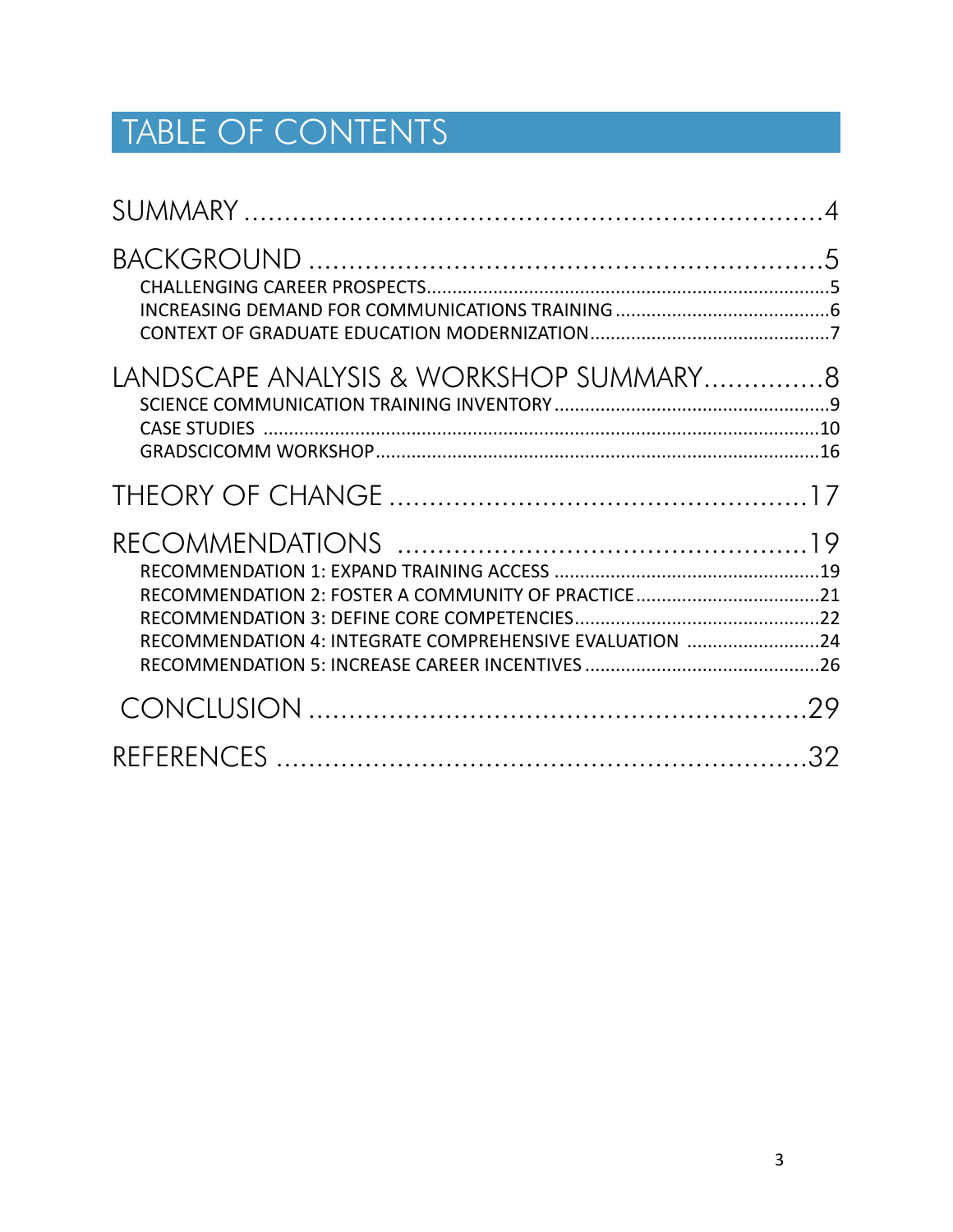# SUMMARY

In 2007, Alan Leshner, then Chief Executive Officer of The American Academy for the Advancement of Science, wrote in an editorial in *Science*, "We need to add media and communications training to the scientific training agenda." He continues, "If science is going to fully serve its societal mission in the future, we need to both encourage and equip the next generation of scientists to effectively engage with the broader society in which we work and live" (Leshner 2007). While some graduate students, faculty, administrators, granting agencies, and nonprofit organizations have enthusiastically embraced this charge, such efforts have largely been conducted in isolation and on the periphery of graduate education. To overcome systemic disincentives, such training must become an integral component of graduate education in the science, technology, engineering, and math (STEM) disciplines. Strong science communication skills will benefit the next generation of scientists wherever their career paths may lead, within or outside academia.

Achieving this vision will require changes in funding streams and institutional structures. This necessitates leadership at every level: from agencies and administrators to faculty and students themselves. This report provides a roadmap for achieving systemic improvements in providing science communication skills training to STEM graduates. We review the current state of science communication trainings offered around the country, offer case studies in success, and synthesize the expert opinions of scholars, trainers, and students.

We present five core recommendations for the federal agencies, funders, universities, and graduate leaders who hope to shape a strong scientific workforce for the future:

- 1. Expand access to science communication training
- 2. Foster a community of practice
- 3. Define core competencies in communication skills
- 4. Develop integrated evaluation practices
- 5. Create career incentive structures

We recognize that progress in these domains is likely to be asynchronous. What we already observe and hope to accelerate are complementary changes occurring at the level of funders, institutions, faculties, and graduate students themselves. This roadmap functions as a navigational guide, with the goal that each individual student will graduate having:

- Achieved proficiency in a set of core communication competencies common to all graduate students.
- Received opportunities for advanced training appropriate to their personal career goals (e.g. academia, science policy, or industry).

Recognizing that long-term national prosperity is dependent on innovation and technological advancements, the United States has significantly invested in STEM education. However, scientific knowledge cannot reach its full potential without a cadre of scientists who are effective communicators of their work. With this roadmap, we hope to foster culture change in academic science that will support the health, wealth, and well-being of future generations.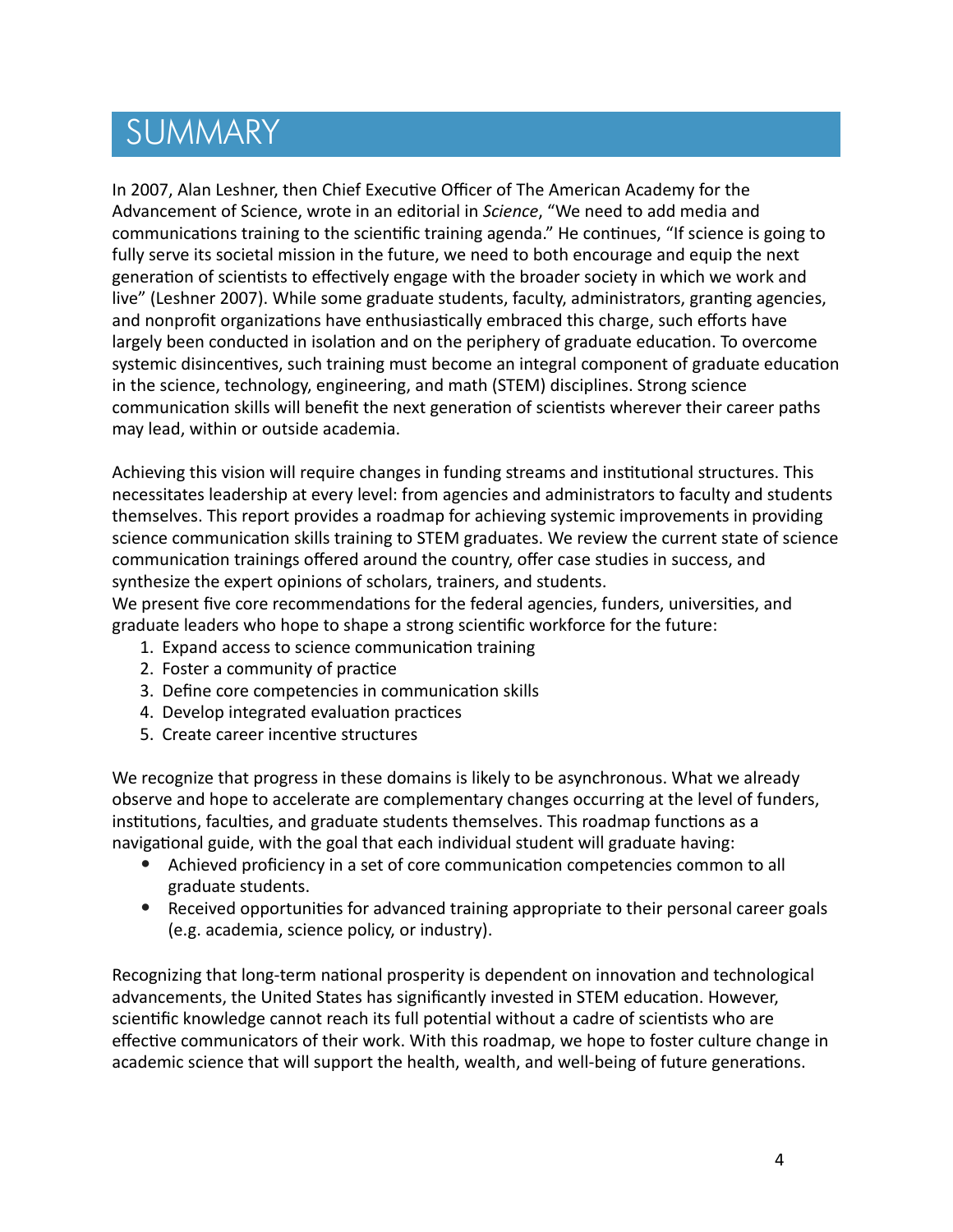# BACKGROUND

Newly minted scientists face unprecedented demands and opportunities in a world grappling with complex problems. The health and well-being of humanity urgently depends on the insights and solutions generated by academic science. Nationally, innovations from the science, technology, engineering and math (STEM) disciplines are a critical economic asset. While social media and open access journals are positive trends for interconnectivity and public accessibility, the simple availability of scientific knowledge alone cannot ensure its effective use in society. In fact, presenting scientifically sound information can deepen ideological divides around ideologically charged issues (D. Kahan 2010). The stakes have never been higher for dialogues among and between natural and social scientists, decision-makers, and the public. This reality challenges the next generation of researchers to train across disciplinary silos and to effectively share their knowledge with each other and with the broader world.

### CHALLENGING CAREER PROSPECTS

In recent years, media coverage of the state of American research funding and employment prospects has painted a bleak scene:

"Traditional academic jobs are scarcer than ever. Once a primary career path, *only* 14 percent of those with a PhD in biology and the life sciences now land a coveted academic position within five years." (Vastag 2012)

*"The pattern reaching back to 2001 is clear* – *fewer jobs, more unemployment,* and more post-doc work – especially in the sciences." (Weissmann 2013)

"Many scientists hold out hope for a simple solution: more money. But the *current U.S. Congress has no appetite to spend more — even on health research that has broad, bipartisan public support.*" (Harris and Benincasa 2014)

"The problem is that any researcher running a lab today is training far more people than there will ever be labs to run. Often these supremely well-educated *trainees are simply cheap laborers, not learning skills for the careers where they* are more likely to find jobs - teaching, industry, government or nonprofit jobs, or *consulting."* (Johnson 2014)

However, an estimated 1.1 million new and replacement jobs are expected to require a master's or PhD by 2022, a 17% increase over current positions (U.S. Bureau of Labor Statistics 2013). The specific skillset required in these careers will vary by discipline, industry, and organization, but will most certainly exceed the disciplinary expertise graduate education currently confers. Unfortunately, a recent survey found that more than half of graduate school deans reported being somewhat or very dissatisfied with their university's ability to support graduate student career goals and provide guidance, or preparation for nonacademic careers (Council of Graduate Schools and Educational Testing Service 2012). The graduate students of today are not receiving training in all the professional skills they will need to succeed tomorrow. We argue that science communication skills – defined throughout this report as the knowledge,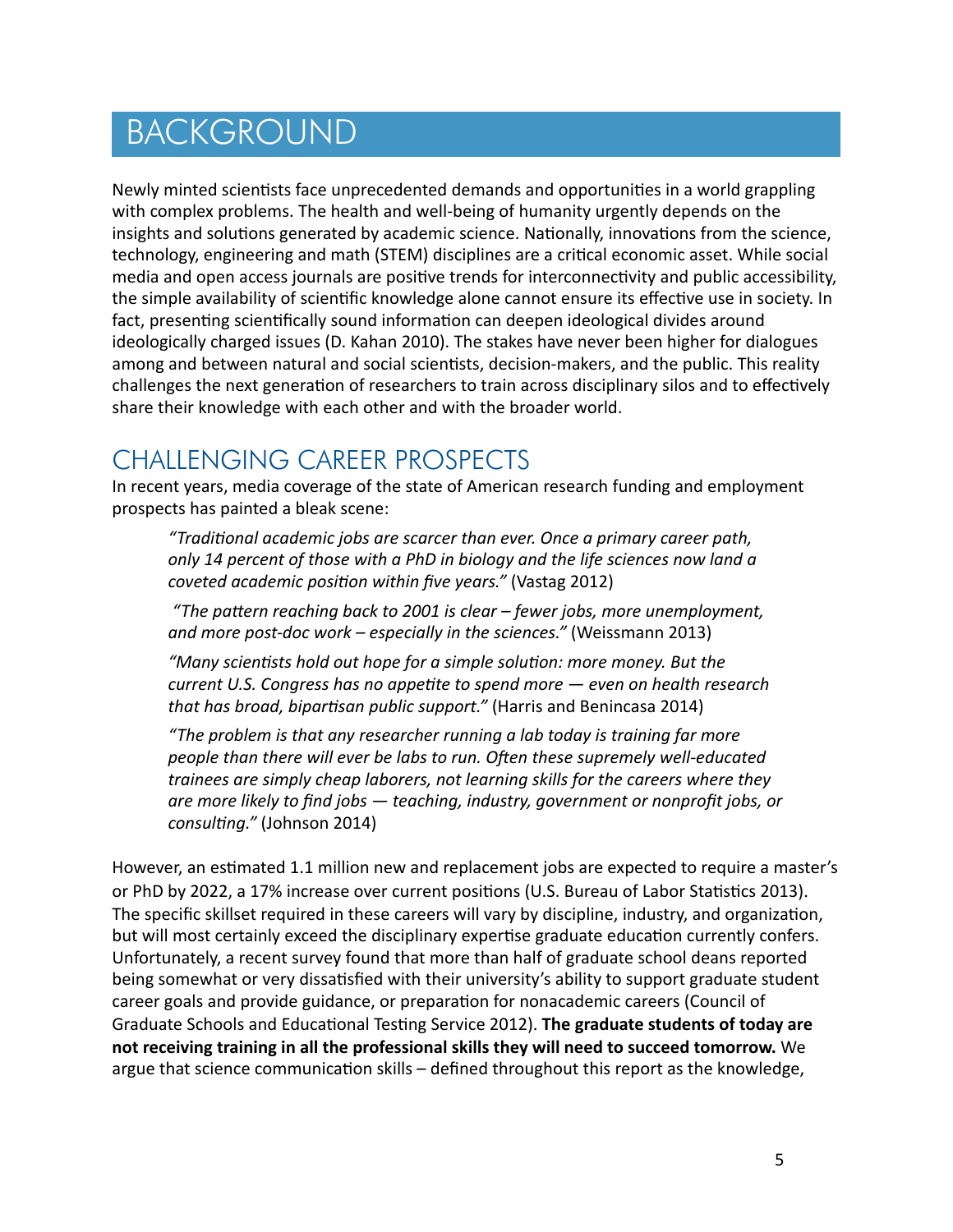skills, and attitudes involved in effectively transmitting complex or technical information - are crucial to achieving both personal and national goals.

### INCREASING DEMAND FOR COMMUNICATIONS TRAINING

Most graduate student skillsets evolve as they progress through their classwork, research program, and into careers. Initially, they need to develop their knowledge base and to demonstrate their mastery of concepts and techniques. Communication skills are applied in synthesizing the relevant literature, writing papers, submitting project or fellowship proposals, and establishing their relationship with their advisors and committees. As they progress beyond the bounds of coursework requirements and begin to shape their research paths, students frequently find they must navigate situations of increasing ambiguity or conflict, requiring greater emphasis on interpersonal dynamics. Reconciling and managing competing demands, conceptualizing and securing funding for research, managing supervisory and collaborator relationships, and publishing and presenting results are all essential for successful careers within academia. Though the specific tasks may vary considerably, these abilities are equally important outside of academia. According to the annual survey conducted by the National Association of Colleges and Employers, the top three attributes employers seek in candidates are leadership, the ability to work in a team, and written communication skills (The National Association of Colleges and Employers 2014).

Though rigorous analysis is sparse, anecdotal evidence of demand among graduate students for training in communications skills abounds. We see this in broad trends, for example, in the scheduling assumption that large crowds are regularly drawn to the public engagement and science communication plenaries, symposia, and workshop sessions at the American Academy for the Advancement of Science's Annual Meeting. We see this appetite reflected in the programming decisions of other science conferences, such as the Ecological Society of America and the American Geophysical Union. More pointedly, we saw marked evidence of unmet demand for communication skills training when the first ComSciCon workshop (http:// comscicon.com) hosted by Harvard and MIT received more than 700 applications for just 50 available positions. The 2013 National Science Foundation "Innovation in Graduate Education Challenge" confirms that interest in science communication is running high. The Challenge received over five hundred entries from masters and PhD students at 150 institutions across the country. Of these, 'transferable professional skills training' was by far the most commonly identified target for improvement. More than 50% of all entries discussed this issue, and science communication training was the single most common specific skill raised by graduate students (http://www.nsf.gov/news/special\_reports/gradchallenge). Similar conversations continue on the NSF Graduate Education Forum (http://nsfgradforum.wordpress.com).

While the emphasis on developing communication skills is a recent development in some STEM disciplines, others, particularly medical fields, have a long-standing investment. Hulsman & Visser (2013) report that communication skills were designated as a core competency by the American Accreditation Council for Graduate Medical Education (ACGME) and by The Royal College of Physicians and Surgeons of Canada (RCPSC) in the 1990s. Decades of pedagogy, program development, and research into program effectiveness form a valuable foundation for integrating such skills into STEM graduate program curricula more broadly.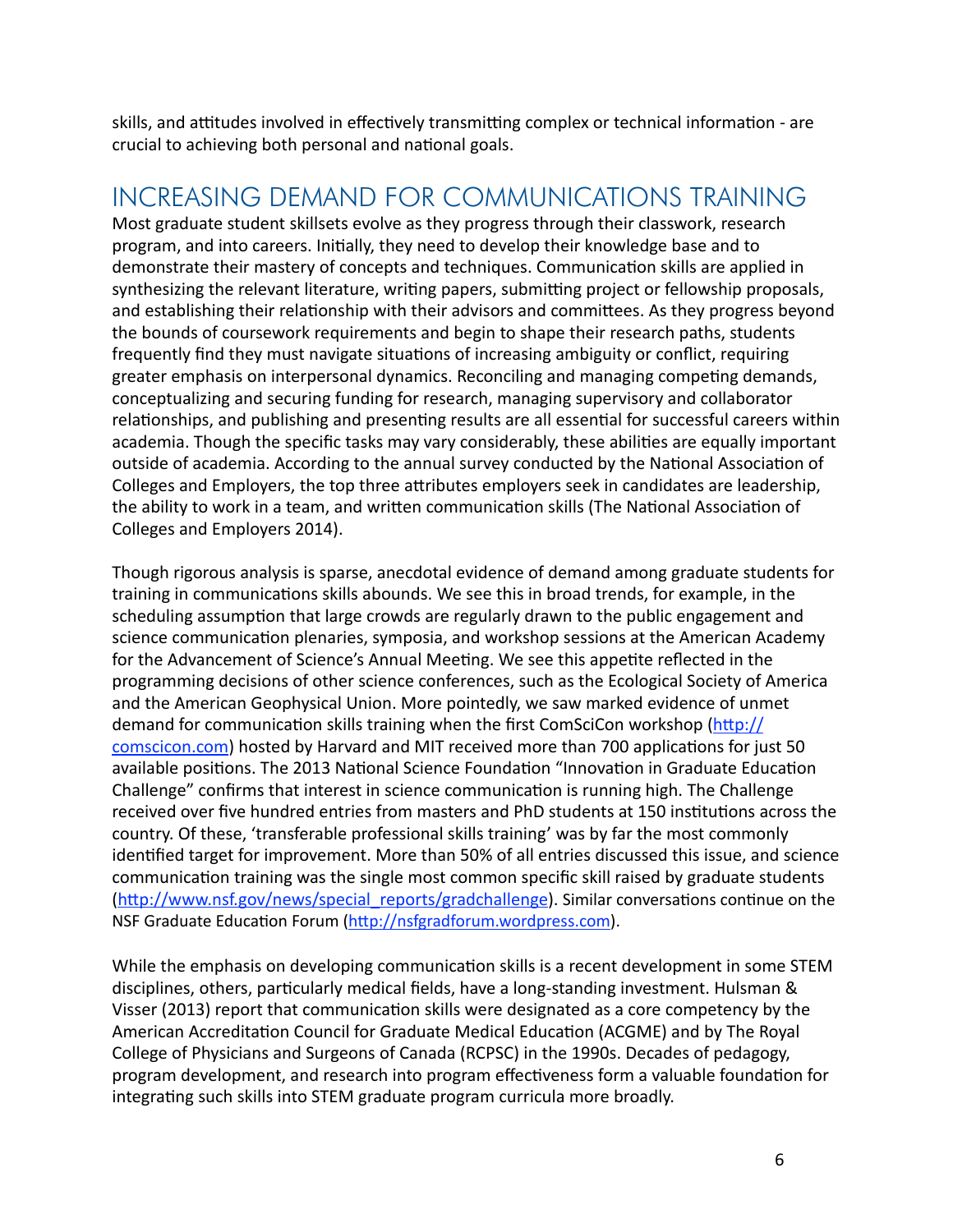# CONTEXT OF GRADUATE EDUCATION MODERNIZATION

In his first inaugural speech, President Obama signaled a commitment to educational reform, promising, "We will restore science to its rightful place and wield technology's wonders... And we will transform our schools and colleges and universities to meet the demands of a new age" (Obama 2009). While much of the national debate has focused on testing standards in elementary schools, higher education figures substantially in economic discussions and projections. A number of recent national reports and recommendations for graduate education reforms have highlighted key policy issues related to improving graduate student training. These include: 

- The Path Forward: The Future of Graduate Education in the United States, Commission on the Future of Graduate Education in the United States (2010)
- Pathways Through Graduate School and Into Careers, Council of Graduate Schools (2012)
- Biomedical Research Workforce Working Group Report, National Institutes of Health (2012)
- Research Universities and the Future of America, National Research Council (2012)
- Advancing Graduate Education in the Chemical Sciences, American Chemical Society (2013)

Collectively, these reports identify low rates of PhD completion and fault a narrow focus on academic careers for the misalignment of graduate education with workplace, societal, and student needs. While the reports offer varied recommendations, they generally advocate transforming graduate education, training, and the associated federal support of graduate students. Although the National Institutes of Health (NIH) and National Science Foundation (NSF) fund the majority of graduate research and education (Tilghman et al. 2012), the distributed nature of science education is considerable, involving dozens of government agencies, hundreds of universities, and thousands of administrators.

Leadership from the White House Office of Science and Technology Policy (OSTP), which has a mandate to advise the President and Executive Branch and to lead interagency efforts to develop and implement sound science and technology policies and budgets, has helped catalyze coordination around graduate education reform. In 2012, the National Bioeconomy Blueprint's Request for Information process prompted the OSTP, NSF, and NIH to convene an informal Graduate Education Modernization Working Group (GEM-WG). Discussions were subsequently broadened to include groups such as the Department of Energy (DOE), the Smithsonian, the American Association of Universities (AAU), the Association of Public and Land-grant Universities (APLU), and the National Postdoctoral Association (NPA). Collectively, the informal discussion group considered requirements, possible actions, and outcomes for graduate education modernization. In 2013, the efforts of the GEM-WG were subsumed by the Federal Coordination in STEM Education (FC-STEM) Task Force, chartered by the National Science and Technology Council (NTSC) Committee on Science, Technology, Engineering, and Math Education (Blazey 2014).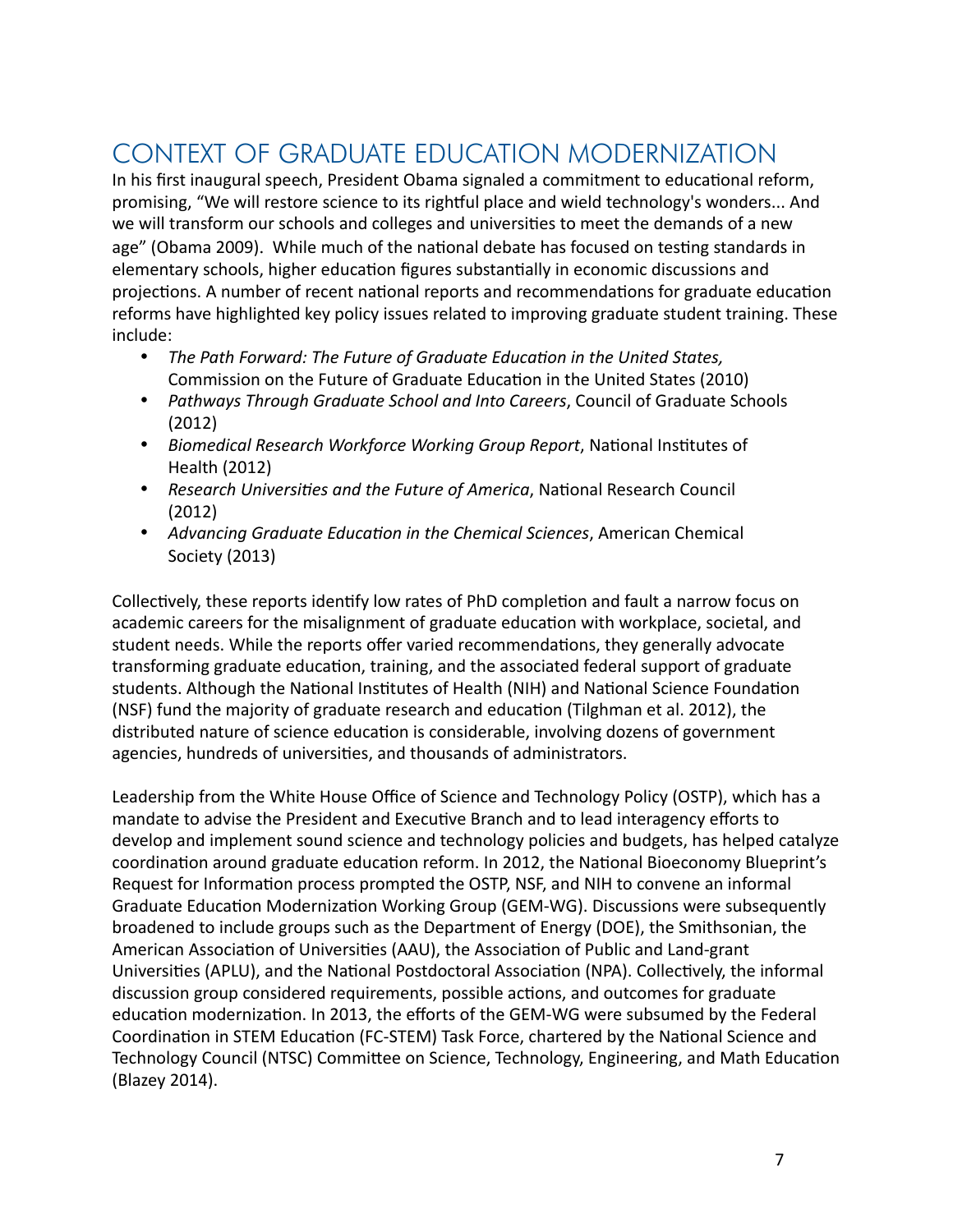The FC-STEM Task Force was tasked with creating a five-year strategic plan for STEM education, which outlined five Priority Goals (National Science and Technology Council Committee on STEM Education 2013):

- 1. Improve STEM instruction
- 2. Increase and sustain youth and public engagement in STEM
- 3. Enhance STEM experience of undergraduate students
- 4. Better serve groups historically underrepresented in STEM fields
- 5. Design graduate education for tomorrow's STEM workforce

In 2014, the FC-STEM Task Force convened an Interagency Working Group on this fifth goal, under the direction "Provide graduate trained STEM professionals with basic and applied research expertise, options to acquire specialized skills in areas of national importance and mission agency's needs, and ancillary skills needed for success in a broad range of careers". With leadership from NIH and NSF, the Working Group has three major strategies: 1) recognize and provide financial support to students of high potential; 2) provide opportunities for fellows' preparation in areas critical to the Nation; 3) combine and enhance mechanisms that evaluate the impact of fellowships to inform future federal investments. Initial deliverables are expected in early 2015 (Federal Coordination in STEM Education Interagency Working Group 2014).

The broader context for these discussions is an energetic conversation defining the challenges of science communication and offering advice to scientists who would engage. In the past five years, numerous popular books and countless blog posts, interviews, articles, keynote speeches, and workshops have sprung up to address the growing demand for advice. With such an enthusiastic community of practice, support and leadership at both administration-level and grassroots levels, and a skillset that can be leveraged across a broad variety of professional development issues, science communication is a singularly valuable and tractable target for initial investment in far-reaching graduate education reform.

# LANDSCAPE ANALYSIS & WORKSHOP SUMMARY

In late 2012, COMPASS received NSF grant number 1255633, "A Workshop to Explore Building Systemic Communication Capacity for Next Generation Scientists." Known in shorthand and on twitter as #GradSciComm, the work comprises three major components, culminating in this report: 

- 1. To assess the current landscape of science communication workshops, courses, and trainings available to graduate students in the STEM disciplines,
- 2. To convene a workshop of science communication trainers, scholars, science society leaders, funders, administrators, and graduate students, and
- 3. To provide concrete recommendations to agencies, institutions, and individuals for integrating science communication skills into STEM graduate education.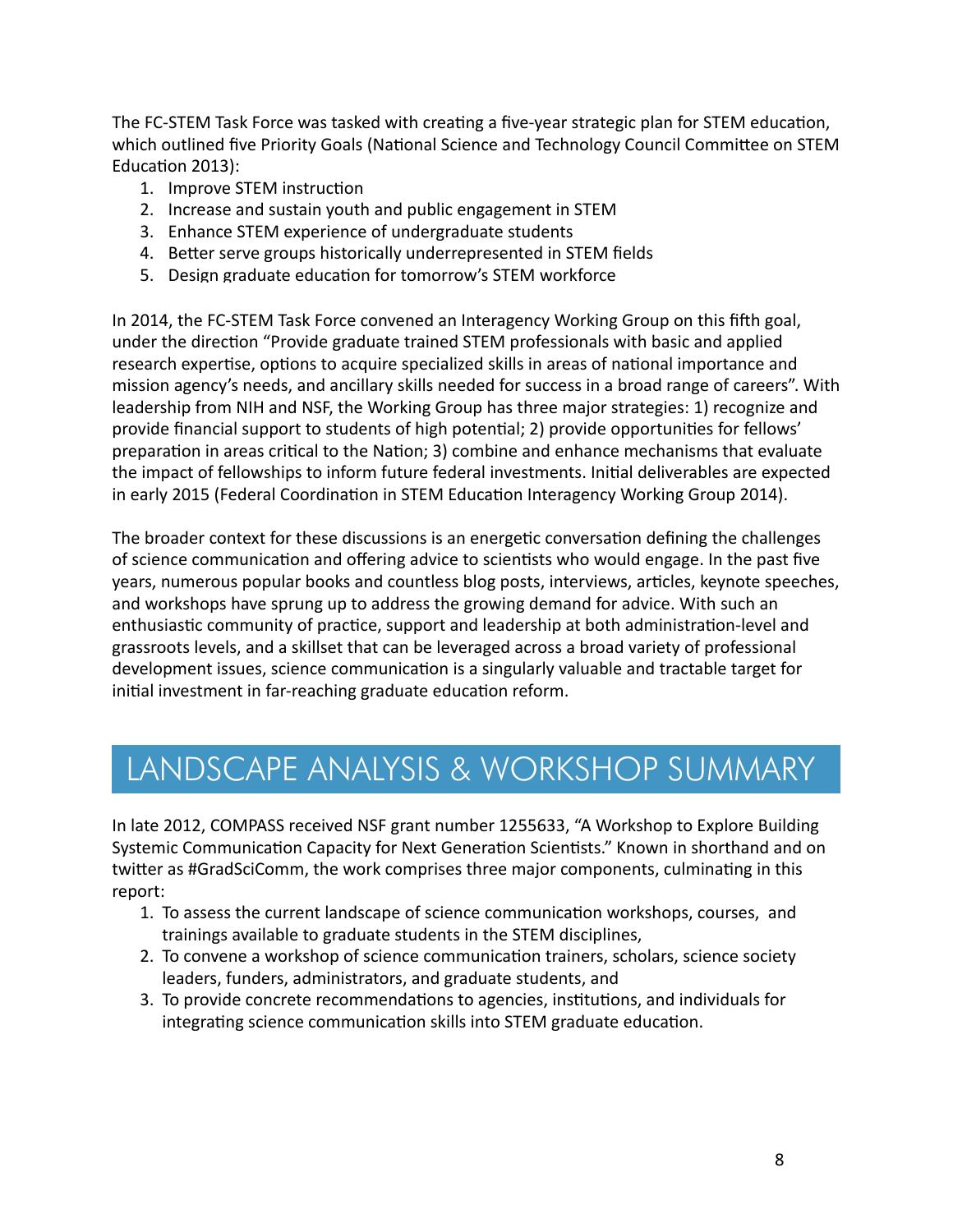## SCIENCE COMMUNICATION TRAINING INVENTORY

Between January 2013 and December 2014, we worked to capture a snapshot of the kinds of trainings available to STEM graduate students within their universities, at the annual meetings of their scientific societies, and through other independent events. We limited our search to programs intended to bolster the ability of scientists-in-training to effectively connect with nonpeer audiences. To this end, we excluded both science writing programs designed to help researchers transition to careers as professional journalists as well as technical writing or grant writing workshops. Candidate programs ranged from hours to months in duration, taking the form of lectures, seminar series, webinars, intensive workshops, fellowships, and for-credit courses. Some are regularly offered year-to-year, while others are offered more sporadically or just happened once. Rather than attempting an exhaustive effort to catalogue the everchanging landscape, our work was focused on identifying trends, consistent themes, and influential institutions and individuals.

We began with two existing directories of similar programs, the first compiled by Dr. Sharon Dunwoody and her colleagues at University of Wisconsin Madison, and the second by Dr. Patrick Logan at University of Rhode Island. These two provided a strong foundation for capturing university courses, allowing us to focus on non-credit earning programs. Our work had three stages: 

- 1. Semi-structured snowball interviews to start mapping out the network of players;
- 2. A word-of-mouth and online crowdsourcing effort;
- 3. Longer interviews for program details.

All told, we are aware of more than forty workshops and training programs available to graduate students in the STEM disciplines, in addition to hundreds of university courses (see Logan 2014). Our list is available at http://compassblogs.org/gradscicomm-list. We find the national picture to be an uneven patchwork of offerings with large geographic and disciplinary variations in access to and depth of available university resources, private and governmentfunded programs, and self-organized events. It is perhaps even more important to note that even within a single university, offerings tend to occur in a haphazard and uncoordinated fashion, with little connection among programs or departments. We encourage every institution to catalogue, publicize, and encourage collaboration among its own science communication programs as a critical first step in building capacity.

In a positive sign, we found evidence of leadership at all levels in the higher education landscape. We highlight success stories and key lessons from established programs in three categories of case studies throughout this report:

- Top-down efforts led by deans, provosts, or other department leadership,
- Bottom-up efforts led by graduate students or their advisors,
- Independent efforts led by nonprofit, for-profit, or government entities.

Though we find that successful programs exist in many different structures and formats, they face similar challenges and share a number of factors that contribute to stability and longevity: strong leadership, innovative funding mechanisms, new training approaches, and faculty buy-in.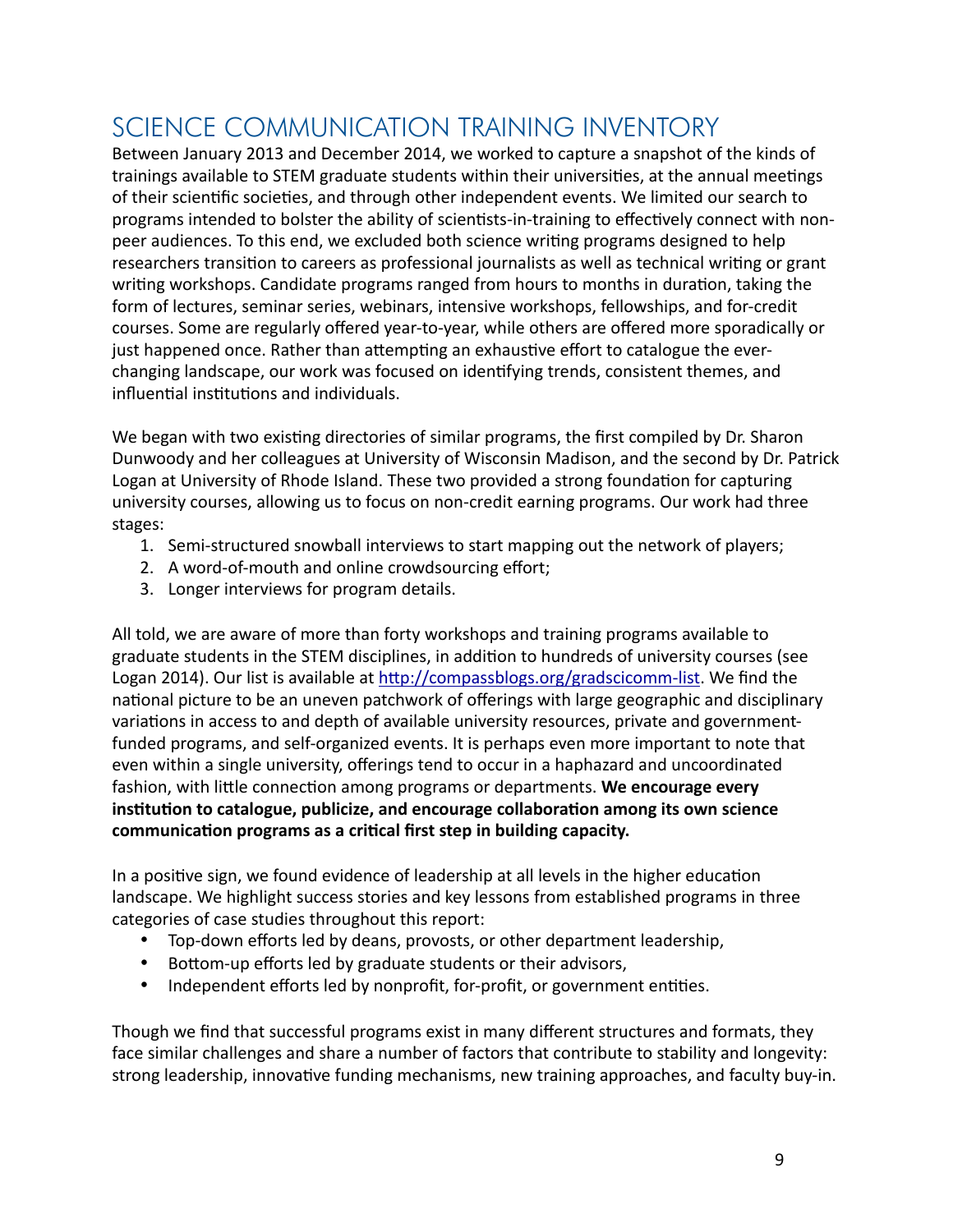# CASE STUDIES

#### **BOTTOM-UP MODELS: STUDENT LEADERSHIP**

We would like to thank Jessica Rohde, Clare Fieseler, and Ardon Shorr for their contributions to this case study.

At universities across the country, motivated graduate students have channeled their enthusiasm for science communication skills into self-organized curricula and entrepreneurial activities. These grassroots efforts take a variety of forms, but encounter similar challenges in creating and maintaining momentum. The need for validation, administrative champions, seed funding, and exit plans is captured by three successful grassroots programs: Engage, founded at the University of Washington; Public Communication for Researchers (PCR), founded at Carnegie Mellon University; and Scientists with Stories, founded at Duke University and University of North Carolina Chapel Hill.

Collectively, these students found that their stories of founding and growing their programs shared several thematic elements. The first was the emotional dimension of realizing that their priorities did not align well with their university's priorities. They report struggling with feelings of isolation, saying it was painful: "our vision of what it means to be a scientist did not match the values expressed in our education". The pressure to hide or dampen their passion felt like a denial of the spark of greater purpose in their ambitions. Research shows that issues of identity, security, and conflict, especially with advisors, are uniquely important to the mental health of graduates, many of who struggle to navigate intersecting roles and conflicting demands (Grady et al. 2013). Though the student leaders in the GradSciComm project note that their collective experience was not one of active resistance, but best characterized as "institutional inertia," the value of social support and supportive mentoring are clear.

The experience of designing courses for the first time, largely from scratch and without pay, was flagged as a shared hardship. During the volunteer phase of each program, students found it necessary to distribute the work across teams of three to five students. Even then, these highly motivated groups found it difficult to juggle the demands of creating content, finding funding, and navigating the bureaucratic systems that control funding and resources. They report in retrospect, "We suspect that much of our administrative struggle was born out of our own ignorance of university structures." In each case, internal faculty or staff champions who helped them orient to and find support in university structures were key.

Engage, Scientists with Stories, and PCR have each followed distinct paths toward viability and sustainability. Engage was operating entirely out-of-pocket for two years while PCR was able to secure seed funding of \$500. Scientists with Stories was launched with a \$5000 award from the Duke University and North Carolina at Chapel Hill Kenan-Biddle Partnership Grants. In each case, these initial investments allowed the programs to demonstrate proof of concept in the form of successful and visible content creation, as well as student interest and positive feedback. They were then able to move into a second stage of fundraising for amounts in the range of \$10,000. These came from varying combinations of student government, departmental, college, and university-level sources, as well as private donors and crowd-funding campaigns. These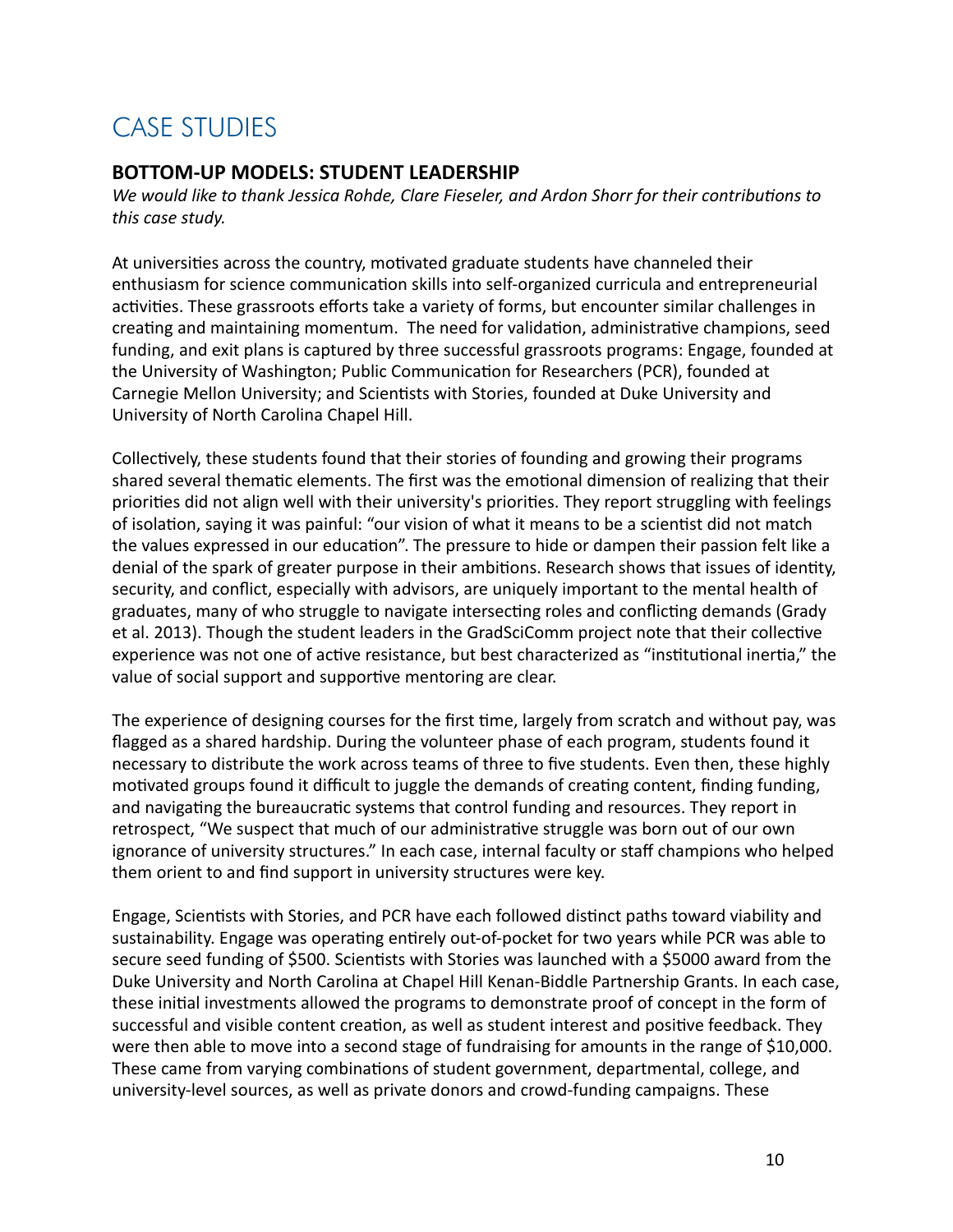investments allowed students to recruit new course instructors, invite higher-profile guest speakers, host live events, produce videos, and travel to conferences, which increased their profile, reach, and legitimacy. However, in each case, the search for funding support and partnerships took a substantial amount of time, which interfered with running the program.

|                   | <b>Engage</b>                                                             | <b>Scientists with Stories</b>                                   | <b>Public Communication</b><br>for Researchers                         |
|-------------------|---------------------------------------------------------------------------|------------------------------------------------------------------|------------------------------------------------------------------------|
| <b>Initiated</b>  | 2010                                                                      | 2011                                                             | 2012                                                                   |
| Format            | For-credit course                                                         | Intensive workshops                                              | Recurring workshop<br>and seminar series                               |
| <b>Focus</b>      | Public speaking,<br>storytelling, and<br>improvisational skills           | Storytelling in visual<br>formats                                | Broad variety of science<br>communication skills                       |
| <b>Duration</b>   | Ten three-hour classes<br>over academic quarter                           | Stand alone seven-day<br>workshops                               | As many as fourteen<br>two-hour events over<br>the course of two years |
| <b>University</b> | University of<br>Washington                                               | Duke University and<br><b>UNC Chapel Hill</b>                    | Carnegie Mellon<br>University                                          |
| Arrangement       | <b>Funded Teaching</b><br>Assistantship position<br>for student-run group | Initiated as student<br>group, became<br>independent 501(c)3     | Student group<br>transitioning to a<br>campus center                   |
| <b>Taught by</b>  | Students, featuring<br>invited speakers                                   | Students, contracted<br>instructors                              | Invited speakers and<br>faculty                                        |
| <b>Extras</b>     | Capstone 30 minute<br>public lecture                                      | Live storytelling, video<br>projects for clients                 | Live storytelling, blog,<br>reading group, science<br>café             |
| <b>Founders</b>   | Cliff Johnson, Eric<br>Hilton, Rachel Mitchell,<br>Phil Rosenfield        | Clare Fieseler, Rachel<br>Gittman, Yasmin von<br>Dassow, Heather | Jesse Dunietz. Adona<br>losif, and Ardon Shorr                         |
| <b>URL</b>        | www.engage-<br>science.com                                                | www.scientistswithstori<br>es.com                                | www.cmu.edu/student-<br>org/pcr/about/<br>index.html                   |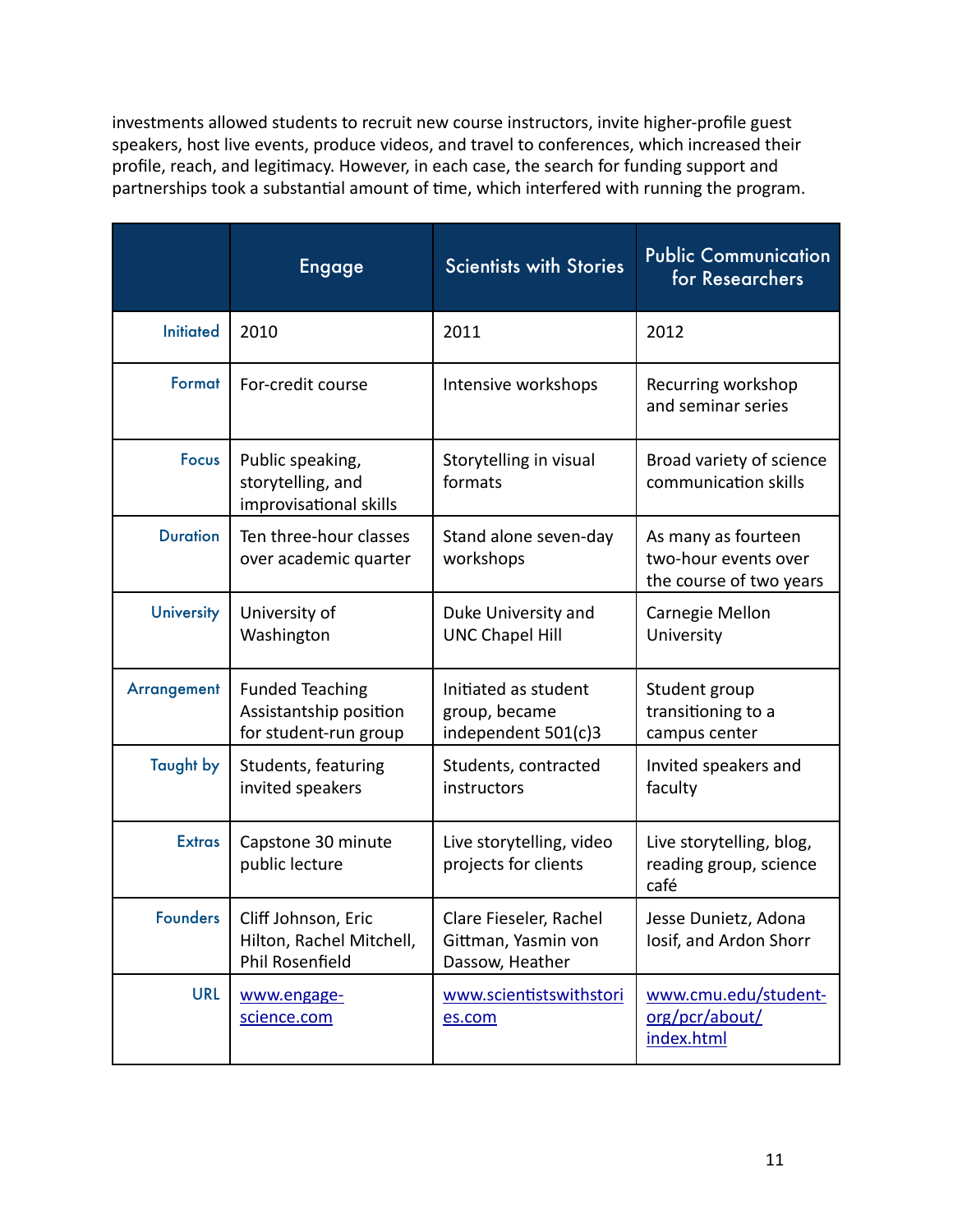Finally, each program has had to address the question of long-term sustainability. Engage secured year-to-year support in the form of a Teaching Assistantship from the Dean's Office of the College of the Environment at the University of Washington and has successfully survived the original founders' graduation thanks to a rotating leadership structure and board of advisors staffed by program alumni. Scientists with Stories was incubated by the University of North Carolina Morehead Planetarium and then transitioned to an independent, non-profit organization with the support of the University of North Carolina's Chancellor's office. PCR has found support within the Office of the Vice Provost for Graduate Education at Carnegie Mellon, and currently has a proposal under consideration for the creation of a Public Communication Center. In each case, the longevity of programs requires not just financial support but leadership planning and dedicated human resources.

We applaud the initiative and tenacity of graduate students who throw themselves into creating the programs they need. Universities should foster this entrepreneurial spirit, listen to the concerns of their graduate student body, and support self-determination in supplementing and improving the curriculum.

#### **INSTITUTIONAL MODELS: UNIVERSITY PROGRAMS**

Since the 1970s, the overall tone of science and higher education discourse has shifted considerably. Instead of assuming that knowledge follows a linear flow from basic research through applied research into society, we understand that universities are important nodes in a lively network of knowledge creation. As the major themes of this report reflect, "stronger links between science and society through open exchange are advocated; participation and hybrid organizational forms are recommended; and evaluation and interdisciplinary research are fostered" (Krücken 2003). Yet, as is often the case, the rhetoric far outpaces the reality of institutional changes. Conflict, bureaucracy, and resistance to change can stymy even modest reform efforts, much less the considerable work we propose here. For professional development and science communication trainings, Michigan State University and Stony Brook University provide illuminating case studies in what is possible on campus and beyond.

#### *Michigan State University (MSU)*

In 2010, MSU won the second annual Award for Innovation in Promoting Success in Graduate Education sponsored by the Council of Graduate Schools and Educational Testing Service. Dr. Karen Klomparens, Associate Provost for Graduate Education and Dean of the Graduate School, accepted it for a project designed to bring together four projects across as many as ten departments. Among other goals, the award recognized their commitment to "developing professional development plans from the first semester of the doctoral experience through the early years of the first job placement; and providing writing development at key transition points in the doctoral program." (Woods 2010) Now, the MSU Career Success portal (http:// careersuccess.msu.edu) provides an integrated platform for graduate students, postdocs, and faculty to access tools, resources, and events to: evaluate their professional skills; explore options for career pathways; create an individual development plan (IDP); strengthen their teaching, communication, and conflict management skills; and support their personal wellness.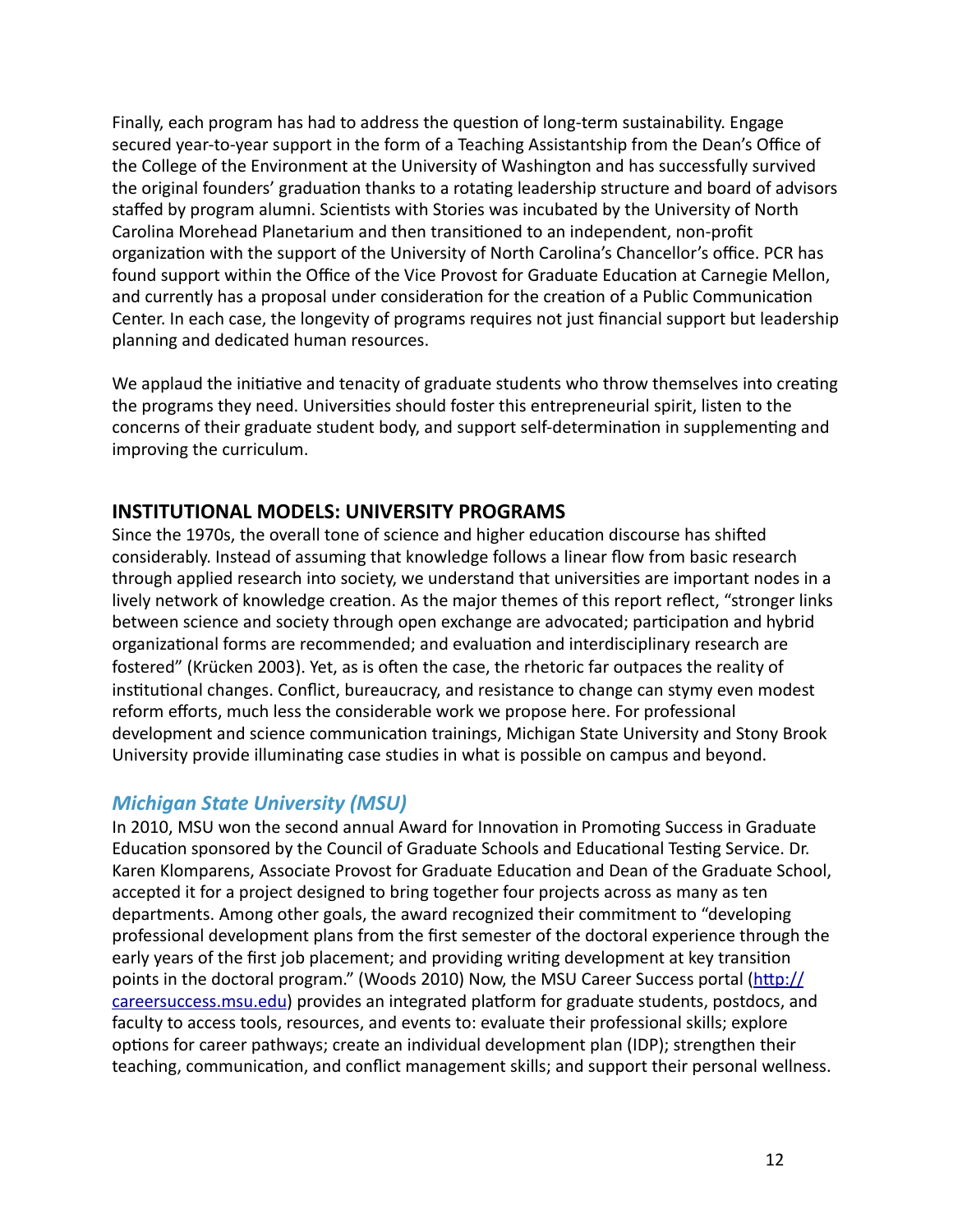

The Michigan State University CareerSuccess Portal landing page has resources for graduate students, *postdoctoral scholars, and faculty mentors.* http://grad.msu.edu/rcr

Program materials acknowledge common concerns and address them constructively. With respect to IDPs, for example, "At first glance this appears to be another bureaucratic mandate that adds to the burden of faculty competing for grant funding. However a review of the literature on goal setting supports the view that the IDP is likely to serve as an effective mentoring tool." Furthermore, MSU has established faculty guidance for negotiating IDPs with students, and has tied IDPs directly to their Responsible Conduct of Research (RCR) program (http://grad.msu.edu/rcr). Other notable aspects of the logic behind the Career Success portal include the attempt to plan workshop offerings on a two year calendar, the creation of certificates that can go on student transcripts, and the scheduling of workshops at nontraditional times to accommodate student schedules.

Two other contributions to the culture of engagement at Michigan State are the tenure and promotion criteria adopted in 2001 and the Provost's annual Outreach & Engagement Measurement Instrument (OEMI) survey (Doberneck and Fitzgerald 2008; Glass, Doberneck, and Schweitzer 2008). Collectively, MSU has created an online platform and offline culture around communication as a professional skill that encourages strategic planning, evaluation, and ongoing discussion. Perhaps most importantly, they have explicitly aligned mentoring expectations and career incentives with stated goals. As Dr. Klomparens quips, "Sticks don't work with faculty, but carrots matter a lot to everyone." MSU is now working on disseminating this model through the Council of Graduate Schools, in publications, and in pre-conference workshops. 

#### **Stony Brook University**

From 1993 through 2005, actor Alan Alda infused curiosity and humor into his hosting role for the PBS program Scientific American Frontiers. Throughout the filming, he noticed that the scientists he interviewed tended to freeze up and switch into an incomprehensible "lecture mode" when the cameras were turned on (McManus 2011). His task was to "coax them back"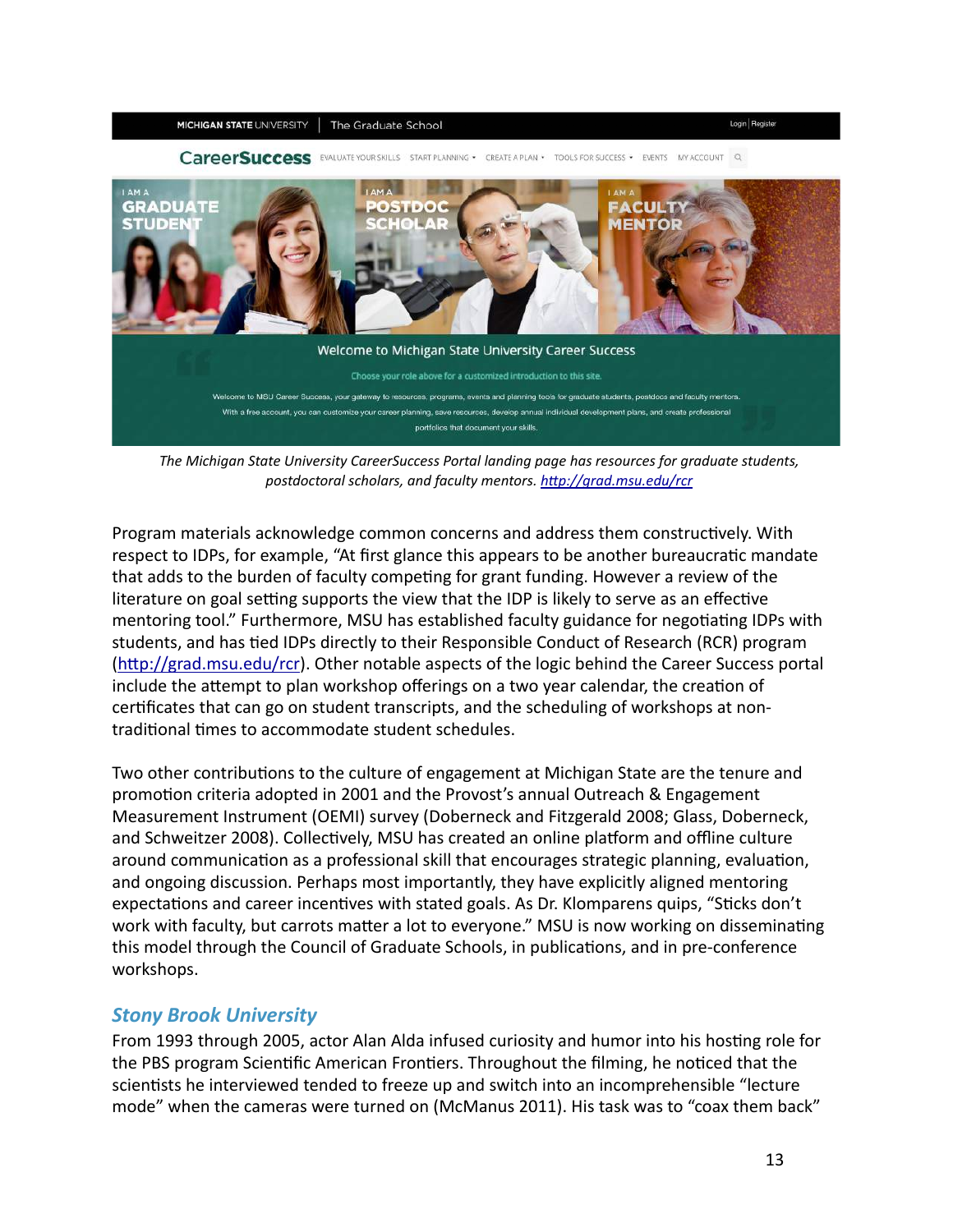into warmer and more engaged conversations, often using his own genial curiosity to tap into shared excitement. At a film festival dinner in 2006, Alda met then-president of Stony Brook University, Shirley Strum Kenny, who was a literary scholar and enthusiastic audience for his ideas about making communication training a component of science education. Together, they hatched a plan that led to the creation of the Center for Communicating Science in conjunction with Brookhaven National Laboratory and Cold Spring Harbor laboratories in 2009 (Basken 2013). Located within the Stony Brook School of Journalism, the Center is led by a multidisciplinary steering committee of science and humanities faculty. The school officially renamed the center after Alda and honored him at a celebrity gala that raised over two million dollars for the program. The Alan Alda Center for Communicating Science (AACCS) now offers a large variety of coaching services, for-credit courses, free lectures, and fee-for-service workshops and conferences. Their priorities include curriculum development, program assessment, and establishing a clearinghouse and supportive network for best practices.

AACCS Director Liz Bass says, "Our aspiration is for every science graduate student to receive at least some formal training in communication skills" (Bass 2012). AACCS links these skills not just to public communication, but also to graduate teaching performance, which has spurred them to develop a new program focused specifically on Teaching Assistants. In Fall 2014, AACCS offered seven graduate-level courses through the Stony Brook School of Journalism. The curriculum is deliberately designed as "bite-size" modules to encourage students to explore everything from writing to video production to improvisational theater techniques. The multidisciplinary nature of training also helps build support, with participation by faculty from the natural sciences, engineering, and medicine, as well as journalism, theatre arts, and the writing program. Much of this content and approach is replicated in the more than twenty workshops AACCS staff led for faculty and students at other universities around the country in 2013 and 2014.

Finally, Stony Brook has created The Alda Center Summer Institute to build a network of affiliated programs and share their insights about how to design communication trainings. Since 2011, the annual three-day conference convenes researchers, communication specialists, and university administrators to experience core elements of the AACCS training and collectively learn how to find institutional champions, assess instruction methods, and manage evaluation and funding issues.

#### **INDEPENDENT MODELS: EXTERNAL EXPERTISE**

Over the past fifteen years, a small community of dedicated individuals, nonprofit organizations, and government programs has strongly influenced the science communication trainings landscape. In many cases, authors have collected the perspectives and advice from their lectures and workshops in popular books. Notable contributions include those by Cory Dean (Am I Making Myself Clear? 2009), Dennis Meredith (Explaining Research 2010), Randy Olson (Don't Be Such a Scientist 2009; Connection: Hollywood Storytelling Meets Critical Thinking 2013), and Nancy Baron (Escape From the Ivory Tower 2010). In this section, we highlight three prominent and ongoing training programs: COMPASS, the AAAS Communication Science Workshops, and NSF's Science: Becoming the Messenger series. Collectively, these three groups have trained some ten thousand American scientists.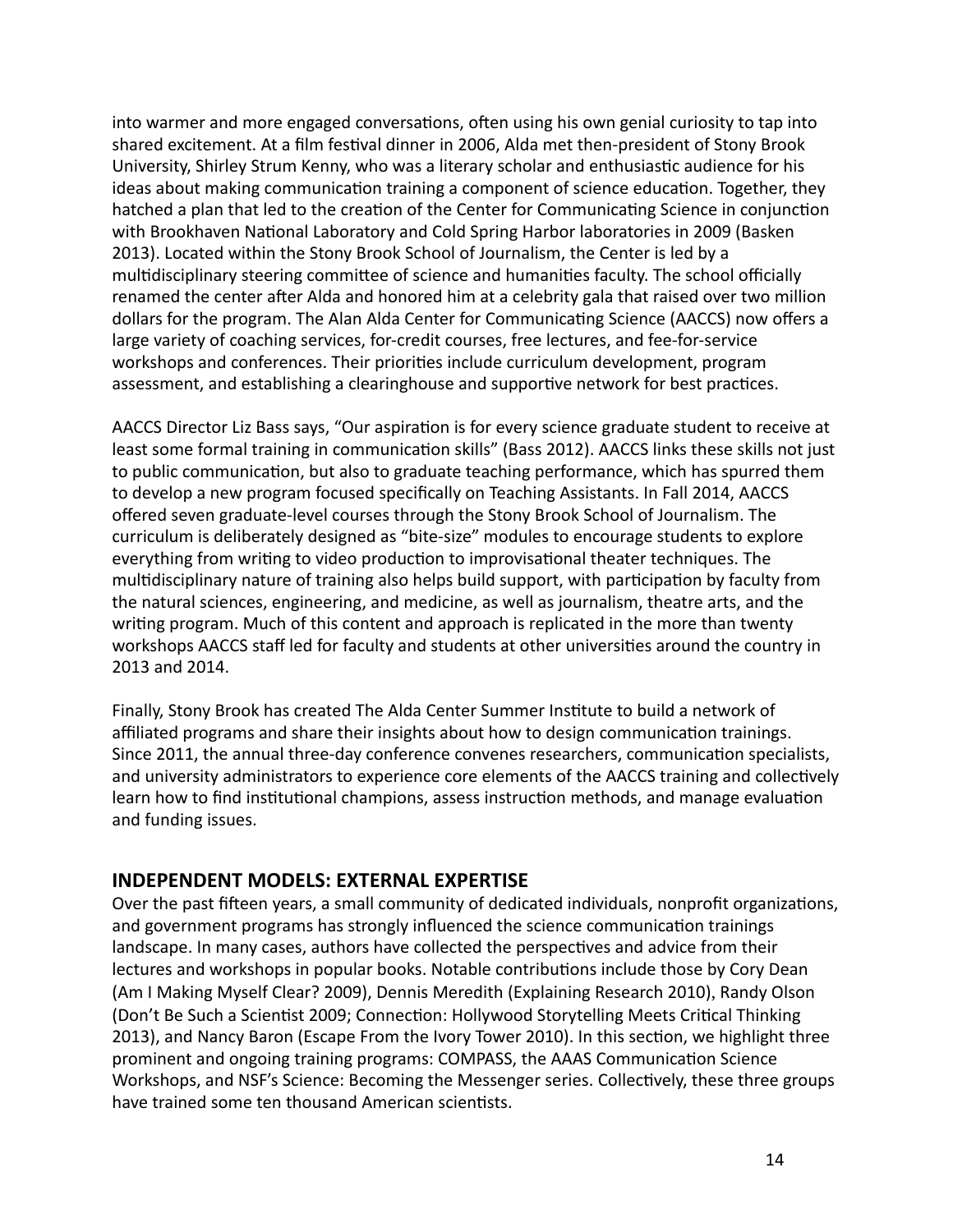|                              | <b>COMPASS</b>                                                                                                                                                     | <b>AAAS</b>                                           | <b>Becoming the</b><br>Messenger                                                      |  |
|------------------------------|--------------------------------------------------------------------------------------------------------------------------------------------------------------------|-------------------------------------------------------|---------------------------------------------------------------------------------------|--|
| <b>Initiated</b>             | 2000                                                                                                                                                               | 2008                                                  | 2010                                                                                  |  |
| Format                       | Short (half-day) and<br>intensive (1-5 day)<br>workshops;<br>For-credit courses<br>(University of<br>Washington, Oregon<br>State University)                       | Half-day and one-day<br>workshops                     | Half-day, one-day, and<br>two-day workshops                                           |  |
| <b>Typical</b><br>group size | Varies - intensive<br>workshops capped at 25                                                                                                                       | Varies - 10 to 100                                    | Varies $-100+$ on day 1,<br><20 for day 2                                             |  |
| <b>Available to</b>          | Universities, science<br>conferences, fellowship<br>programs                                                                                                       | Universities, science<br>conferences                  | Individuals in<br><b>Experimental Program</b><br>to Stimulate<br>Competitive Research |  |
| <b>Focus</b>                 | Communication theory                                                                                                                                               | Social media                                          | Communication theory                                                                  |  |
| <b>Targeted</b><br>audiences | Journalists,<br>policymakers                                                                                                                                       | General, journalists                                  | General, journalists                                                                  |  |
| <b>Trainers</b>              | Nancy Baron, Liz Neeley,<br>Heather Galindo, Karen<br>McLeod, Chad English,<br>Erica Goldman, Heather<br>Mannix plus working<br>journalists and/or<br>policymakers | Tiffany Lohwater, Jeanne<br>Braha                     | Ninja Communications -<br>Joe Schreiber, Dan Agan,<br>Chris Mooney                    |  |
| Website                      | COMPASSonline.org/<br>communications/<br><b>Trainings</b>                                                                                                          | AAAS.org/page/<br>communicating-science-<br>workshops | nsfmessengers.wordpre<br>ss.com/about and<br>http://ninjacoms.com                     |  |

Although they employ different exercises and tools, the groups have each built their reputations by investing hundreds of hours of content development and refinement into agendas that blend sound scientific principles with experienced professional perspectives. COMPASS, AAAS, and the Becoming the Messenger workshops all share a number of features:

• **Transferable skills** – Although the workshops focus on a relatively small set of science outreach and engagement contexts, in each case trainers emphasize foundational skills and knowledge. If scientists can convey complex concepts in an effective and engaging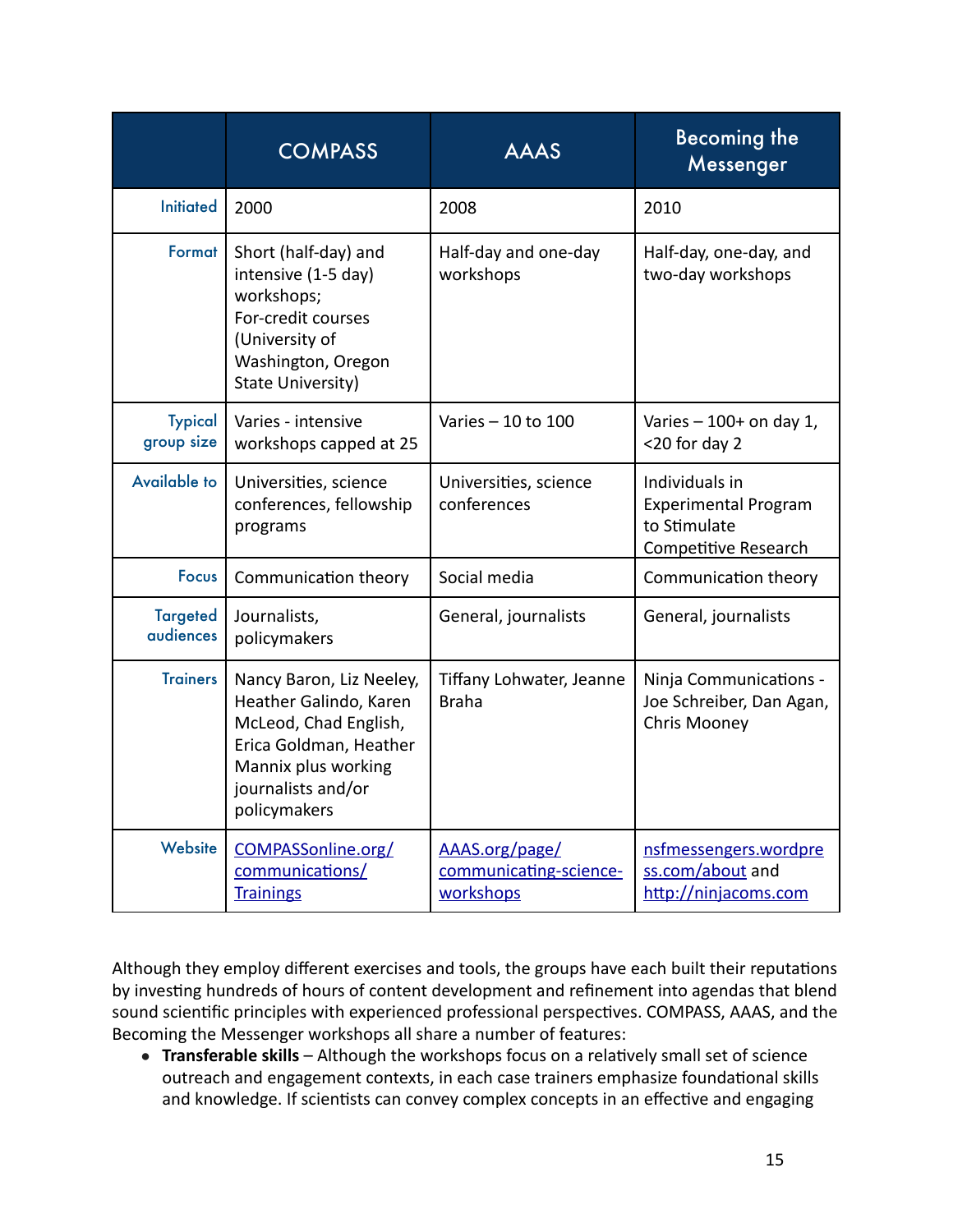manner, this supports them in everything from teaching, grant writing, and manuscript publication to media interviews, Congressional testimony, and public forums.

- **Audience orientation** Many of the most urgent issues in science and society are also among the most contentious. Research shows that many scientists' most common tactics, such as introducing as much data as possible or debunking misinformation by highlighting errors, can inadvertently reinforce misunderstandings and exacerbate conflicts (e.g. Cook and Lewandowsky 2011; D. M. Kahan et al. 2012; Betsch and Sachse 2013). Furthermore, scientists tend to misunderstand public attitudes  $-$  despite available data  $-$  because they regard nonscientists as hostile "others" who are non-rational, ill-informed, and highly susceptible to media messages (Besley and Nisbet 2013). The workshops emphasize helping scientists understand their audiences because addressing these hostilities, building empathy, and understanding the psychology that underpins how people process information and determine what they believe to be true are essential components of planning effective communications.
- Hands-on learning Finally, all the workshops are built around interactive learning and personal feedback, with special emphasis on role-playing in mock interview scenarios. In general, both students and teachers agree that hands-on activities increase both motivation and engagement (Bergin 2010). Specifically, role-playing exercises help students bridge theoretical and practical knowledge, while simultaneously learning skills for coping with nerves and performance anxiety. Workshop evaluations agree with published data indicating that students find role-playing to be one of the most valuable elements of communications trainings (Silva and Bultitude 2009).

### GRADSCICOMM WORKSHOP

On December 5-6, 2013, COMPASS convened the #GradSciComm workshop, bringing together a select group of 30 science communication trainers, scholars, science society staff, funders, administrators, and graduate student leaders at the National Academy of Sciences in Washington, D.C. The group focused on how we might align incentives to give graduate students the motivation and permission to include science communication in their training. We identified that students will need to know what options are available to them and have tools at their disposal, such as individual development plans (IDPs), that allow them to tailor their skill development to their preferred career trajectories. The group also discussed the critical importance of monitoring and evaluation as a cornerstone of effective practice in communication training.

The workshop participants agreed that investing in integrating science communication into graduate training is justified by the benefits that accrue to individuals, to the research enterprise, and to society as a whole. At the broadest scale, improved science communication can serve society by improving education, increasing science literacy, and informing policy decisions. More proximally, it can help facilitate effective interdisciplinary science and collaboration. Finally, it can pay career dividends for individuals via improved grant writing, scientific publications, and technical presentations. Such communication and leadership skills increase the competitiveness of candidates within academia as well as in many alternate science careers. We construct our theory of change around this core proposal of multiple, nested benefits of science communication training.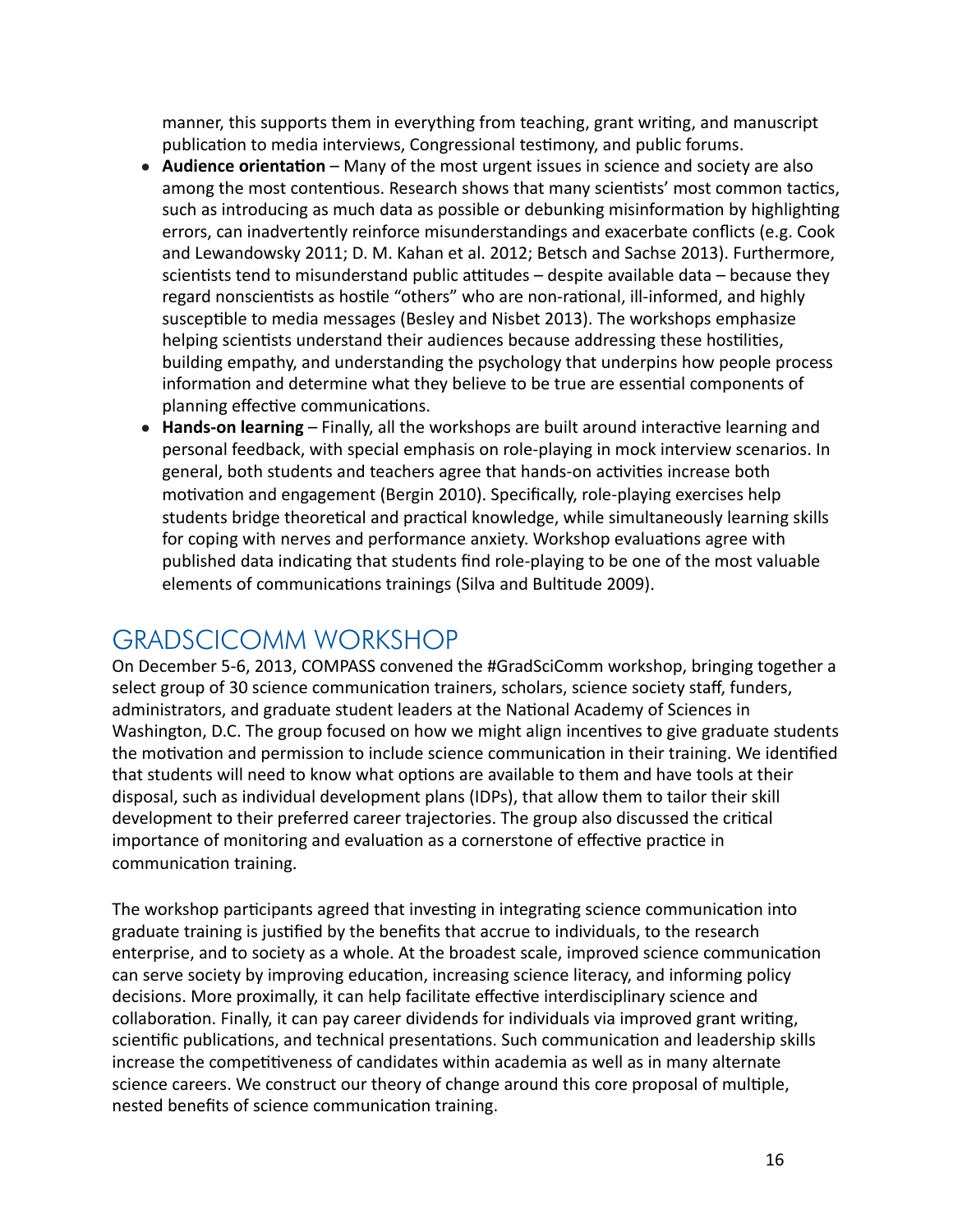# THEORY OF CHANGE

Science is an integral element of a functioning democracy, and it functions as both an instrument and an object of public policy. Citizens of the United States engage in a social contract assuming that in return for taxpayer support, scientific research will produce knowledge and technology that directly enhance our individual and collective welfare. Critically, the social contract also depends on those citizens to perform a variety of civic duties, which explicitly include staying informed of issues and participating in the democratic process (U.S. Citizenship and Immigration Services 2014). We assume that being informed by the best available evidence and expert advice will help us, as a society, make decisions in service of public health, safety, and well-being.

In addition to ensuring our collective well being, we look to scientific progress to drive economic competitiveness and national wealth. In 2005, the National Academies received bipartisan requests from the US House of Representatives and Senate to conduct a formal study examining the current and future position of the United States in the global knowledge and technology enterprise. The resulting report, *Rising Above the Gathering Storm: Energizing and Employing America for a Brighter Economic Future* (Committee on Prospering in the Global Economy of the 21st Century: An Agenda for American Science and Technology 2007), argued that the nation's security and prosperity depend on maintaining scientific competitiveness. The report's four recommendations formed the basis of the 2007 America COMPETES Act (America Creating Opportunities to Meaningfully Promote Excellence in Technology, Education, and Science Act, Public Law No. 110-69).

The ultimate goals in our theory of change are a strong democracy and a competitive economy. Incorporating science communication into STEM education at the graduate level creates three interrelated preconditions for these goals:

- 1. **Capable individuals** holders of STEM graduate degrees are able to ensure that their knowledge and intent are accurately represented in the understanding and meanings audiences construe from their interactions;
- 2. **An efficient science workforce** the process of discovery proceeds rapidly and efficiently because knowledge and information readily flow across disciplinary, professional, and institutional boundaries;
- 3. **Data-driven decision-making** the best available information about costs, benefits, and consequences is valued and used to inform deliberations at every level, from individual choices to government policy.

We note that "increased scientific literacy" is a likely consequence of these conditions, if we define effective science communication as successfully "providing lay audiences with the information needed to demonstrate knowledge, make logical inferences, and show consistency in preferences" after Wong-Parodi & Strauss (2014). However, we have chosen to exclude 'scientific literacy' from our map of causal linkages and caution against the assumption that public antagonism, apathy, or disagreement with science can often be attributed to a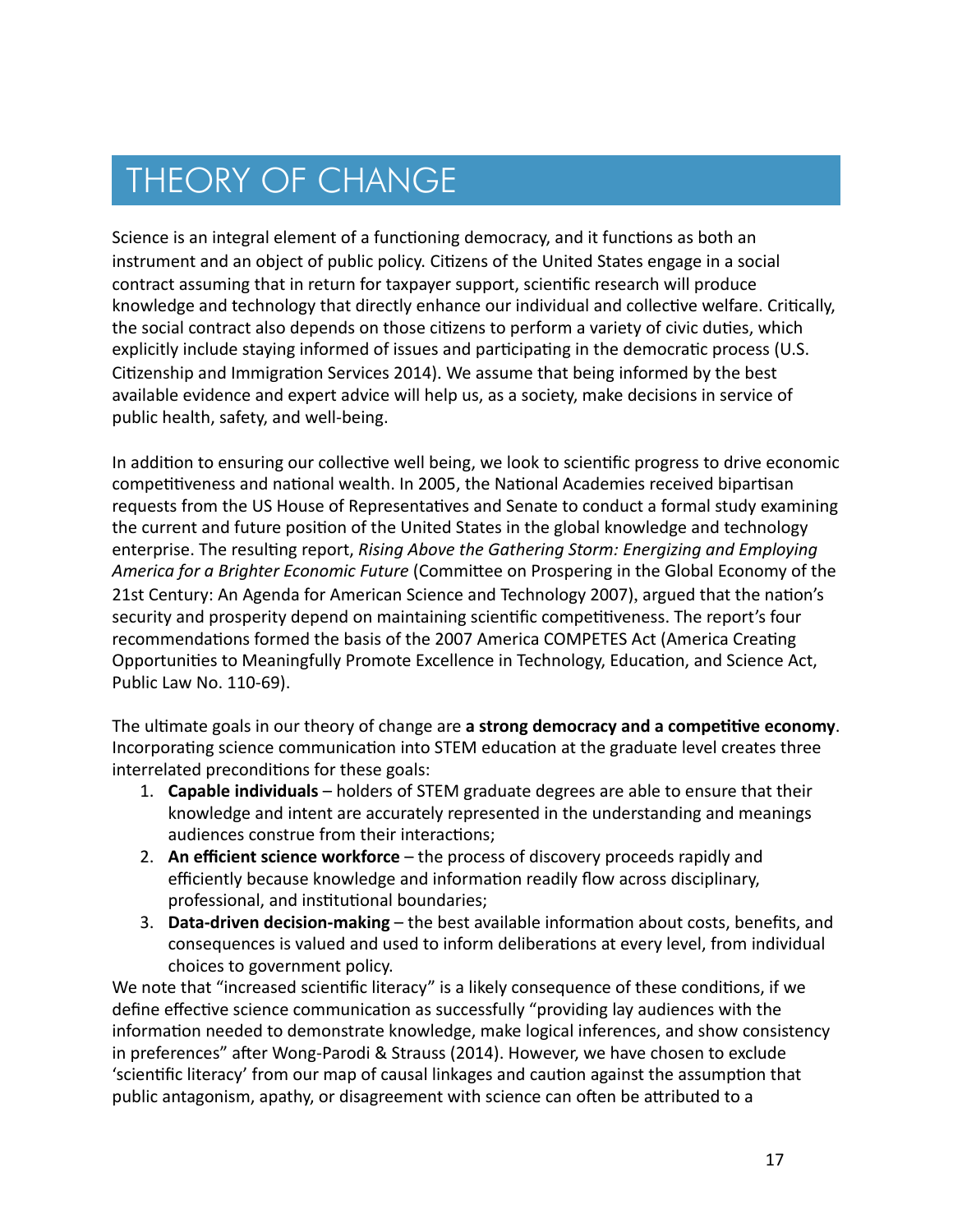knowledge deficit or solved by simply providing facts (see e.g. Bauer, Allum, & Miller, 2007; Nisbet & Scheufele, 2009).



The GradSciComm Theory of Change: building faculty support for, improving the quality of, and *increasing access to science communication training as an integrated element of STEM graduate* education will produce competent individual scientists, an effective science workforce, and datadriven decision-making, all of which contribute to a strong democracy and a competitive economy.

Ultimately, science is a human endeavor conducted by individuals interacting with others in the scientific community. As with any community of practice, science has a culture  $-$  implicit and explicit agreements about how we know anything, about how we decide what is worth knowing, and about how we add to our collective body of knowledge. When we consider how we achieve our three preconditions, we emphasize **the culture change** that must necessarily occur to allow for the integration of science communication skills into STEM graduate education. This means that beyond simply defining which skills and knowledge should be included, we must consider how they are positioned and linked among STEM professionals and educators by: values (the beliefs we collectively hold); identity (how members of the community see ourselves); and epistemology (how we make decisions and justify our choices). This approach is grounded in the 'epistemic frame' theory of learning (Shaffer 2004).

Finally, this leaves us with the obstacles and limitations to address in order to integrate communication skills into STEM graduate education. Although budget constraints and limited resources are common challenges for fledgling science communication programs, we have conceptualized funding as strategic filter for identifying priority investments, namely: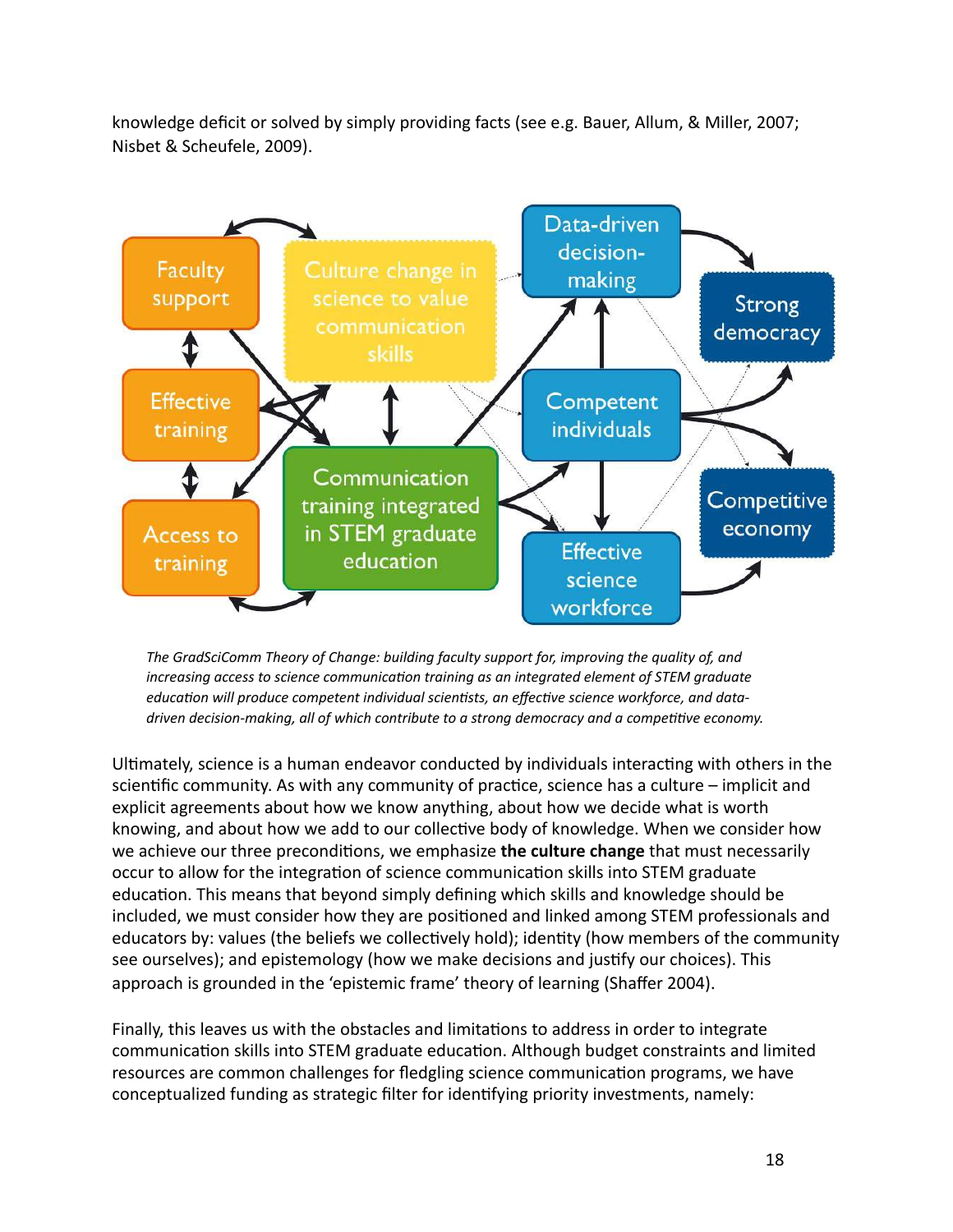- 1. **Access to training** the formal inclusion of science communication options in graduate programming;
- 2. **Effective training practices** the quality of pedagogy in science communication offerings;
- 3. **Faculty support** the permission and approval of graduate student advisors and mentors.

This report synthesizes pre-event interviews, workshop discussions, and group activities, as well as subsequent strategy and writing sessions with GradSciComm Project participants and advisors. From the broad consensus represented in those discussions, we offer five major recommendations to guide the financial and human resource investments necessary to achieve the goal of integrating science communication into graduate education:

- 1. Expand training access
- 2. Foster a community of practice
- 3. Define core competencies
- 4. Develop integrated evaluation
- 5. Increase career incentives

# RECOMMENDATIONS

### RECOMMENDATION 1: EXPAND TRAINING ACCESS *Provide access to formal communication training opportunities for all STEM graduate students.*

While most graduate education programs target the cognitive and technical skills required in STEM disciplines, emotional and communication skills are gaining wider recognition for their contributions to leadership and career success. Although associated traits like charisma and innate abilities vary from person to person, communication skills can be improved with a combination of training, feedback, and practice (Silva and Bultitude 2009; Berkhof et al. 2011). Training is particularly important since people tend to chronically overestimate their communication effectiveness (Keysar and Henly 2002; Kruger et al. 2005; Keysar 2007), and not only does communication ability not improve with time and experience alone (Moore et al. 2013), it may even degrade (Ha et al. 2010).

Our snapshot of communication trainings and courses suggests that graduate students encounter wildly variable access to communication resources depending on their department, discipline, university, and geographic location. While not all students require or will take advantage of the expertise and coaching available to them, all students should have the ability to enroll in graduate-level coursework and/or professional development programming.

#### **IMPLEMENTATION ACTIONS:**

- *• Require Individual Development Plans (IDPs)*
- Catalogue and publicize existing institutional offerings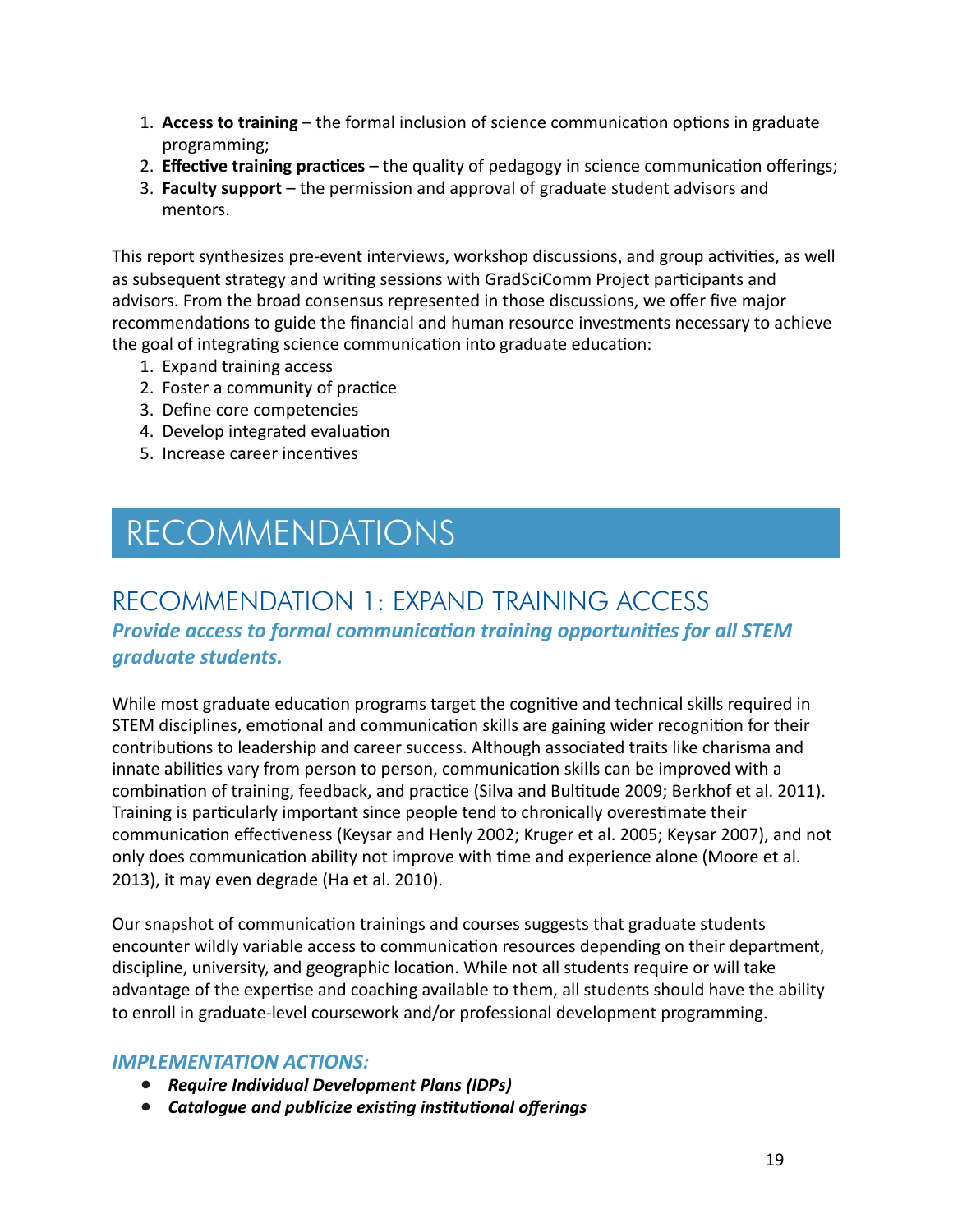- Support collaboration and outsourcing while building institutional capacity
- *• Develop or modify funding mechanisms*

Graduate programs should strongly encourage every doctoral student to complete and periodically update an Individual Development Plan (IDP). An IDP is an iterative tool designed to help users:

- Consider their existing skills, interests, and future academic and professional needs;
- Communicate their concerns and goals with their mentors; and
- Develop a personalized plan for developing their skills, and track their progress.

Each institution should customize their IDP template in accordance with their offerings and expectations, but a standardized version is available at http://myidp.sciencecareers.org. The myIDP tool was developed by a collaboration of the Federation of American Societies for Experimental Biology (FASEB), the Medical College of Wisconsin, the University of California, San Francisco (UCSF), the American Association for the Advancement of Science (AAAS), and Science Careers. It was supported by the Burroughs Wellcome Fund, which also provided support to this project.

As career planning tools, IDPs have generated considerable support among research-training institutions and have been formally endorsed by the American Chemical Society, NIH, The National Postdoctoral Association, and others. For graduate students, they are particularly valuable in supporting self-reflection and encouraging an ongoing conversation about needs and progress with advisors and committee members. Similarly, aggregated IDPs could provide useful data about student demand and support curriculum decisions at the department and university level. 

In the immediate future, graduate students should use IDPs as a mechanism for defining the full array of training options currently available to them. Based on national trends, we anticipate that webinar or workshop offerings such as those provided by scientific societies like AAAS, programs like NSF's Becoming the Messenger, or nonprofit organizations like COMPASS, will be needed to supplement institutional capacity in the near term (see Case Study #3). Over time, these external programs should evolve to focus on innovations, for example bridging theory and practice or offering more specialized skills. Ultimately, if science communication competencies are to become a routine expectation of STEM graduate education, the responsibility for providing basic knowledge and skills is incumbent on universities.

Institutions might allocate resources for these programs by making them part of the research enterprise or by making them part of the curriculum. Course offerings could be embedded within science departments, offered through communication or arts departments, or centralized in dedicated institutes. We encourage every institution to catalogue, publicize, and encourage collaboration among its own science communication programs as a critical first step in building capacity. Given the reliance of graduate funding mechanisms on research grants, changes to educational programming are likely to have significant financial ramifications and require close coordination among university administrators, development offices, and program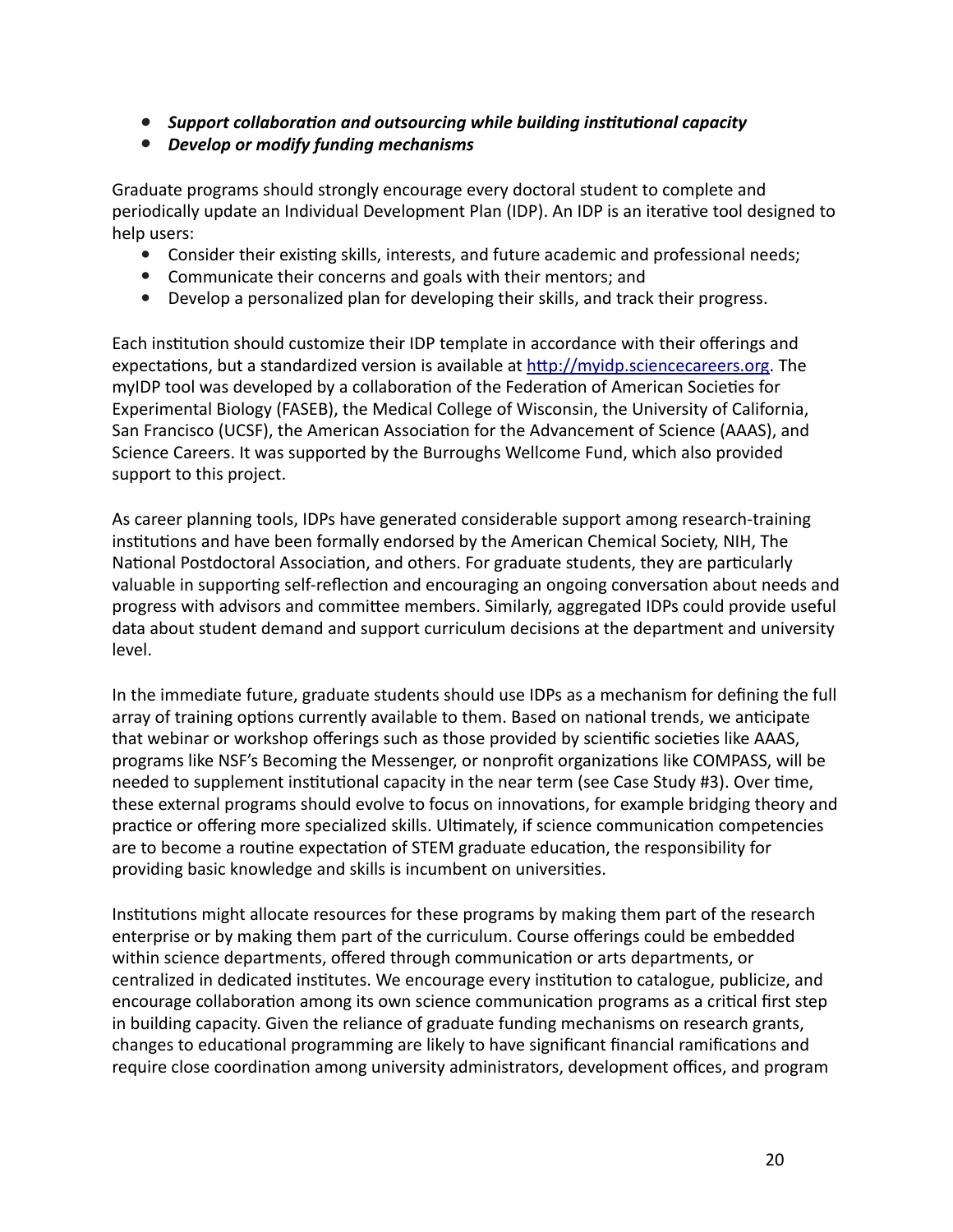officers. Federal agencies and private funders should explore competitive "graduate program grants" focused on support for educational program innovation.

As with the process of science itself, sharing the results of educational experiments is essential. Well-connected knowledge networks support efficient innovation (Hua and Wang 2014) and are therefore a priority when resources are limited. This brings us to the next recommendation.

### RECOMMENDATION 2: FOSTER A COMMUNITY OF PRACTICE *Improve connections among trainers, faculty, and administrators to enhance the exchange of knowledge and best practices for how to teach science <u>communication</u>* skills.

The phrase 'community of practice' arises from influential work on learning as a social process, rather than one that happens inside an individual brain (Lave and Wenger 1991). The term continues to evolve, but its foundational premise is that adults learn from interactions with other people during the application of concepts in context. We define a community of practice as a group of people with a common interest in a topic that interacts on an ongoing basis to solve a shared set of problems and advance a domain of expertise. Communities of practice support participants in four ways (Hoadley 2012):

- 1. Connections helping individuals identify and connect to others;
- 2. Content providing access to shared repositories of information;
- 3. Conversation offering both structures and technologies that facilitate discussions;
- 4. Context  $-$  providing awareness of the context of information resources.

Through the GradSciComm project, we have identified an informal and poorly connected network of individuals and organizations currently offering science communication trainings for STEM graduate students. Their interest in connecting to each other should be supported so the network can transition to a robust community of practice, in which knowledge is *personalized* via increasing member participation and connectivity, and is *institutionalized* via the creation and compilation of archived resources.

#### **IMPLEMENTATION ACTIONS:**

- *• Support both technology and social infrastructure*
- Create and connect networks of individuals online and off
- Collect and curate resources

Communities of practice are dynamic social entities with needs that vary as they emerge and mature. Formally, these phases include: Inquiry, Design, Prototyping, Launch, Grow, and Sustain (Wenger, McDermott, and Snyder 2002). The GradSciComm workshop, interviews, and relationship cultivation have initiated the Inquiry stage. The Design and Protoyping stages will need to define activities, technologies, group processes, and roles, and then test assumptions and refine choices as necessary to gain commitment to a single, national network. This work has implications for both technology platforms and the human capital needed to create community coherence.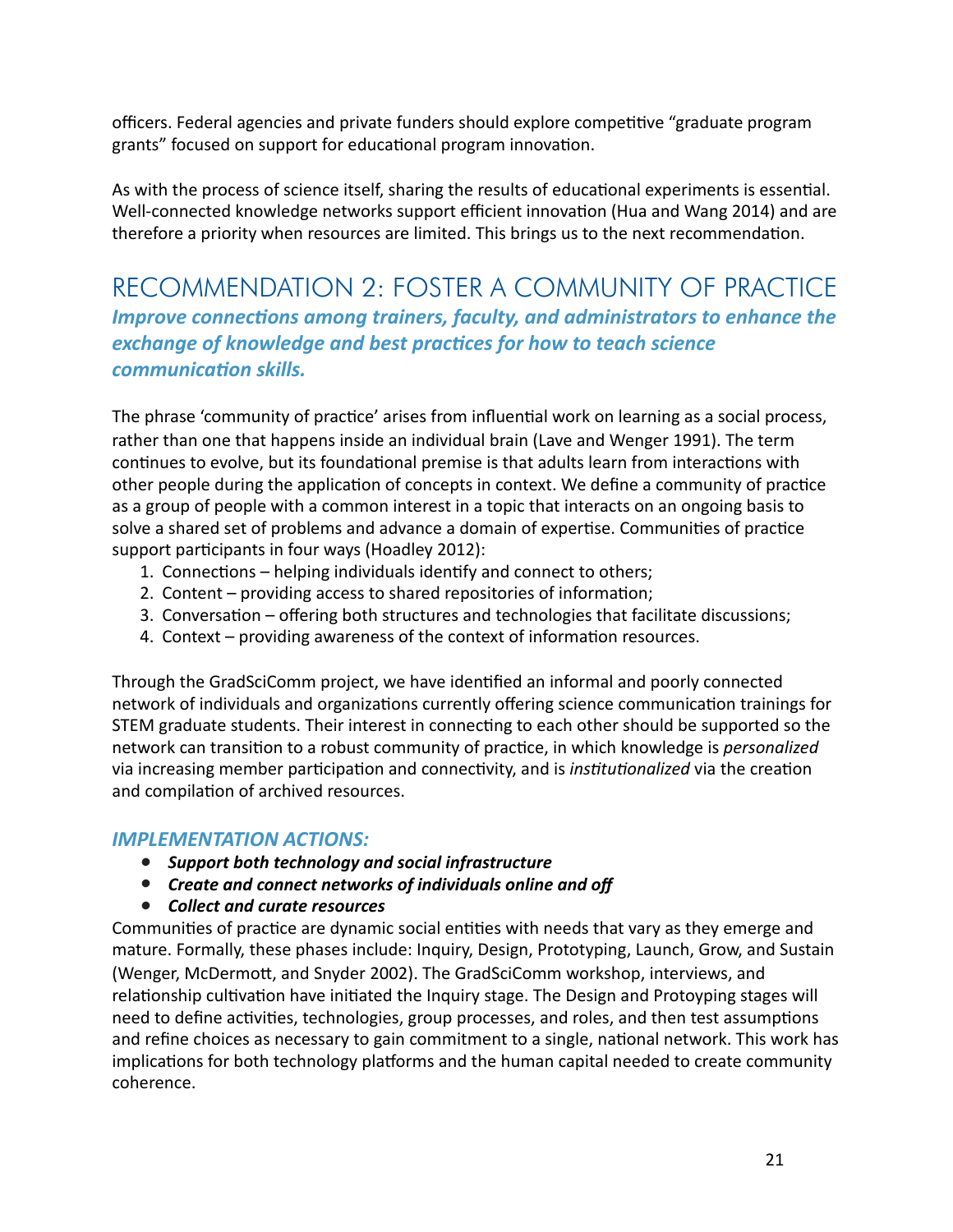Subgroups are a natural feature of healthy communities (Andriessen 2005) and we encourage their development around specific issue areas like data visualization or risk perception. However, communities of practice are subject to certain network effects  $-$  for some measures like total degrees of separation or robustness, a single large network can be much more valuable than several separate smaller networks. To reduce duplication and increase efficiency, we encourage funders and agencies to champion and support a single collaborative undertaking over multiple, competing efforts. One promising candidate is Trellis, a free, online platform being developed by AAAS to support communication and collaboration across the scientific community (Woodley 2015). This effort follows years of investment in formal training and community convening around the issues of science communication and community engagement. Scheduled for a beta launch by the end of 2014, the development of the platform was informed by network theory and practices, audience research, and dialogues with other professional societies. An alternate model of resource aggregation and peer learning is the Informal Science Education Evidence wiki (http://informalscience.org/research/wiki). Hosted by the Center for the Advancement of Informal Science Education (CAISE), the wiki hosts an online community and collection of project descriptions, evaluation reports and products, and research materials. The resource collection is particularly notable as a dissemination tool because while many informal engagement activities are evaluated or assessed, the results are generally not published in formal outlets. The rigor, resources, and reach represented by the Trellis platform and CAISE wiki offer a benchmark for the national community of practice we envision. 

However, for as vital as virtual communities are in bridging geographic distance, in-person convenings remain a powerful means for deepening personal connections and strengthening a shared sense of identify. User resistance to new knowledge management systems can be traced to their perceptions of high switching costs, a lack of personal rewards, and a bias toward the status quo (Kim and Kankanhalli 2009). We encourage a blended strategy of online and offline connection opportunities to increase trust and status incentives, and reduce the psychological resistance and perceived burden of involvement.

A vigorous community of practice focused on how to teach science communication skills will galvanize knowledge sharing, learning, and organizational change. Given the wildly interdisciplinary nature of science communication approaches and academic debate about its validity as a discipline (Gascoigne et al. 2010), one of the first critical tasks for the community will be to build consensus around a shared set of expectations about what, exactly is meant by "teaching science communication skills".

### RECOMMENDATION 3: DEFINE CORE COMPETENCIES **Define essential science communication knowledge and skills, so students** *achieve minimum proficiencies and institutions can identify and fill key needs.*

In education, the concept of competency is the premise that professionals must possess specific knowledge, skills, and abilities to be properly qualified for their work. Competency-based programs have attracted considerable buzz, and were legitimized in 2013 when the Department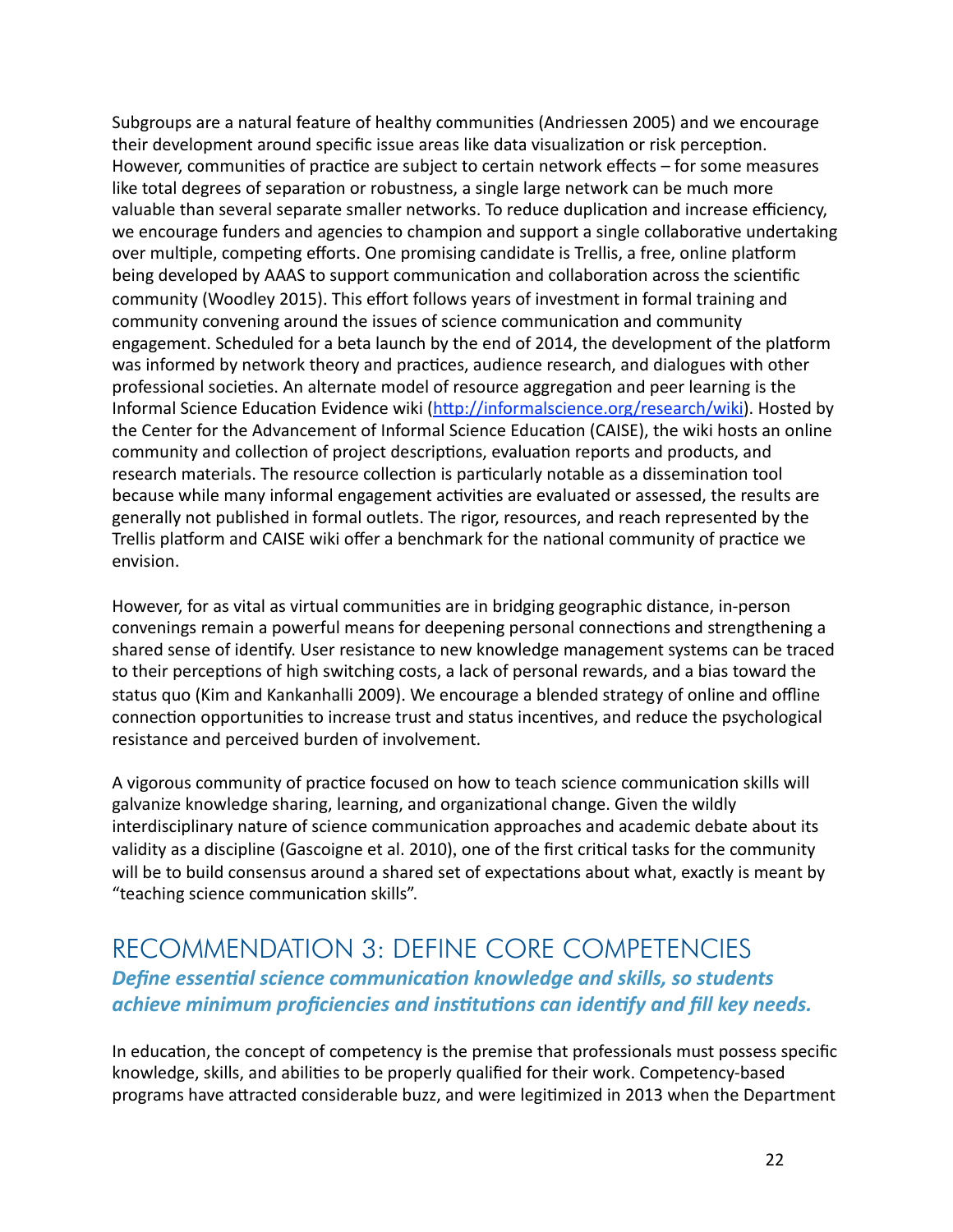of Education approved the award of federal student aid to students based on competencies, rather than credit-hours (Field 2013). The emphasis a competency approach places on performance, rather than on abstract knowledge or merely hours of instruction, makes it particularly useful for communication training. Though defining and demonstrating competencies can be complex, they are particularly compelling in the context of effectiveness and accountability. Extensive theoretical and practical guidance are available from the fields of medicine, psychology, and engineering, where competency-based education and assessment are already the norm.

One of the most striking findings of the GradSciComm project was the broad and inconsistent set of definitions of what science communication training is intended to achieve. Our initial attempt to categorize content revealed a pastiche of skills (verbal, written, graphic), audiences (K12, lay public, journalists), and channels (live events, social media, video). At the GradSciComm Workshop, we sought greater consistency via an exercise to elicit, prioritize, and rank essential skills. Participants generated the following priorities:

- 1. Knowing your audience (including social science constructs)
- 2. Providing context (explaining the salience, or "so what?")
- 3. Using language appropriately (avoiding jargon)
- 4. Using narrative appropriately (storytelling)
- 5. Writing clearly

Whether these are valid or appropriately ranked requires much deeper vetting. Those teaching workshops, trainings, and courses should work with academics in the discipline to develop consensus and make the core expertise of science communication explicit.

#### **IMPLEMENTATION ACTIONS:**

- Develop consensus around foundational and functional competencies
- *Involve education planners*
- *• Integrate with Individual Development Plans (IDPs)*

From competing for funding to expectations for public engagement, large-scale social and technological trends increasingly require STEM graduates to be better equipped and more broadly educated than before. Investing in the integration of science communication into STEM graduate education requires consistency about what, exactly, is expected of such training and how success is measured. Previous work has shown that practical skills-focused exercises are more valued by trainees and easier for trainers to deliver (Miller and Fahy 2009), but that the most common focus of training is in basic communication theories and models (Besley and Tanner 2011). We need to establish agreement around minimal expectations for:

- Knowledge the concepts, theories and foundational information
- Skills the application of theory to hands-on practical tasks.

• Attitudes – the values and judgments that underpin analysis, evaluation, and synthesis Discussions would further benefit from following the American Psychology Association in building a "culture of competence" (Roberts et al. 2005) by distinguishing between cross-cutting foundational competencies and functional competencies that are related to specific roles or tasks (Fouad et al. 2009; Rodolfa et al. 2005). Arriving at those determinations should be the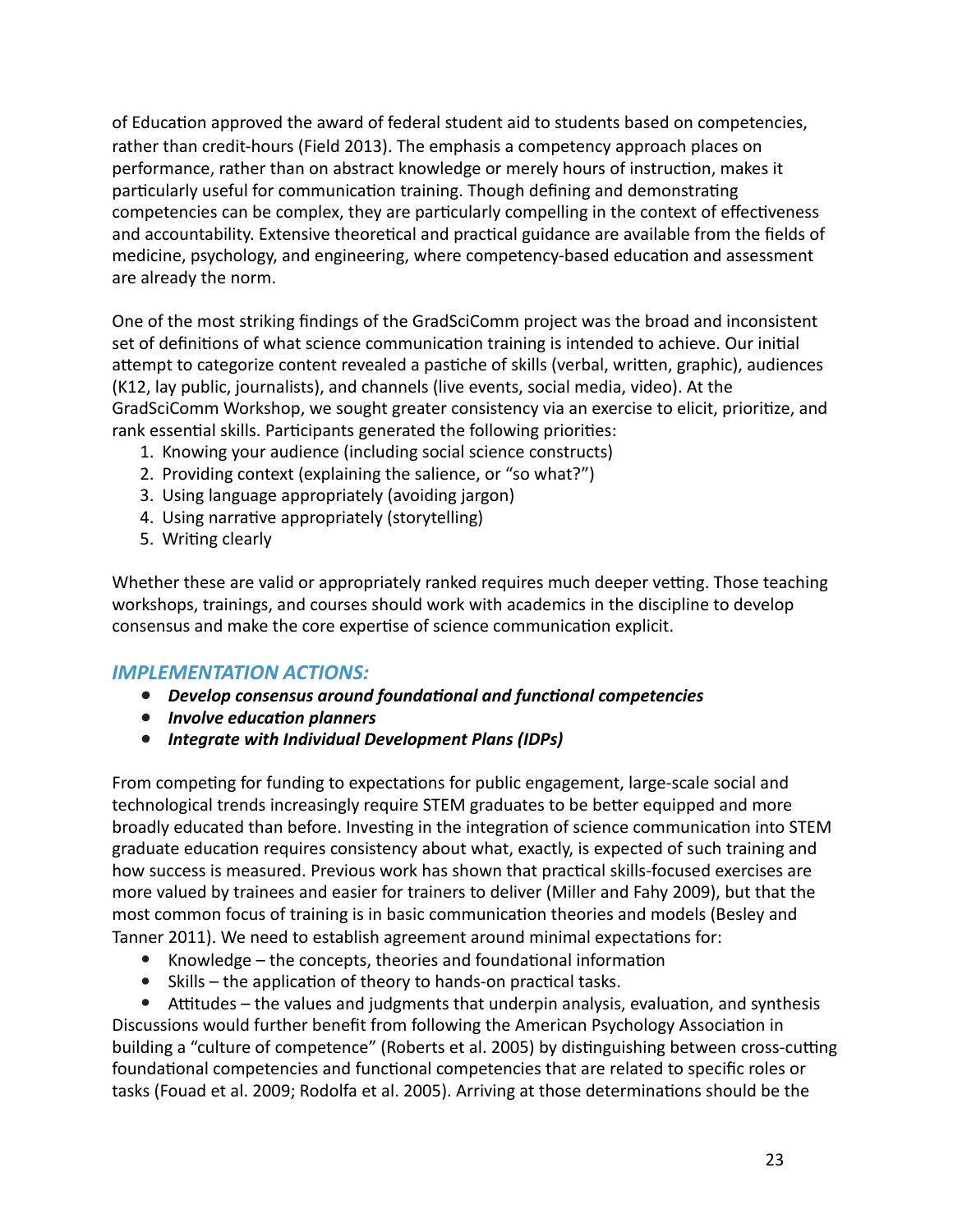outcome of a large-scale deliberative process involving science communication practitioners, educators, and scholars.

Defining core competencies as we recommend here is amenable to, but does not require, implementing a full competency-based education system. Individual institutions and programs should find their own best solution, like incorporating the learning goals defined by our competencies into their existing standards-based approaches, for example. Implementing any kind of education reform is time- and resource-intensive, and requires expert knowledge to appropriately design theoretical and program-specific models (Dilmore, Moore, and Bjork 2011). We encourage institutions to explore existing resources such as the Competency-Based Education Network (C-BEN at  $\frac{http://www.coenetwork.org/}{http://www.coenetwork.org/}$  and The Center for the Integration of Research, Teaching, and Learning (CIRTL) Network (http://www.cirtl.net/).

Regardless of formal structures, focusing on competencies requires a focus on the progress of individual learners. Some will need more instruction or practice to develop a satisfactory level of competence; others may find better success with different sequencing of knowledge and skills. We argue that this is precisely the kind of conversation that implementing individual development plans (IDPs) is intended to support. The specificity and personalization of a competency-based IDP may be particularly valuable for the graduate students for whom English is a second language. Finally, a competence-driven approach to science communication training will likely shift emphasis away from end-of-term assessments and require instructors to continually evaluate their students' progress, and develop interventions to help those who are not achieving competence. These can be very difficult conversations, and all involved might reasonably worry about the rigor and fairness of such assessments. This leads to our recommendation about the need for rigorous evaluation practices.

### RECOMMENDATION 4: INTEGRATE COMPREHENSIVE EVALUATION

#### **Develop best practices in evaluating pedagogy and impact to continually** *improve student, instructor, and institutional performance.*

Effective education requires the continuous consideration of two fundamental questions: How well are students learning? How effectively are instructors teaching? (Dooley and Lindner 2002) For the task of integrating science communication skills, we argue that the questions expand to include: Do the skills we teach achieve their intended communication impacts? To illustrate, consider clarity in writing as one instance of a communication skill to be developed. We should be able to evaluate investing in this skill at multiple levels:

- 1. **Impact** Does clarity in written materials demonstrably improve metrics such as audience comprehension and/or retention?
- 2. **Teaching** Does a specific training program demonstrably improve students' ability to write clearly? (Summative evaluation)
- 3. Learning How is an individual student progressing on dimensions of clarity, use of jargon, readability, and type of explanation? (Formative evaluation)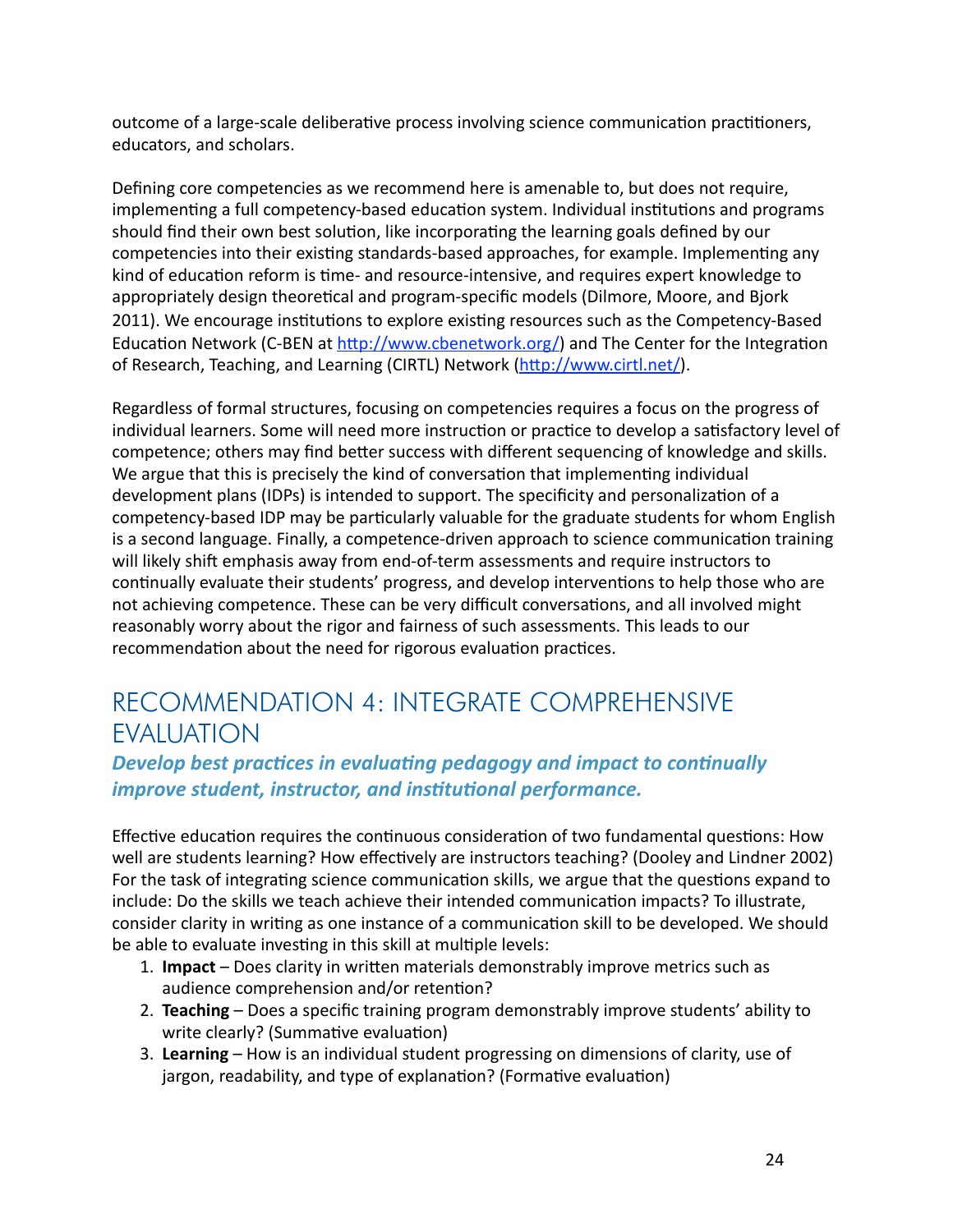To date, existing survey data suggest that few science communication training programs conduct any evaluation at all, and those that do typically focus on feedback about instructor skill or course organization, rather than evaluating learning outcomes (Baram-Tsabari and Lewenstein 2012). We found the same pattern in our discussions and interviews for the GradSciComm project. We heard a large degree of community agreement on the need for collaboration with evaluators and social scientists in theory, but very little of it happening in practice. While evaluation seems universally acknowledged as a best practice, and participants indicated awareness that relevant networks, frameworks, and professional evaluators do exist, they explained their lack of implementation citing concerns about the high perceived costs and questionable return on value, as well as a lack of personal knowledge and connections to these resources. We note that prevailing social norms likely play a role as well – given the perceived costs and challenges, trainers are unlikely to invest in evaluation as long as it remains rare among colleagues and competitors.

#### **IMPLEMENTATION ACTIONS:**

- **•** Foster interdisciplinary collaboration
- Strengthen evaluation requirements for funding
- Provide funding support for evaluation

Perhaps the largest barrier to the widespread adoption of evaluation practices is the fear that measuring communication skills is a fundamentally intractable problem. If trainers and practitioners believe that evaluation is impossible  $-$  or worse, somehow antithetical to the creative and human endeavor of communication  $-$  then discussions of implementation and incentives are futile. First we must establish that it can be done and that it is valuable to do.

There are very few assessment tools in circulation within the science communication training community. We are aware of only three:

- A comprehensive writing assessment instrument (Baram-Tsabari and Lewenstein 2012)
- A quantitative measure for the proportion and obscurity of jargon in written or verbal formats (Sharon and Baram-Tsabari 2014)
- The Presentation Skills Protocol for Scientists (Tankersley, Bourexis, and Kaser 2013)

Fortunately, the published literature of other STEM disciplines provides an untapped wealth of material. Health care providers must ensure the effective transfer of technical information and assessments of risk and uncertainty, often in terribly urgent and emotionally fraught conversations. With lives on the line, the moral and legal obligations of ensuring professional competency are top priorities for individual doctors, nurses, psychologists, and others as well as for practices, hospitals, insurance companies, and teaching institutions. We should undertake interdisciplinary reviews and collaborations to inform the development of best practices in evaluation of science communication training programs.

Within the health sciences, the most common techniques for evaluating and tracking student communication skills are qualitative checklists and skills-ratings forms (Dooley and Lindner 2002). Specific descriptions of desirable behaviors ("behavioral anchors") are often included to improve the reliability and accuracy of scores. From reducing performance anxiety (Meyer et al.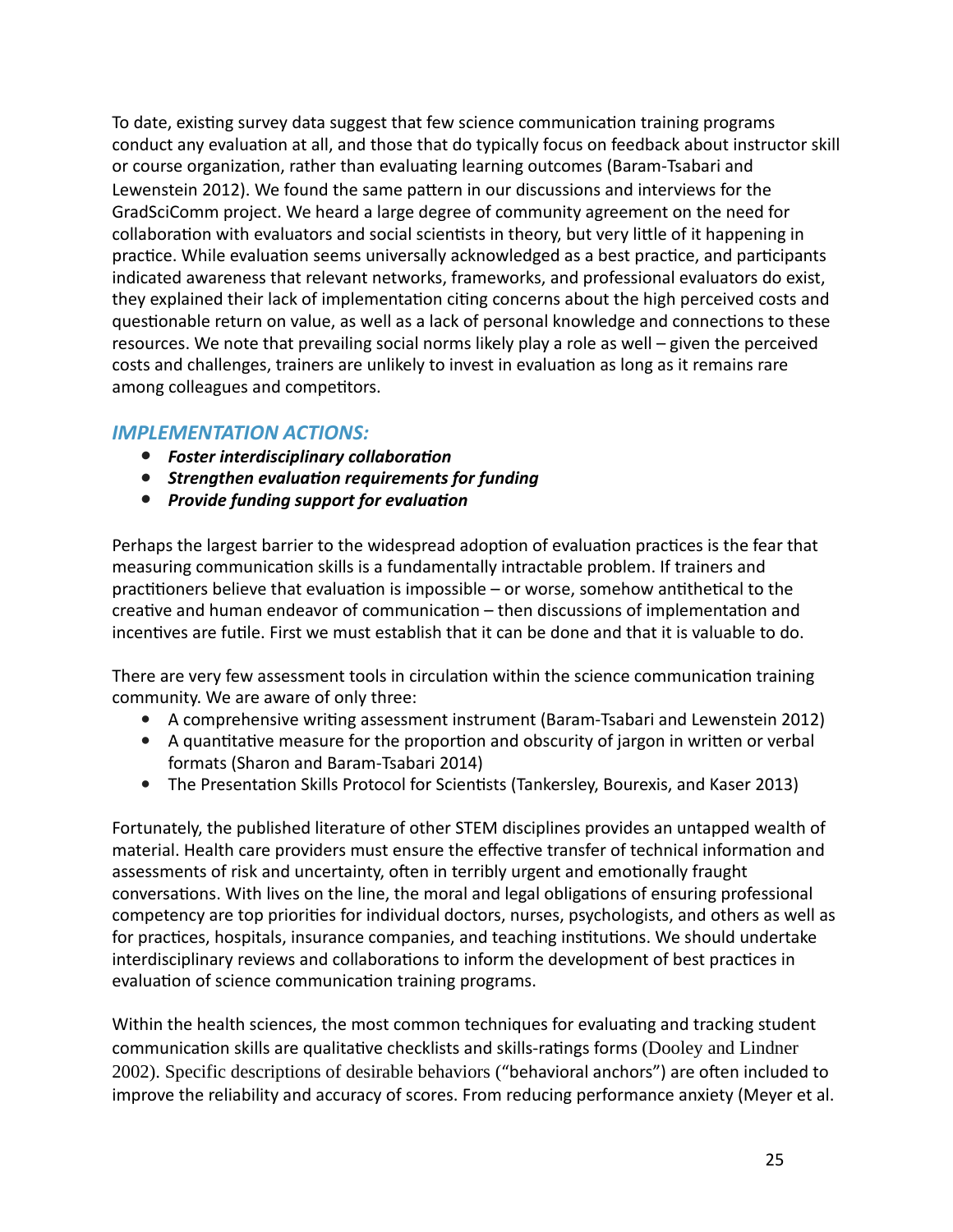2009) to increasing the ability to show empathy and ask open-ended questions (Moore et al. 2013), health provider communication programs have used evaluation to demonstrate their ability to improve trainee performance in emotional and subjective dimensions of social interaction. Furthermore, these programs have shown how the validity and application of a particular evaluation tool can improve over time (Donato et al. 2008), and how we can conceptualize and evaluate the process of teaching itself as a competency (Srinivasan et al.  $2011$ ). We should capitalize on the theoretical and practical work they have pioneered, while working to improve upon noted deficiencies, such as overcompartmentalization of skills, problematic research methodologies, and a lack of assessor training (Grant and Jenkins 2014; Holmboe and Hauer 2014; Berenbaum and Shoham 2011).

At all levels, evaluation requires time, technical skill, and financial support. Across all sectors, administrators are often challenged to sufficient funding for evaluation efforts, which sets up perceived tradeoffs and perverse incentives. Accordingly, if funders and program officers desire effective evaluation for communication training programs, they must consider the dual task of writing requirements into their grant solicitation language as well as providing adequate funding to support it to be conducted. In both instances, we can look to the National Institutes of Health as a model. For example, the Broadening Experiences in Scientific Training (BEST) initiative is funded through the Common Core to provide support for institutions to develop novel ideas in training and workforce development (National Institutes of Health Office of Strategic Coordination 2014a). The BEST awards require rigorous evaluation of each individual award, including clear logic models and data collection plans. Applicants are expected to propose the most appropriate type of evaluation for their program, as well as contributing specified data to the BEST program's overall evaluation plan. The work can be performed by either internal or external evaluators, depending on the needs of the institution (National Institutes of Health Office of Strategic Coordination 2014b). At NIH, the Evaluation Set-Aside Program provides a key source of funding for program evaluations. More information is available from the Office of Program Evaluation and Performance at http://dpcpsi.nih.gov/opep/evaluation. Funding requirements and allocations tend to directly shape grantee outcomes, and they can also indirectly shape the behavior of the community overall. The role of, and need for, incentives is the focus of our final recommendation.

### RECOMMENDATION 5: INCREASE CAREER INCENTIVES *Recognize and reward student, faculty, and institutional investment in communication training.*

Any discussion of changes to STEM graduate education must consider both practical and cultural dimensions. Even if all the necessary infrastructure and resources were somehow immediately available to officially integrate science communication skills into curricula, a lack of faculty buy-in would stall or undermine the effort altogether. As supervisors, as issue authorities, and as role models of what it means to be successful in a discipline, faculty wield tremendous influence. Their attitudes and day-to-day habits are powerful social signals, because graduate training is not only the *explicit technical knowledge* imparted in the formal curriculum, but also the *implicit professional norms* inculcated in the myriad informal contexts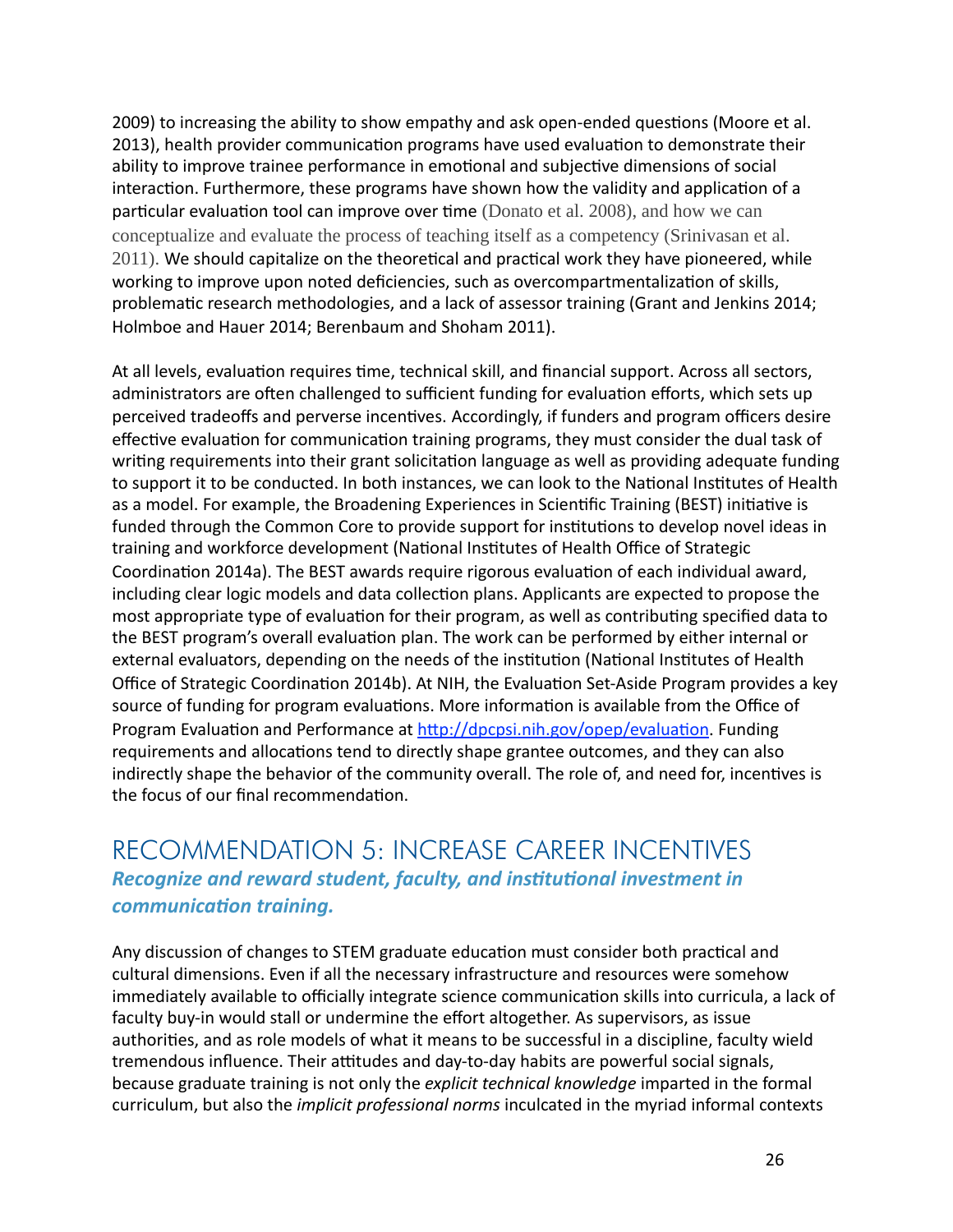of graduate school. These often run counter to each other. Negative consequences of the informal or "hidden curriculum" are well documented in the medical realm, as manifested in increases in cynicism and decreases in empathy and academic honesty measures among students as they progress through their training (Hafferty 1998; Dyrbye, Thomas, and Shanafelt 2005; Michalec and Hafferty 2013).

In the GradSciComm project and related literature reviews, we found extensive concern about advisor/advisee relationships (e.g. Hyun et al. 2006; Salguero-Gomez, Whiteside, and Talbot 2008; Kuehne et al. 2014). Multiple participants shared personal experiences of students actively hiding their enrollment in communication training courses or workshops from their advisors. There is some evidence that a lack of explicit support for engagement activities is at least as important as explicit disapproval (Andrews et al. 2005). Faculty buy-in is essential for the successful integration of science communication training into STEM graduate education. We must acknowledge and address legitimate concerns about what this entails, and we must create meaningful incentive structures for students, advisors, and their institutions.

#### **IMPLEMENTATION ACTIONS:**

- Create competitive grant programs
- Recognize excellence within university, scientific societies, or communities of practice
- Revisit key policies, legislation, and tenure and promotion criteria

Across a wide variety of disciplines, calls for reform are remarkably consistent in their themes and recommendations, and communication skills play a central role. If we are to escape a perpetual cycle of "reform without change" (Matson, Davis, and Stephens 2014), then rhetoric and good intentions must be reinforced by potent incentives. As in our evaluation recommendation above, incentives must be considered at multiple levels. Even the process of accurately identifying – much less confronting – systemic obstacles is likely to be contentious (Hafferty 1998) and in need of incentivizing. Ultimately, if communication skills are to be truly integrated into STEM graduate education, then these skills must be explicitly acknowledged in professional values, modeled by faculty in daily life, and rewarded in meaningful ways. Beyond mere buy-in, this will require faculty leadership.

For universities, one common mechanism for eliciting ideas and inviting participation is to administer a competitive internal grants process to fund faculty, staff, or student initiatives. While those who gain support generally like these processes more than those who are denied, incentive grant programs seem relatively successful in capturing the attention of faculty and attracting additional external funding (Powers 2000). A review of institutional grants to foster interdisciplinarity found that "episodic financial incentives are important but not sufficient to cause lasting change" (Sá 2007). Given the importance of even small amounts of seed funding to grassroots projects (see Case Study #1), we also support the continuation of programs like the NSF "Innovation in Graduate Education Challenge". At the other end of the spectrum, admissions and program reform can benefit from recognition and visibility as well, like the Council of Graduate Schools' Award for Innovation in Promoting Success in Graduate Education (http://www.cgsnet.org/etscgs-award-innovation-promoting-success-graduate-educationadmission-through-completion).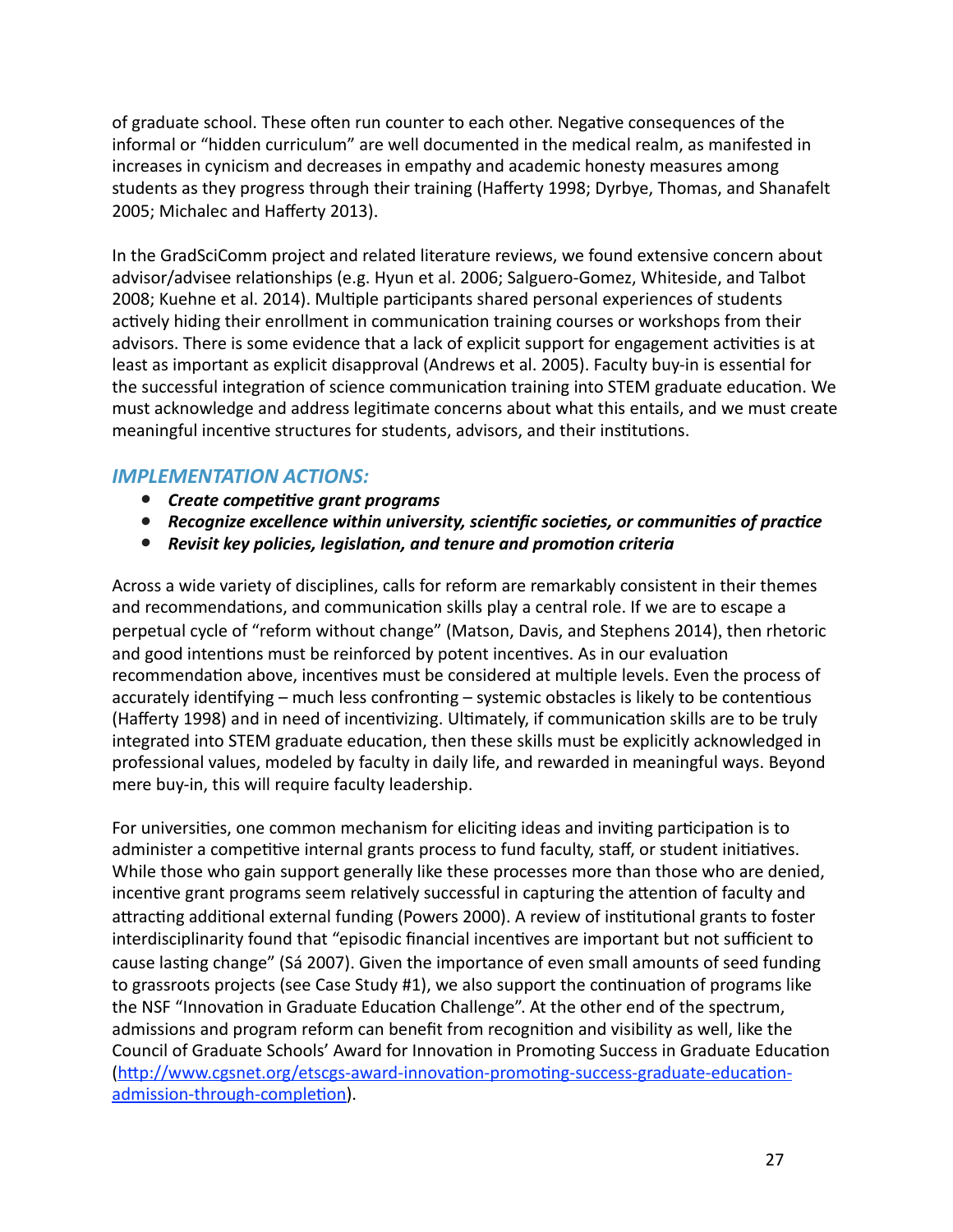Similarly, we recommend taking steps to recognize individuals who are already acting as leaders, champions, and role models in science communication, such as the students and advisors identified in Case Studies #1 and 2, or simply those who embody the skillsets. CV-worthy designations should be awarded at multiple scales, including departments, universities, and professional societies. Perhaps the most powerful incentive is when such measures of communication excellence are directly incorporated into career advancement, such as those in recent revisions to the promotion and tenure recommendation guidelines at the University of Wisconsin-Madison Faculty Division of Biological Sciences (Division of Biological Sciences 2014) and the University of Illinois-Urbana Champaign (Office of the Provost 2011).

There are two areas of faculty attitudes related to science communication for which specific incentives should be explored:

- **Time**: The single most common concern among scientists considering their own engagement activities, as well as faculty advisors regarding their students', is the time investment (Andrews et al. 2005; Ecklund, James, and Lincoln 2012). Whether adding communication training requirements will lengthen time to degree is a legitimate question. It is possible that developing communication skills might speed the process of dissertation writing, or increase a student's scholarly impact (Liang et al. 2014), and Kuehne et al. (2014) propose strategies for distributing and managing communication activities over a graduate career.
- **Status** A more pernicious aspect of resistance to embrace communication skills may be grounded in the fact that STEM disciplines feature powerful status hierarchies (Simonton 2006; Calhoun 2008; Morrison et al. 2010). Women are less likely to receive full-time faculty jobs, tenure, and full professorships as compared to men, and they earn less across all faculty ranks (Allan 2011). Women also conduct disproportionately more outreach and service work and such work typically commands relatively little prestige and respect (D. R. Johnson, Ecklund, and Lincoln 2014). If the legitimacy of communication activities is indeed contested along gender lines, it likely plays a role in graduate progress, letters of recommendation, and future job prospects. Minority students face similar disparities in career success, and intersectional studies demonstrate that women of color are the most disadvantaged in advisor support, particularly in interpersonal dimensions (Noy and Ray 2012). The work of disentangling and addressing these structural biases may be uncomfortable, but is essential for higher education institutions to reflect their true ideals.

Decision-makers should consider revisiting key policies to expand or reinforce pertinent requirements and incentives. For example, the "Responsible Conduct of Research" requirements could function as a model for adding "Responsible Communication of Research" to NSF's Broader Impacts Criteria (National Science Foundation 2013) and/or reauthorization of the America COMPETES Act (Gordon 2010). Of course, any such broad changes should consider community criticism and analysis of current grantee behaviors (e.g. Kamenetzky 2012). Administrators should also consider the structure of funding options. For example, the transition to traineeship models of graduate funding should ameliorate the financial disincentives for undertaking communication coursework, as discussed in Recommendation #1.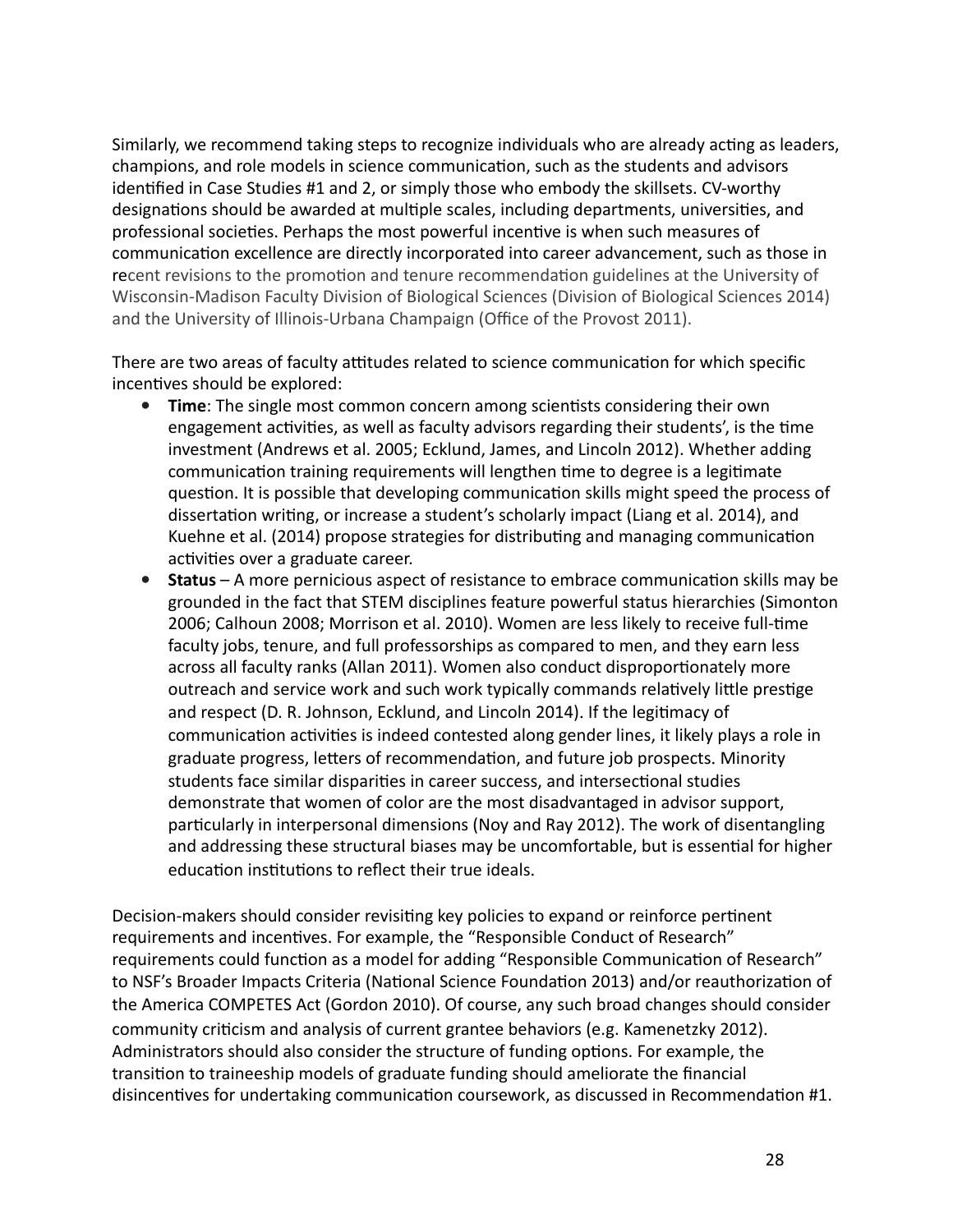No matter what the specifics, in planning for communication skills training, it is critical not to impose unfunded mandates or inadvertently compromise funding for research programs (Linton 2013).

Finally, for as important as incentive structures are, we note that a considerable body of evidence suggests that they can have unanticipated and sometimes detrimental effects. In some cases, extrinsic rewards may "crowd out" intrinsic motivation and have a net negative impact by signaling that a goal is difficult, that the task is not attractive, that trust is lacking, or that social norms are not strong (Gneezy, Meier, and Rey-Biel 2011). The effectiveness of incentives depends on how they are designed, how they interact with intrinsic and social motivations, and what happens after they end. The need to comb a wide variety of literatures to understand these dynamics combined with recent findings on the importance of social networks (Valente 2012) reinforces our sense that the community of practice in Recommendation #2 will be important. 

# **CONCLUSION**

From late 2012 to late 2014, the GradSciComm Project gathered information about, and from, the leaders and organizers of science communication trainings, workshops, and courses for graduate students in the STEM disciplines. Our work culminates in a theory of change identifying current obstacles and hopeful outcomes for integrating communication skills into graduate training, as well as interventions to achieve this goal. We make five recommendations and suggest specific implementation options for:

- 1. Expanding training access
- 2. Fostering a community of practice
- 3. Defining core competencies
- 4. Developing integrated evaluation
- 5. Increasing career incentives

Across all themes we emphasize the importance of interdisciplinary collaboration with social scientists and the involvement of professionals who specialize in not just science communication but in pedagogy, program planning, education policy, and evaluation. We recognize that changes are necessary at the level of funders, institutions, faculty, and graduate students themselves. Further, we are clear that individuals have unique needs, reflecting the diversity of entry and exit points to graduate careers, as well as substantial differences across disciplines, institutions, and programs. This roadmap functions as a navigational guide, with the goal that each graduate student completes their degree having achieved proficiency in a set of core communication competencies and received opportunities for advanced training appropriate to their personal career goals. The integration of science communication into STEM graduate education will support a future in which well-trained scientists contribute to an efficient science workforce and informed decision-making processes to help improve the health and well-being of the nation and the world.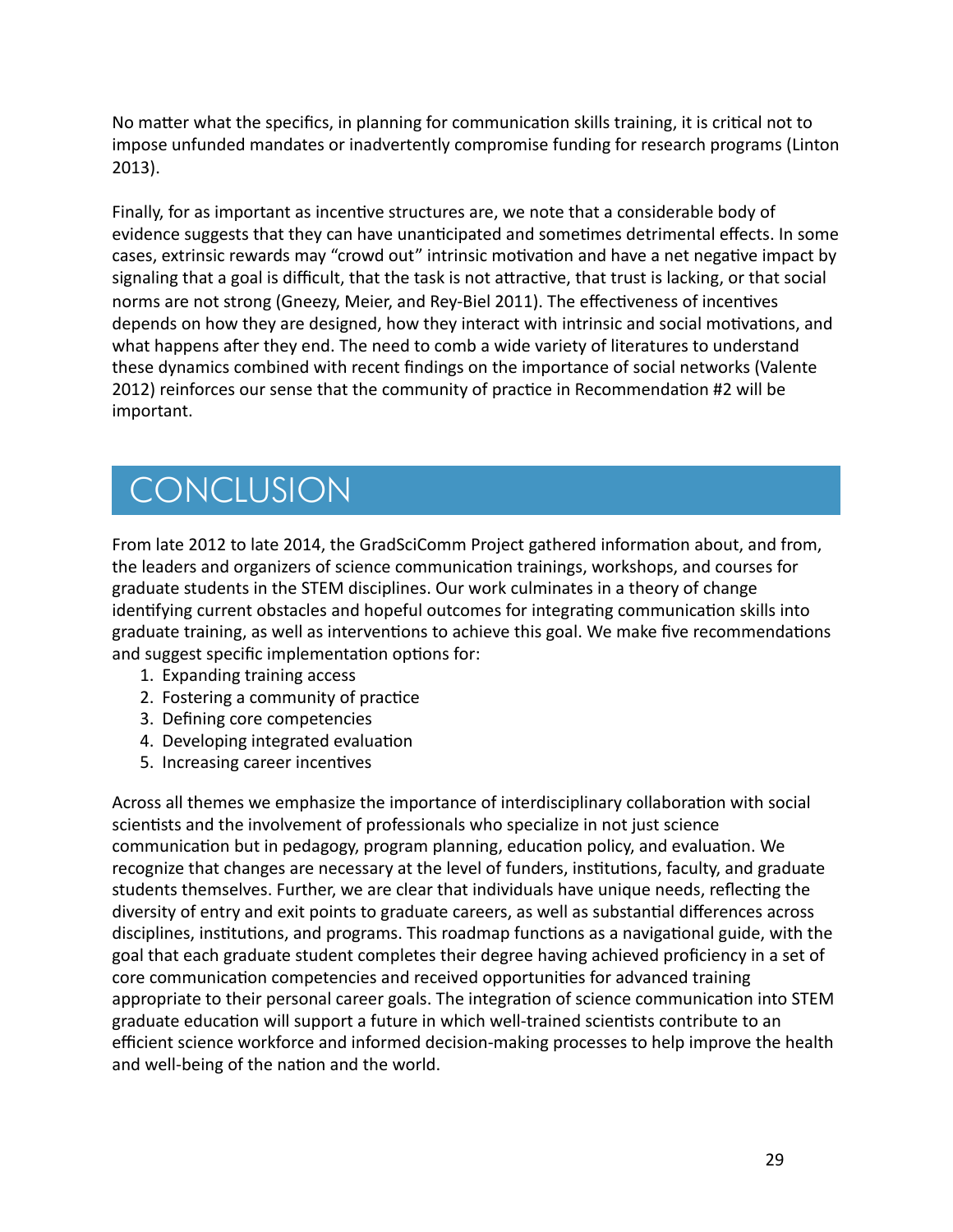| <b>ACCESS</b>                                                          |              |              |              |              |              |              |
|------------------------------------------------------------------------|--------------|--------------|--------------|--------------|--------------|--------------|
| Catalogue and<br>publicize available<br>training options               | $\checkmark$ | $\checkmark$ | $\checkmark$ | $\checkmark$ |              |              |
| Embrace<br>individual<br>development<br>plans (IDPs)                   | $\checkmark$ | $\checkmark$ | $\checkmark$ |              | $\checkmark$ | $\checkmark$ |
| Organize trainings<br>by external<br>groups                            | $\checkmark$ | $\checkmark$ | $\checkmark$ | $\checkmark$ | $\checkmark$ | $\checkmark$ |
| Create<br>institutional<br>programming                                 | $\checkmark$ | $\checkmark$ | $\checkmark$ | $\checkmark$ |              |              |
| Transition funding<br>model to<br>graduate<br>traineeships             |              |              |              |              | $\checkmark$ | $\checkmark$ |
| <b>COMMUNITY OF PRACTICE</b>                                           |              |              |              |              |              |              |
| Create/support/<br>staff platforms                                     |              |              | $\checkmark$ | $\checkmark$ | $\checkmark$ | $\checkmark$ |
| Participate in<br>discussions                                          | $\checkmark$ | $\checkmark$ | $\checkmark$ | $\checkmark$ | $\checkmark$ | $\checkmark$ |
| Curate resources                                                       | $\checkmark$ | $\checkmark$ | $\checkmark$ | $\checkmark$ | $\checkmark$ | $\checkmark$ |
| Create in-person<br>opportunities to<br>connect                        | $\checkmark$ | $\checkmark$ | $\checkmark$ | $\checkmark$ | $\checkmark$ | $\checkmark$ |
| <b>CORE COMPETENCIES</b>                                               |              |              |              |              |              |              |
| Convene<br>interdisciplinary<br>working group(s)<br>to write report(s) |              |              | $\checkmark$ | $\checkmark$ | $\checkmark$ | $\checkmark$ |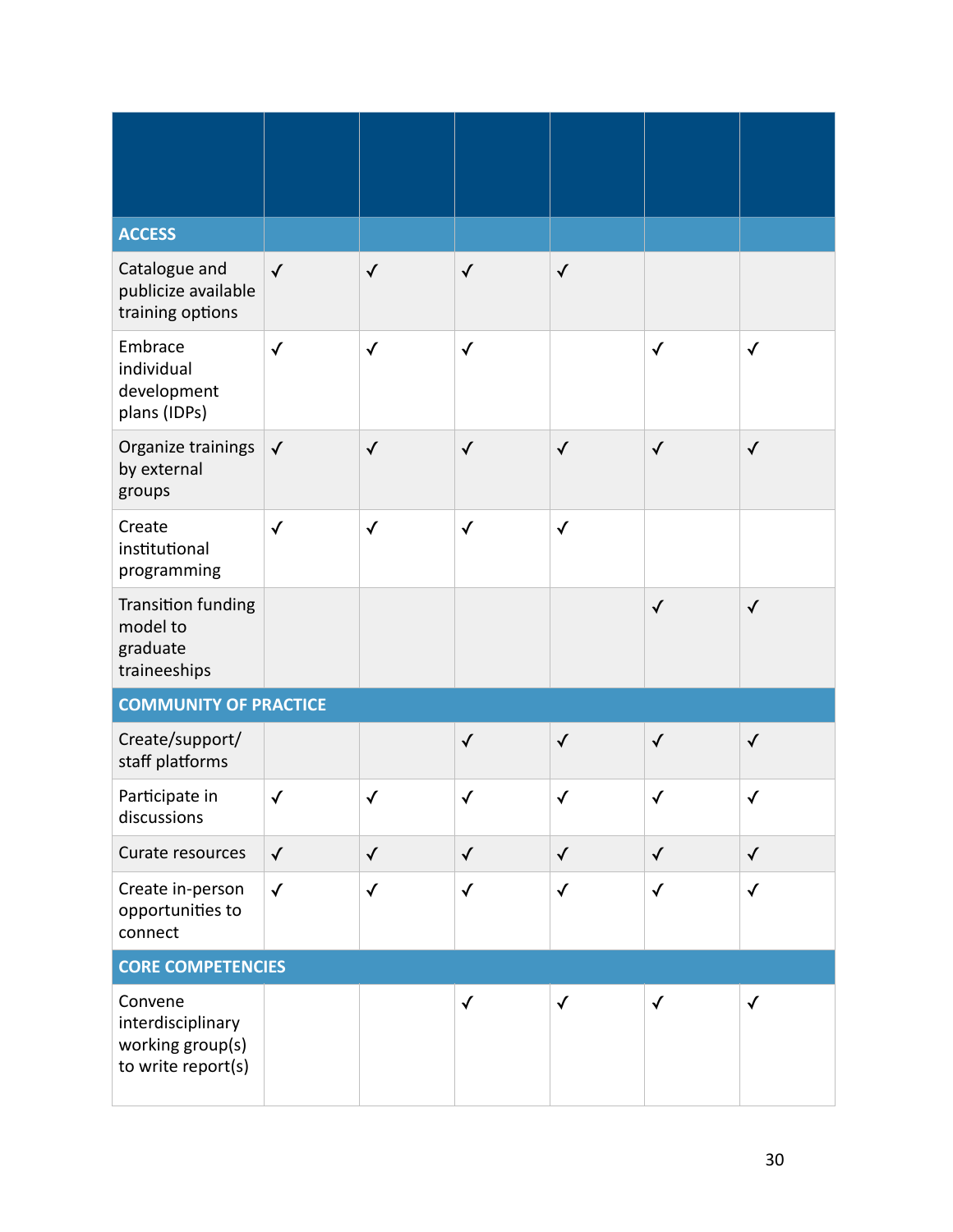|                                                                                         | Students     | Focum        | Universites  | Associations | Funders      | Federaties   |  |
|-----------------------------------------------------------------------------------------|--------------|--------------|--------------|--------------|--------------|--------------|--|
| <b>CORE COMPETENCIES (continued)</b>                                                    |              |              |              |              |              |              |  |
| Participate in<br>discussions about<br>defining core<br>skills                          | $\checkmark$ | $\checkmark$ | $\checkmark$ | $\checkmark$ | $\checkmark$ | $\checkmark$ |  |
| <b>Update IDPs</b><br>accordingly                                                       | $\checkmark$ | $\checkmark$ | $\checkmark$ |              |              |              |  |
| <b>COMPREHENSIVE EVALUATION</b>                                                         |              |              |              |              |              |              |  |
| Participate in<br>discussions about<br>evaluation<br>expectations and<br>implementation | $\checkmark$ | $\checkmark$ | $\checkmark$ | $\checkmark$ | $\checkmark$ | $\checkmark$ |  |
| <b>Update funding</b><br>requirements                                                   |              |              | $\checkmark$ |              | $\checkmark$ | $\checkmark$ |  |
| Provide funding<br>support                                                              |              |              | $\checkmark$ |              | $\checkmark$ | $\checkmark$ |  |
| <b>CAREER</b><br><b>INCENTIVES</b>                                                      |              |              |              |              |              |              |  |
| Create<br>competitive grant<br>programs                                                 |              |              | $\checkmark$ | $\checkmark$ | $\checkmark$ | $\checkmark$ |  |
| Create awards for<br>excellence and<br>leadership                                       | $\checkmark$ | √            | $\checkmark$ | ✓            | ✓            | √            |  |
| Consider revising<br>tenure and<br>promotion<br>criteria                                |              | $\checkmark$ | $\checkmark$ |              |              |              |  |
| Consider revised<br>language in<br>pertinent policies                                   |              |              |              |              |              | ✓            |  |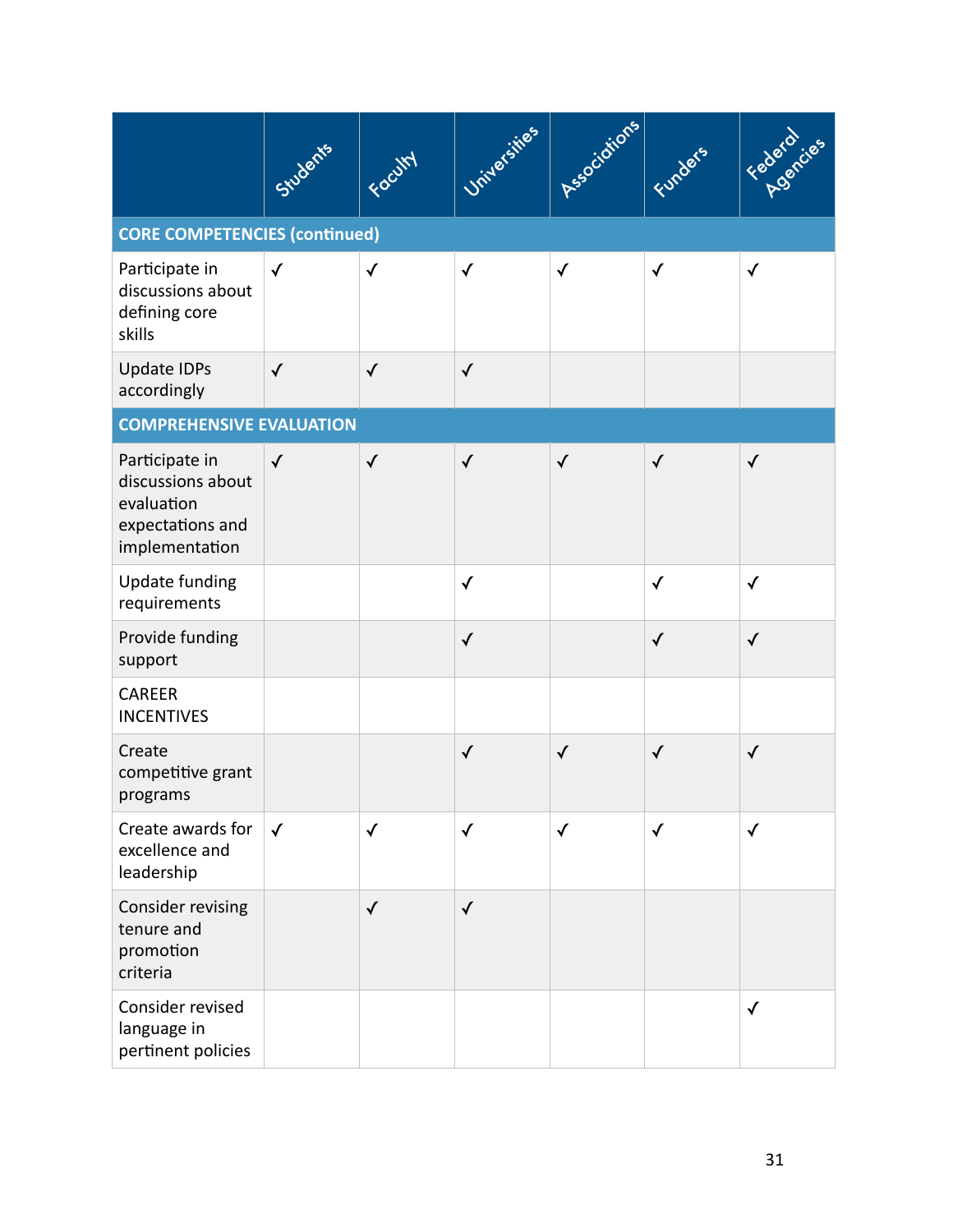# REFERENCES

Allan, Elizabeth. 2011. <sup>4</sup>Table of Contents." *ASHE Higher Education Report* 37 (1): 1–163. doi:10.1002/aehe.3701. **Ag<sup>rOr</sup>igs** 

ives.

**Assistant** 

Jerol

- American Chemical Society Presidential Commission. 2012. Advancing Graduate *Education in the Chemical Sciences*. Washington D.C. http://www.acs.org/content/ dam/acsorg/about/governance/acs-presidential-graduate-education-commissionfull-report.pdf.
- Andrews, Elisabeth, Alex Weaver, Daniel Hanley, Jeffrey Hovermill-Shamantha, and Ginger Melton. 2005. "Scientists and Public Outreach: Participation, Motivations, and Impediments." Journal of Geoscience Education 53 (3): 281–93. http:// www.nagt.org/nagt/jge/abstracts/may05.html#v53p281 .
- Andriessen, J.H. Erik. 2005. "Communities and Technologies 2005." In *Proceedings of the* Second Communities and Technologies Conference, edited by Peter Van Den Besselaar, Giorgio De Michelis, Jenny Preece, and Carla Simone, 191–213. Dordrecht: Springer Netherlands. doi:10.1007/1-4020-3591-8.
- Baram-Tsabari, Ayelet, and Bruce Lewenstein. 2012. "An Instrument for Assessing Scientists' Written Skills in Public Communication of Science." Science *Communica3on* 35 (1): 56–85. doi:10.1177/1075547012440634.
- Baron, Nancy. 2010. *Escape From the Ivory Tower: A Guide to Making Your Science Matter*. Washington, D.C.: Island Press. http://islandpress.org/ip/books/book/ islandpress/E/bo8053066.html.
- Basken, Paul. 2013. "Actor Is Honored for Using Improv to Help Scientists Communicate." The Chronicle of Higher Education. http:// www.centerforcommunicatingscience.org/ccs-in-the-media/actor-is-honored-forusing-improv-to-help-scientists-communicate/.
- Bass, Elizabeth. 2012. "Learning to Communicate Science: Stony Brook University's Approach." American Geophysical Union, Annual Fall Meeting. San Francisco, CA. http://adsabs.harvard.edu/abs/2012AGUFMED22D..07B.
- Bauer, Martin, Nick Allum, and Steve Miller. 2014. "What Can We Learn from 25 Years of PUS Survey Research ? Liberating and Expanding the Agenda" 16 (2007): 79-95. doi:10.1177/0963662506071287.
- Berenbaum, Howard, and Varda Shoham. 2011. "Broad and Cutting-Edge Training in Applied Psychology: A Clinical Science Perspective." *Training and Education in Professional Psychology* 5 (1): 22–29. doi:10.1037/a0022603.
- Bergin, David. 2010. "Influences on Classroom Interest." *Educational Psychologist* 34 (2): 87–98. doi:10.1207/10.1207/s15326985ep3402\_2.
- Berkhof, Marianne, H Jolanda van Rijssen, Antonius Schellart, Johannes Anema, and Allard van der Beek. 2011. "Effective Training Strategies for Teaching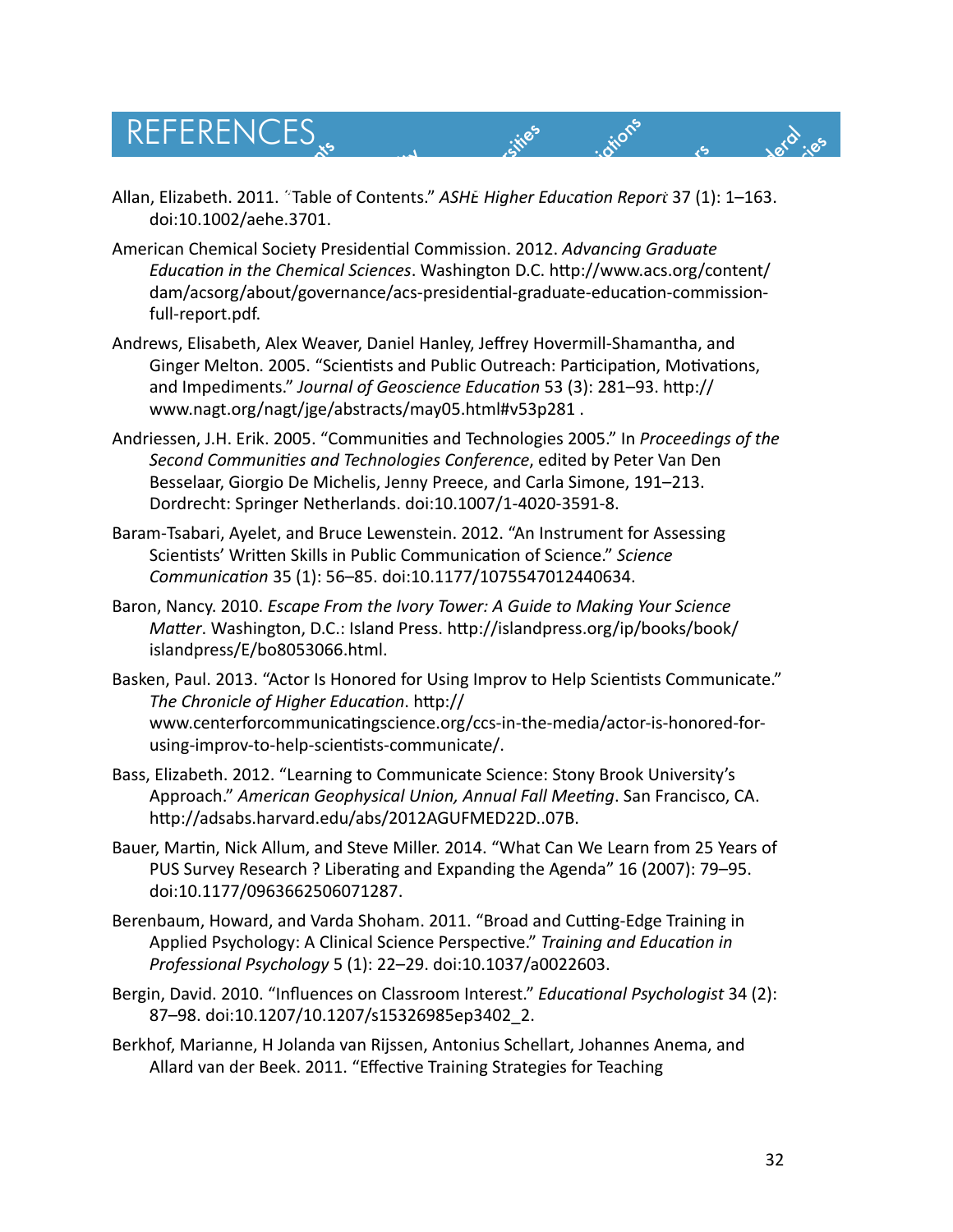Communication Skills to Physicians: An Overview of Systematic Reviews." Patient Education and Counseling 84 (2): 152-62. doi:10.1016/j.pec.2010.06.010.

- Besley, John, and Matthew Nisbet. 2013. "How Scientists View the Public, the Media and the Political Process." *Public Understanding of Science (Bristol, England)* 22 (6): 644– 59. doi:10.1177/0963662511418743.
- Besley, John, and Andrea Tanner. 2011. "What Science Communication Scholars Think About Training Scientists to Communicate." Science Communication 33 (2): 239-63. doi:10.1177/1075547010386972.
- Betsch, Cornelia, and Katharina Sachse. 2013. "Debunking Vaccination Myths: Strong Risk Negations Can Increase Perceived Vaccination Risks." *Health Psychology* : **Official Journal of the Division of Health Psychology, American Psychological** Association 32 (2): 146-55. doi:10.1037/a0027387.
- Blazey, Gerald. 2014. "Graduate Education Modernization." In Session 7108: Building National Capacity in Science Communication for STEM Graduate Students. American Association for the Advancement of Science Annual Meeting. Chicago, IL. https://aaas.confex.com/aaas/2014/webprogram/Session7108.html.
- Calhoun, Craig. 2008. "Social Science for Public Knowledge." In *Academics as Public Intellectuals*, edited by Sven Eliaeson and Ragnvald Kalleberg, 299–318. Newcastle, UK. http://publicsphere.ssrc.org/calhoun-social-science-for-public-knowledge/.
- Committee on Prospering in the Global Economy of the 21st Century: An Agenda for American Science and Technology. 2007. Rising Above the Gathering Storm: *Energizing and Employing America for a Brighter Economic Future.* National Academy of Sciences, National Academy of Engineering, Institute of Medicine. http://www.nap.edu/catalog/11463.html.
- Cook, John, and Stephan Lewandowsky. 2011. The Debunking Handbook. St. Lucia, Australia: University of Queensland. http://sks.to/debunk.
- Council of Graduate Schools and Educational Testing Service. 2012. *Pathways Through* Graduate School and Into Careers. Report from the Commission on Pathways *Through Graduate School and Into Careers*. Princeton, http://pathwaysreport.org/
- Dean, Cornelia. 2009. Am I Making Myself Clear?. Harvard University Press. http:// www.hup.harvard.edu/catalog.php?isbn=9780674066052.
- Dilmore, Terri, Debra Moore, and Zuleikha Bjork. 2011. *Implementing Competency-Based Education: A Process Workbook 2009-2011.* Vol. 1. Pittsburgh, PA. http:// www.academic.pitt.edu/assessment/pdf/CompetencyBasedEducation.pdf
- Division of Biological Sciences, Univerity of Illinois at Chicago. 2014. *Guidelines for Recommendations for Promotion or Appointment to Tenure Rank. http://* www.provost.illinois.edu/communication/09/Communication\_No.9.pdf
- Doberneck, Diane, and Hiram Fitzgerald. 2008. "Outreach and Engagement in Promotion and Tenure: An Empirical Study Based on Six Years of Faculty Dossiers." At **International Association for Research on Service-Learning and Community** *Engagement*. New Orleans, LA. h]p://ncsue.msu.edu/files/ OutreachEngagementPromotionTenure.pdf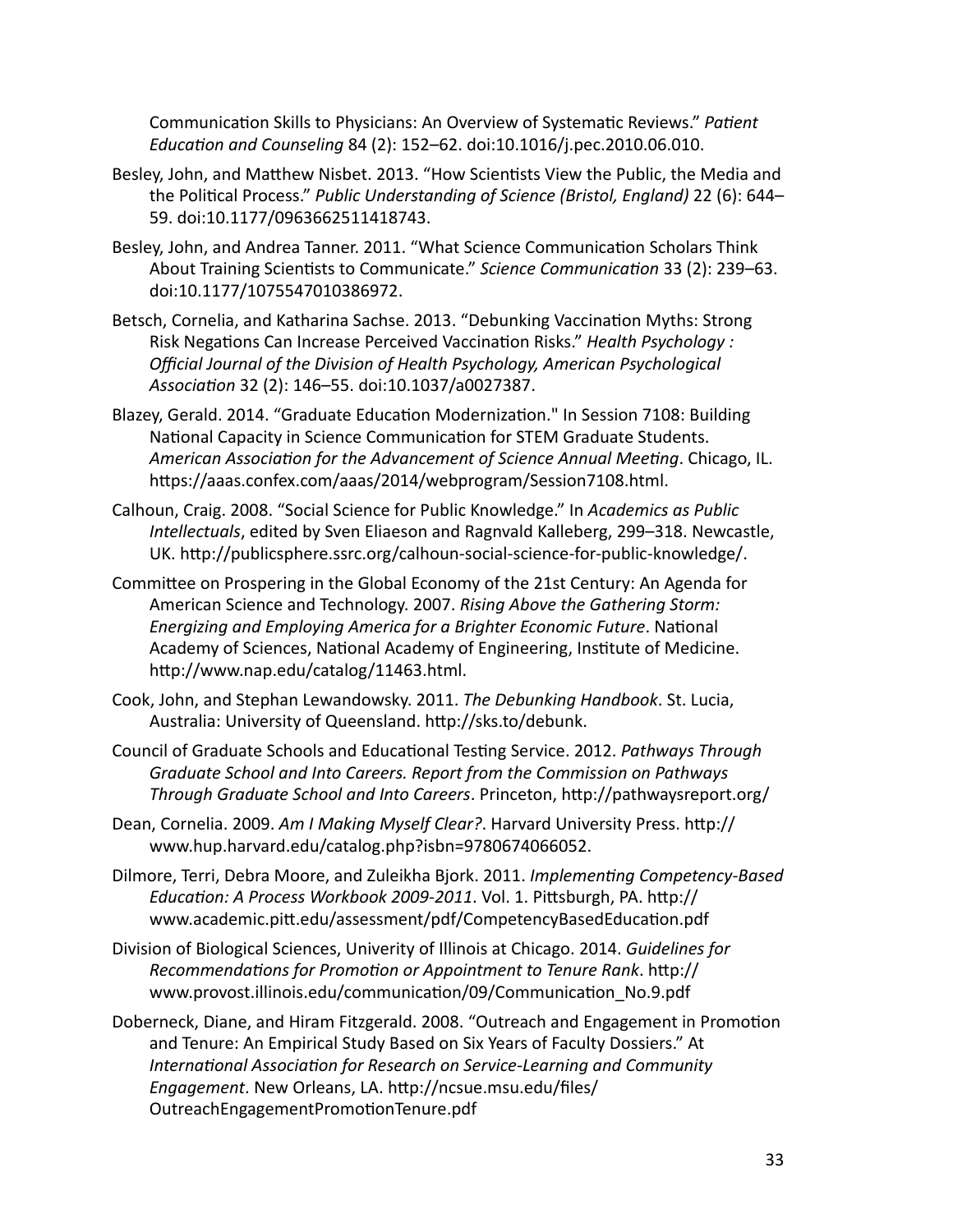- Donato, Anthony, Louis Pangaro, Cynthia Smith, Joseph Rencic, Yvonne Diaz, Janell Mensinger, and Eric Holmboe. 2008. "Evaluation of a Novel Assessment Form for Observing Medical Residents: A Randomised, Controlled Trial." Medical Education 42 (12): 1234–42. doi:10.1111/j.1365-2923.2008.03230.x.
- Dooley, Kim E, and James R Lindner. 2002. "Competency-Based Behavioral Anchors as Authentication Tools to Document Distance Education Competencies" 43 (1). doi: 10.5032/jae.2002.01024
- Dyrbye, Liselotte, Matthew Thomas, and Tait Shanafelt. 2005. "Medical Student Distress: Causes, Consequences, and Proposed Solutions." Mayo Clinic Proceedings 80 (12): 1613–22. doi:10.4065/80.12.1613.
- Ecklund, Elaine Howard, Sarah James, and Anne Lincoln. 2012. "How Academic Biologists and Physicists View Science Outreach." PloS One 7 (5): e36240. doi:10.1371/ journal.pone.0036240.
- Field, Kelly. 2013. "Student Aid Can Be Awarded for 'Competencies,' Not Just Credit Hours - Government - The Chronicle of Higher Education." The Chronicle of Higher *Education*, March. http://chronicle.com/article/Student-Aid-Can-Be-Awarded-for/ 137991/.
- Fouad, Nadya, Catherine Grus, Robert Hatcher, Nadine Kaslow, Philinda Smith Hutchings, Michael Madson, Frank Collins, and Raymond Crossman. 2009. "Competency Benchmarks: A Model for Understanding and Measuring Competence in Professional Psychology across Training Levels." Training and Education in *Professional Psychology* 3 (4, Suppl): S5–26. doi:10.1037/a0015832.
- Gascoigne, Toss, Donghong Cheng, Michel Claessens, Jenni Metcalfe, Bernard Schiele, and Shunke Shi. 2010. "Is Science Communication Its Own Field ?" Journal of Science Communication 9 (3): 1-6.
- Glass, Chris R., Diane M. Doberneck, and John H. Schweitzer. 2008. Outreach and *Engagement in Promotion and Tenure*. National Center for the Study of University Engagement, Michigan State University. http://ncsue.msu.edu/files/PT\_Poster.pdf
- Gneezy, Uri, Stephan Meier, and Pedro Rey-Biel. 2011. "When and Why Incentives (Don't) Work to Modify Behavior." Journal of Economic Perspectives 25 (4): 191-210. doi:10.1257/jep.25.4.191.
- Gordon, Barton. 2010. H.R. 5116 (111th): America COMPETES Reauthorization Act of 2010. https://www.govtrack.us/congress/bills/111/hr5116/text
- Grady, Rebecca, Rachel La Touche, Jamie Oslawski-Lopez, Alyssa Powers, and Kristina Simacek. 2013. "Betwixt and Between: The Social Position and Stress Experiences of Graduate Students." Teaching Sociology 42 (1): 5-16. doi: 10.1177/0092055X13502182.
- Grant, Marian, and Louise Jenkins. 2014. "Communication Education for Pre-Licensure Nursing Students: Literature Review 2002-2013." Nurse Education Today 34 (11). Elsevier Ltd: 1375–81. doi:10.1016/j.nedt.2014.07.009.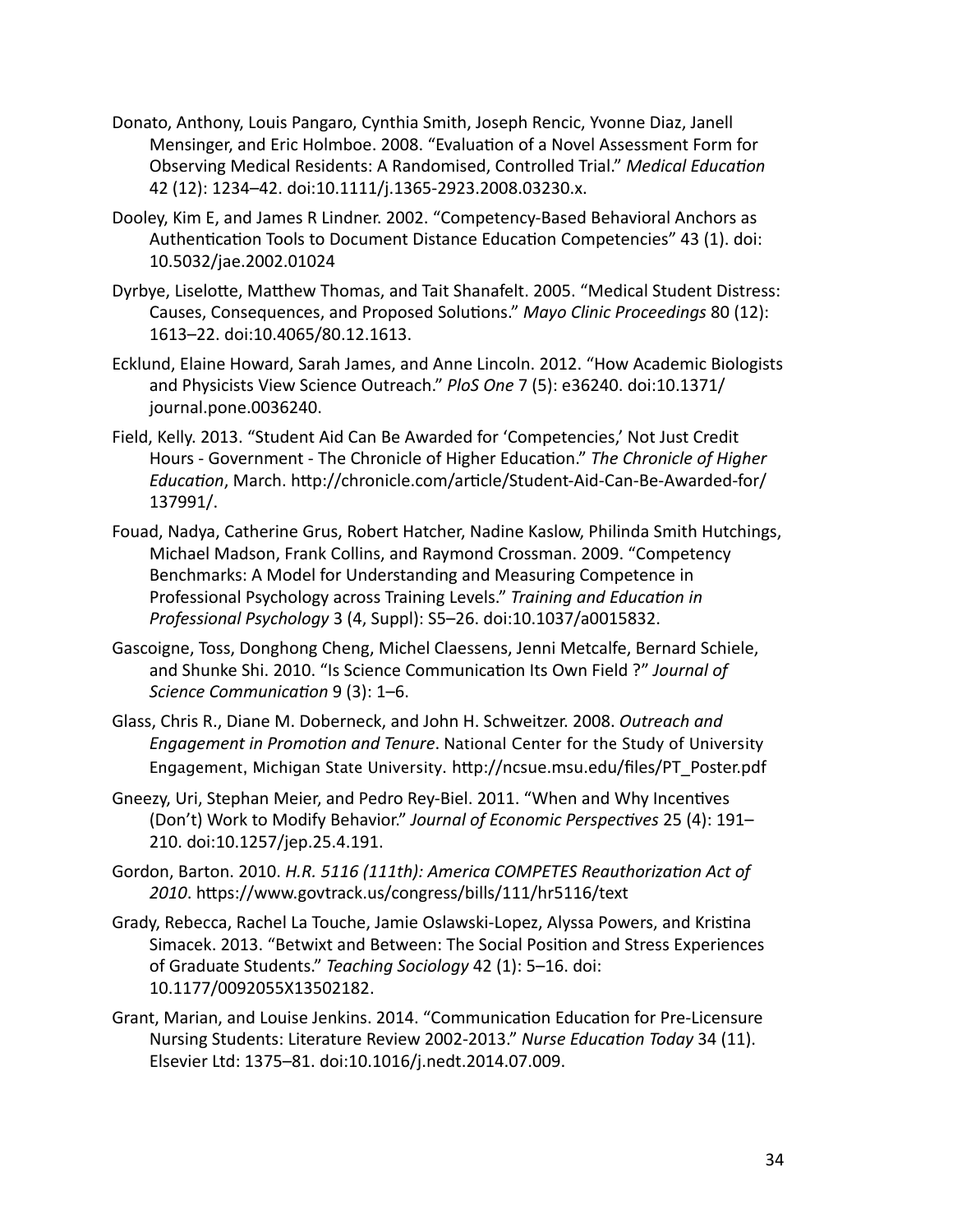- Ha, Jennifer Fong, Dip Surg Anat, and Nancy Longnecker. 2010. "Doctor-Patient Communication: A Review," The Ochsner Journal. 10:38-43.
- Hafferty, Frederick. 1998. "Beyond Curriculum Reform: Confronting Medicine's Hidden Curriculum." *Academic Medicine* 73: 403–7.
- Harris, Richard, and Robert Benincasa. 2014. "U.S. Science Suffering From Booms And Busts In Funding." NPR. USA: NPR. http://www.npr.org/blogs/health/ 2014/09/09/340716091/u-s-science-suffering-from-booms-and-busts-in-funding.
- Hoadley, Christopher. 2012. "What Is a Community of Practice and How Can We Support It?" In Theoretical Foundations of Learning Environments, edited by D.H. Jonassen and S.M. Lands, Second ed, 287-300. New York, NY, USA: Routledge. http:// steinhardt.nyu.edu/scmsAdmin/uploads/006/677/CHAP12HOADLEY.pdf.
- Hua, Lei, and Wenping Wang. 2014. "Innovation Efficiency: An Agent-Based Networks" *Complexity.* 00 (00): 1–12. doi:10.1002/cplx.21583
- Hulsman, Robert L, and Adriaan Visser. 2013. "Seven Challenges in Communication Training: Learning from Research." Patient Education and Counseling 90 (2): 145– 46. doi:10.1016/j.pec.2012.12.005.
- Hyun, Jenny K, Brian Quinn, Temina Madon, and Steve Lustig. 2006. "Graduate Student Mental Health: Needs Assessment and Utilization of Counseling Services." Journal *of College Student Development* 47 (3): 247–66. doi:10.1353/csd.2006.0030.
- Johnson, Carolyn. 2014. "Glut of Postdoc Researchers Stirs a Quiet Crisis in Science." The Boston Globe, October 5. http://www.bostonglobe.com/metro/2014/10/04/glutpostdoc-researchers-stirs-quiet-crisis-science/HWxyErx9RNIW17khv0MWTN/ story.html.
- Johnson, David, Elaine Howard Ecklund, and Anne Lincoln. 2014. "Narratives of Science Outreach in Elite Contexts of Academic Science." Science Communication. 36 (1): 81–105.doi:10.1177/1075547013499142.
- Kahan, Dan. 2010. "Fixing the Communications Failure." *Nature* 463 (7279): 296-97. doi: 10.1038/463296a.
- Kahan, Dan, Ellen Peters, Maggie Wittlin, Paul Slovic, Lisa Larrimore Ouellette, Donald Braman, and Gregory Mandel. 2012. "The Polarizing Impact of Science Literacy and Numeracy on Perceived Climate Change Risks." Nature Climate Change 2 (10): 732-35. doi:10.1038/nclimate1547.
- Kamenetzky, J. R. 2012. "Opportunities for Impact: Statistical Analysis of the National Science Foundation's Broader Impacts Criterion." Science and Public Policy 40 (1): 72–84. doi:10.1093/scipol/scs059.
- Keysar, Boaz. 2007. "Communication and Miscommunication: The Role of Egocentric Processes." Intercultural Pragmatics 4 (1): 71-84. doi:10.1515/IP.2007.004.
- Keysar, Boaz, and Anne S. Henly. 2002. "Speakers' Overestimation of Their Effectiveness." *Psychological Science* 13 (3): 207–12. doi:10.1111/1467-9280.00439.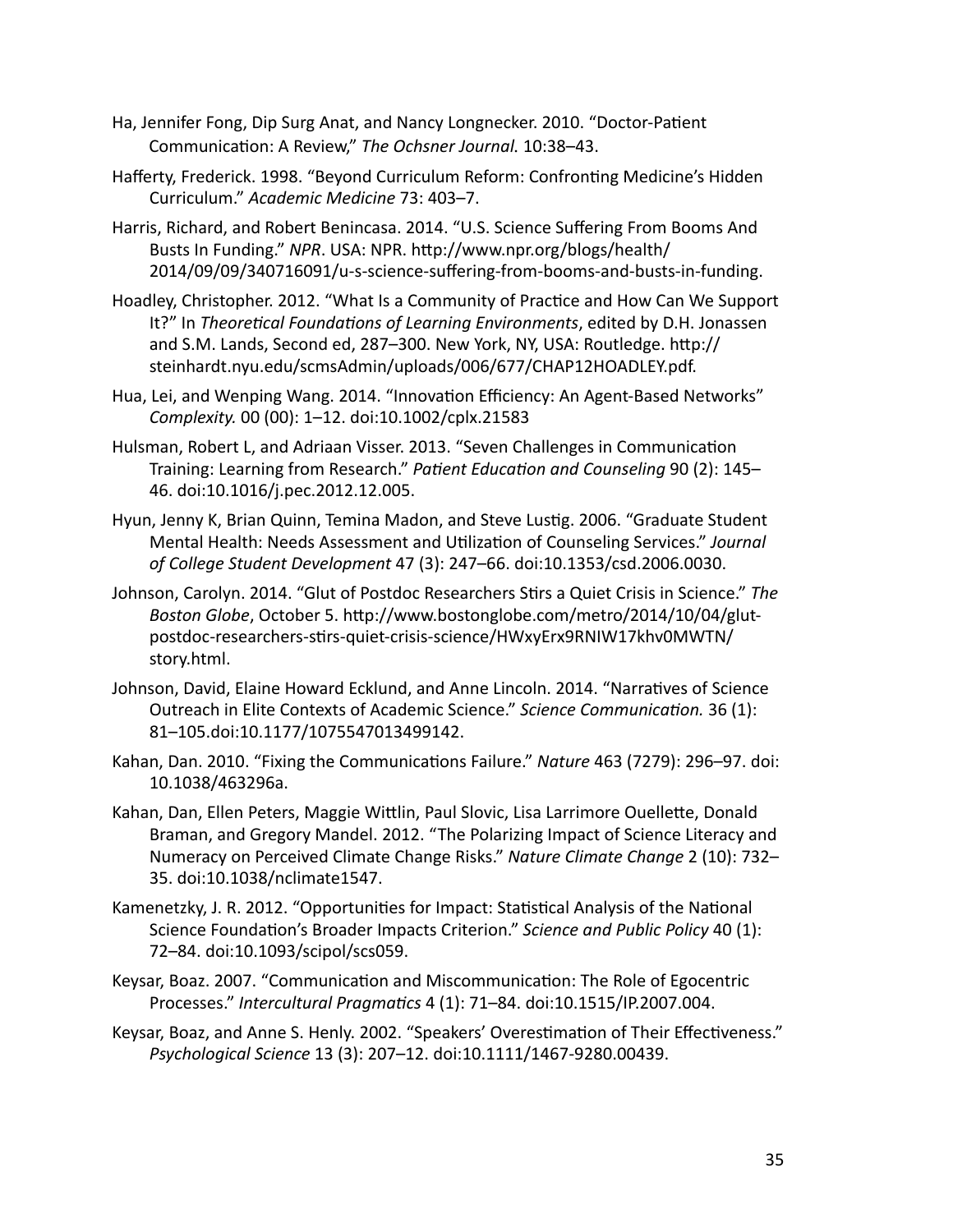- Kim, Hee-Woong, and Atreeyi Kankanhalli. 2009. "Investigating User Resistance to Information Systems Implementation: A Status Quo Bias Perspective." Management *Information Systems Quarterly* 33 (3): 567–82.
- Kogan, Jennifer, Eric Holmboe and & Karen Hauer. 2009. Tools for Direct Observation and Assessment A Systematic Review. *Journal American Medical Association* 302 (12): 1316:1326.
- Krücken, Georg. 2003. "Learning the 'New, New Thing': On the Role of Path Dependency in University Structures." *Higher Education* 46 (3): 315–39. http://link.springer.com/ article/10.1023/A:1025344413682.
- Kruger, Justin, Nicholas Epley, Jason Parker, and Zhi-Wen Ng. 2005. "Egocentrism over E-Mail: Can We Communicate as Well as We Think?" Journal of Personality and Social *Psychology* 89 (6): 925–36. doi:10.1037/0022-3514.89.6.925.
- Kuehne, Lauren, Laura Twardochleb, Keith Fritschie, Meryl Mims, David Lawrence, Polly Gibson, Ben Stewart-Koster, and Julian D Olden. 2014. "Practical Science Communication Strategies for Graduate Students." Conservation Biology : The Journal of the Society for Conservation Biology 28 (5): 1225-35. doi:10.1111/cobi. 12305.
- Lave, Jean, and Etienne Wenger. 1991. Situated Learning. Cambridge: Cambridge University Press. doi:10.1017/CBO9780511815355.
- Leshner, Alan I. 2007. "Outreach Training Needed." Science 315 (5809): 161. doi: 10.1126/science.1138712.
- Liang, Xuan, Leona Y.-F. Su, Sara K. Yeo, Dietram a. Scheufele, Dominique Brossard, Michael Xenos, Paul Nealey, and Elizabeth a. Corley. 2014. "Building Buzz: (Scientists) Communicating Science in New Media Environments." *Journalism & Mass Communication Quarterly* 91 (4): 772–91. doi:10.1177/1077699014550092.
- Linton, Richard. 2013. "Confronting Challenges in Graduate Education: What Is the NSF Role?" GradEdge 2 (3): 1-4. www.CGSnet.org.
- Logan, Patrick. 2014. "Database of Science Communications & Writing Courses at Select Universities." http://www.com.uri.edu/scicom/db.php.
- Matson, Christine, Ardis Davis, and Mark Stephens. 2014. "Another Century of 'Reform without Change?'." Annals of Family Medicine 11 (6). Annals of Family Medicine, Inc.: 581–82. doi:10.1370/afm.1588.
- McManus, Rich. 2011. "Alda Offers Ways To Improve Science Communication." National *Institutes of Health Record, April. http://www.centerforcommunicatingscience.org/* ccs-in-the-media/national-institutes-of-health-record/.
- Meredith, Dennis. 2010. *Explaining Research*. Oxford University Press. http:// dennismeredith.com/explaining-research\_397.html.
- Meyer, Elaine C, Deborah E Sellers, David M Browning, Kimberly McGuffie, Mildred Z Solomon, and Robert D Truog. 2009. "Difficult Conversations: Improving Communication Skills and Relational Abilities in Health Care." *Pediatric Critical Care Medicine* : A Journal of the Society of Critical Care Medicine and the World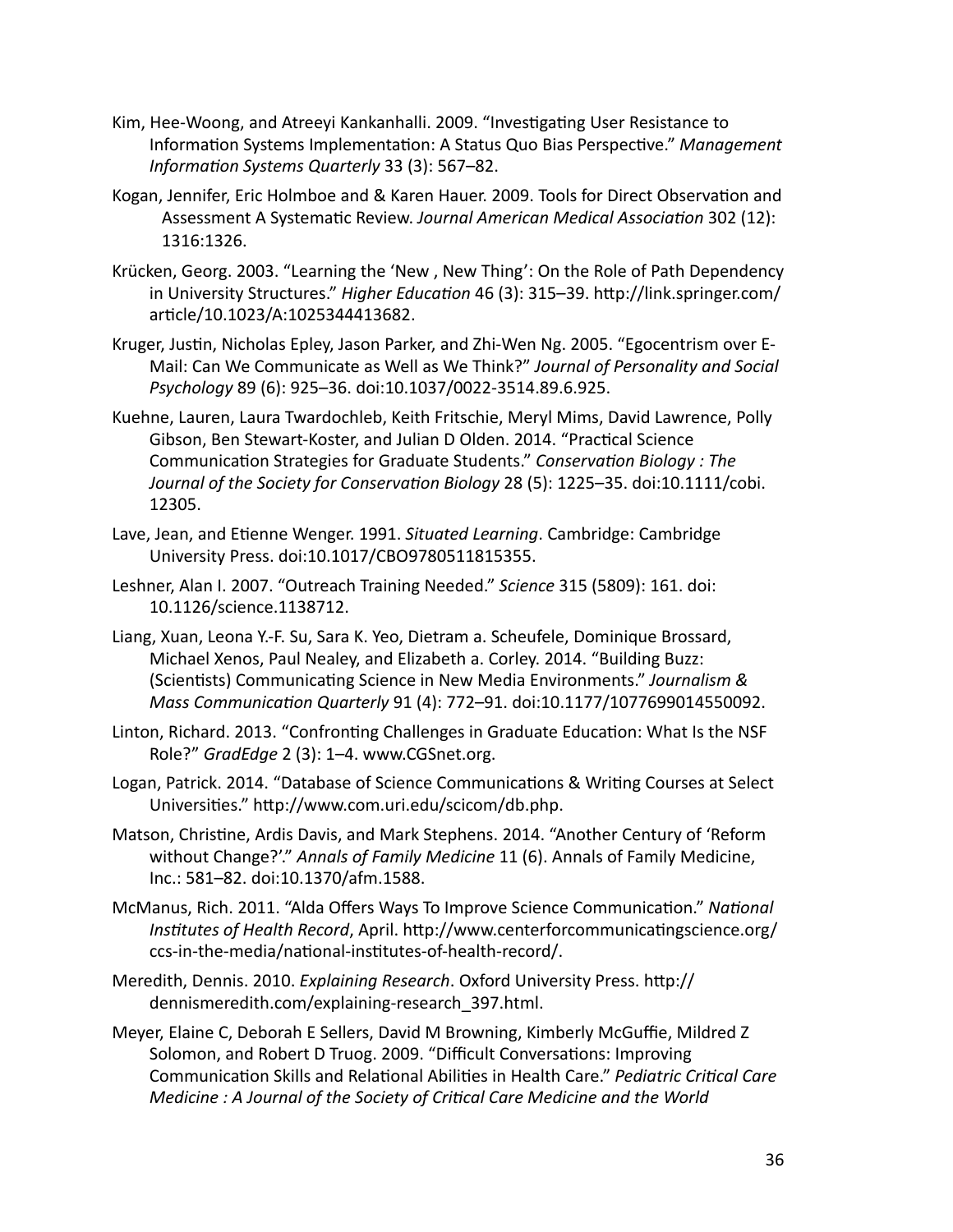*Federation of Pediatric Intensive and Critical Care Societies* 10 (3): 352–59. doi: 10.1097/PCC.0b013e3181a3183a. 

- Michalec, Barret, and Frederic Hafferty. 2013. "Stunting Professionalism: The Potency and Durability of the Hidden Curriculum within Medical Education." Social Theory & Health 11 (4). Nature Publishing Group: 388-406. doi:10.1057/sth.2013.6.
- Miller, Steve, Declan Fahy, and The ESConet Team. 2009. "Can Science Communication Workshops Train Scientists for Reflexive Public Engagement?: The ESConet Experience." Science Communication 31 (1): 116-26. doi: 10.1177/1075547009339048.
- Moore, Philippa, Solange Rivera Mercado, Mónica Grez Artigues, and Theresa A Lawrie. 2013. "Communication Skills Training for Healthcare Professionals Working with People Who Have Cancer." The Cochrane Database of Systematic Reviews 3 (3): CD003751. doi:10.1002/14651858.CD003751.pub3.
- Morrison, Emory, Elizabeth Rudd, Joseph Picciano, and Maresi Nerad. 2010. "Are You Satisfied? PhD Education and Faculty Taste for Prestige: Limits of the Prestige Value System." Research in Higher Education 52 (1): 24-46. doi:10.1007/ s11162-010-9184-1.
- National Institutes of Health Office of Strategic Coordination. 2014a. "NIH Director's Biomedical Research Workforce Innovation Award: Broadening Experiences in Scientific Training (BEST). Funding Opportunity Announcement Number RFA-RM-13-019." Department of Health and Human Services. doi:http://grants.nih.gov/ grants/guide/rfa-files/RFA-RM-13-019.html.
- ———. 2014b. "Strengthening the Biomedical Research Workforce Program: Frequently Asked Questions." Department of Health and Human Services, NIH, Division of *Program Coordination, Planning, and Strategic Initiatives.*
- National Research Council Committee on Research Universities. 2012. *Research* Universities and the Future of America: Ten Breakthrough Actions Vital to Our *Nation's Prosperity and Security*. Washington, D.C.
- National Science and Technology Council Committee on STEM Education. 2013. *Federal* Science, Technology, and Mathematics (STEM) Education: 5-Year Strategic Plan. Washington, D.C. http://www.whitehouse.gov/sites/default/files/microsites/ostp/ stem stratplan 2013.pdf.
- National Science Foundation. 2013. "Chapter 2: Proposal Preparation Instructions, Section 2d(ii): Project Description Content." In *Grant Proposal Guide* - NSF 13-1.
- Nisbet, Matthew, and Dietram Scheufele. 2009. "What's next for Science Communication? Promising Directions and Lingering Distractions." American *Journal of Botany* 96 (10): 1767–78. doi:10.3732/ajb.0900041.
- Noy, Shiri, and Rashawn Ray. 2012. "Graduate Students' Perceptions of Their Advisors: Is There Systematic Disadvantage in Mentorship?" The Journal of Higher Education 83 (6): 876–914. doi:10.1353/jhe.2012.0036.
- Obama, Barack. 2009. "56th Presidential Inauguration Address." http:// www.inaugural.senate.gov/swearing-in/address/address-by-barack-obama-2009.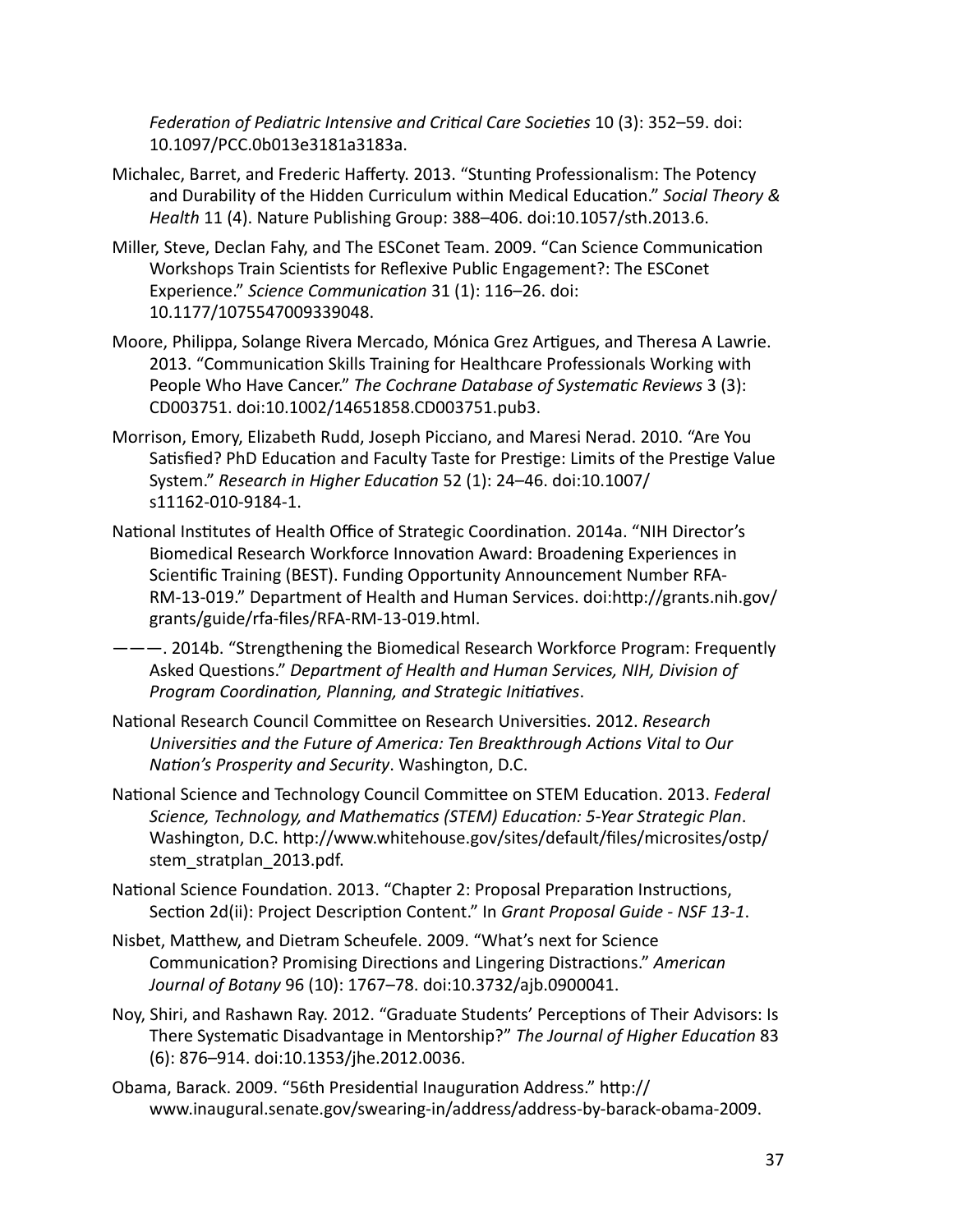- Office of the Provost, University of Illinois at Urbana-Champagne. 2011. *Promotion and Tenure*. http://www.provost.illinois.edu/communication/09/Communication No. 9.pdf
- Olson, Randy. 2009. *Don't Be Such a Scientist*. Washington, D.C.: Island Press. http:// islandpress.org/dont-be-such-scientist.
- Olson, Randy, Dorie Barton, and Brian Palermo. 2013. Connection: Hollywood **Storytelling Meets Critical Thinking. Prarie Starfish Productions.**
- Powers, Joshua. 2000. "The Use of Institutional Incentive Grants for Strategic Change in Higher Education." The Review of Higher Education 23 (3): 281–98. doi:10.1353/rhe. 2000.0013.
- Roberts, Michael, Kathi Borden, Martha Dennis Christiansen, and Shane Lopez. 2005. "Fostering a Culture Shift: Assessment of Competence in the Education and Careers of Professional Psychologists." Professional Psychology: Research and Practice 36 (4): 355–61. doi:10.1037/0735-7028.36.4.355.
- Rodolfa, Emil, Russ Bent, Elena Eisman, Paul Nelson, Lynn Rehm, and Pierre Ritchie. 2005. "A Cube Model for Competency Development: Implications for Psychology Educators and Regulators." *Professional Psychology: Research and Practice* 36 (4): 347–54. doi:10.1037/0735-7028.36.4.347.
- Sá, Creso M. 2007. "'Interdisciplinary Strategies' in U.S. Research Universities." *Higher Educa3on* 55 (5): 537–52. doi:10.1007/s10734-007-9073-5.
- Salguero-Gomez, Roberto, Matthew D Whiteside, and Jenny M Talbot. 2008. "After 'eco' Comes 'service.'" Frontiers in Ecology and the Environment, 2-3.
- Shaffer, David Williamson. 2004. "Epistemic Frames and Islands of Expertise: Learning from Infusion Experiences." In *Proceedings of the Sixth International Conference of* the Learning Sciences, edited by Yasmin B. Kafai, William A. Sandoval, and Noel Enyedy, 473-80. Los Angeles.
- Sharon, Aviv J, and Ayelet Baram-Tsabari. 2014. "Measuring Mumbo Jumbo: A Preliminary Quantification of the Use of Jargon in Science Communication." Public *Understanding of Science* 23 (5): 528–46. doi:10.1177/0963662512469916.
- Silva, Joana, and Karen Bultitude. 2009. "Best Practice in Communications Training for Public Engagement with Science, Technology, Engineering and Mathematics." *Journal of Science Communication 8 (2): A03.*
- Simonton, Dean Keith. 2006. "Scientific Status of Disciplines, Individuals, and Ideas: Empirical Analyses of the Potential Impact of Theory." *Review of General Psychology* 10 (2): 98–112. doi:10.1037/1089-2680.10.2.98.
- Srinivasan, Malathi, Su-Ting T Li, Fredrick J Meyers, Daniel D Pratt, John B Collins, Clarence Braddock, Kelley M Skeff, et al. 2011. "'Teaching as a Competency': Competencies for Medical Educators." Academic Medicine : Journal of the Association of American Medical Colleges 86 (10): 1211–20. doi:10.1097/ACM. 0b013e31822c5b9a.